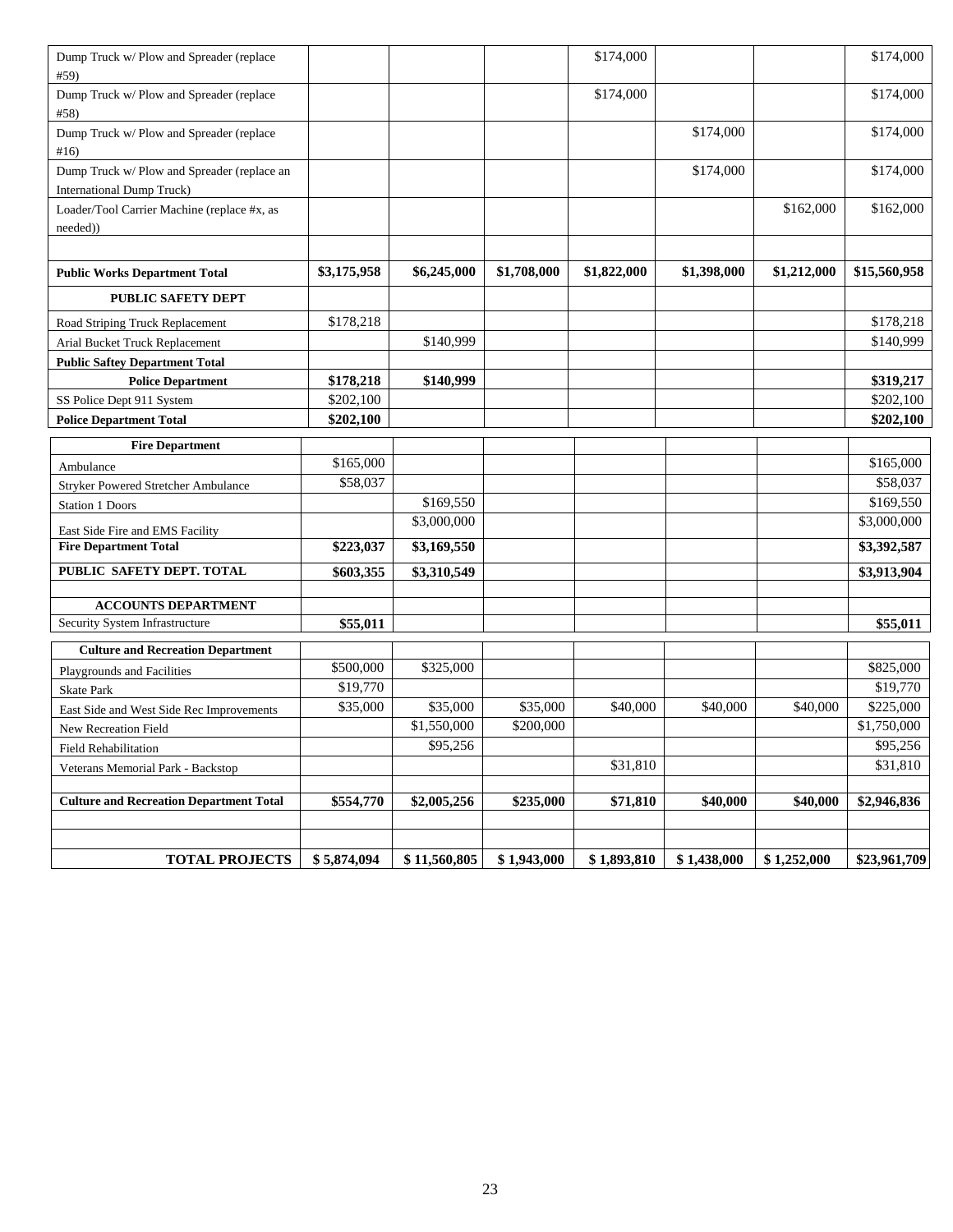# **CITY OF SARATOGA SPRINGS SARATOGA COUNTY, NEW YORK**



## **CITY OFFICIALS**

JOANNE D. YEPSEN Mayor

MICHELE D. CLARK- MADIGAN Commissioner of Finance

M. LYNN BACHNER Deputy Commissioner of Finance

CHRISTINE GILLMETT-BROWN Director of Finance

> JOHN P. FRANCK Commissioner of Accounts City Clerk

CHRISTIAN E. MATHIESEN Commissioner of Public Safety

ANTHONY J. SCIROCCO Commissioner of Public Works

VINCENT J. DELEONARDIS, ESQ. City Attorney



FISCAL ADVISORS & MARKETING, INC. City Municipal Advisor

> WALSH & WALSH, LLP Bond Counsel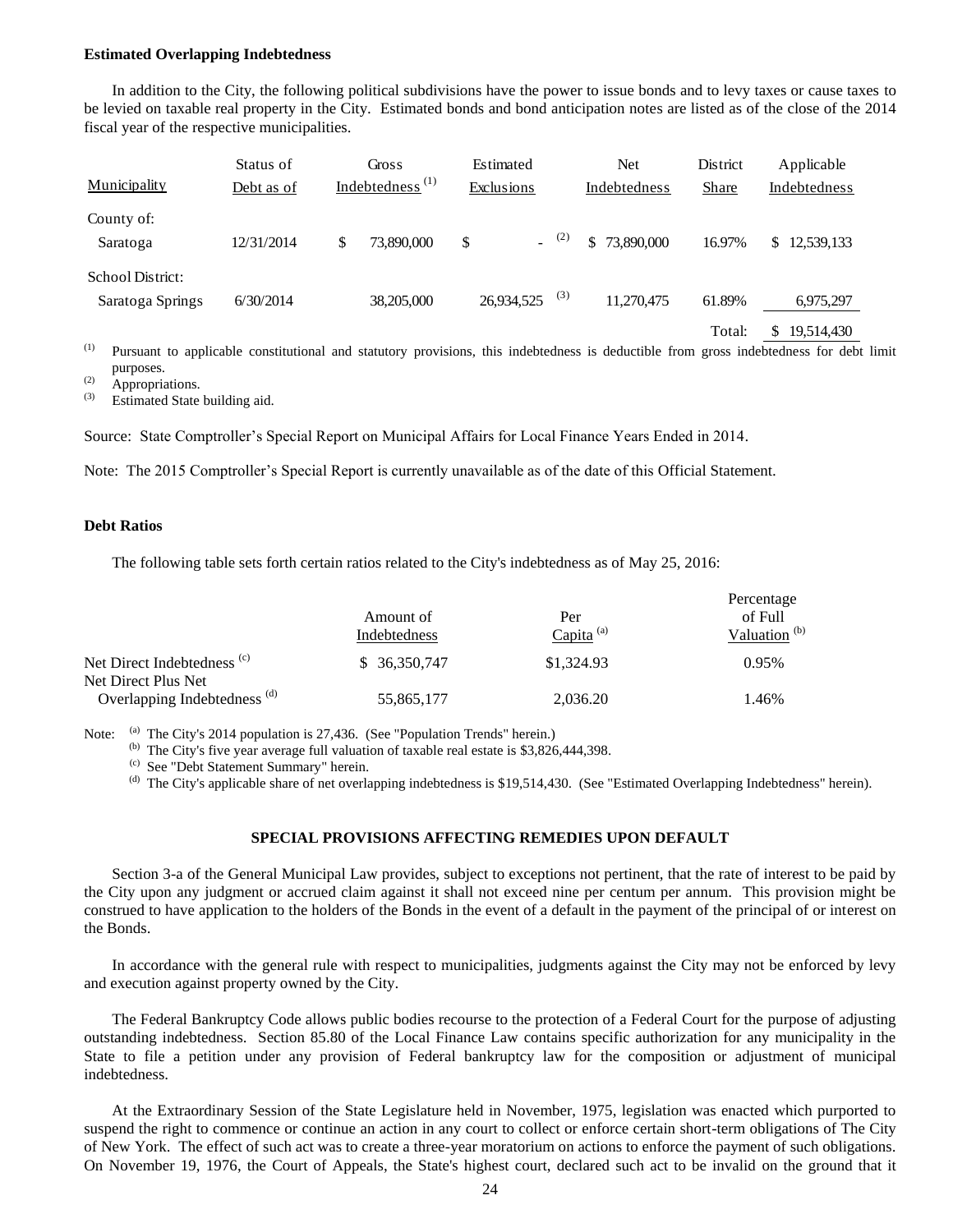No person has been authorized by City of Saratoga Springs to give any information or to make any representations not contained in this Official Statement, and, if given or made, such information or representations must not be relied upon as having been authorized. This Official Statement does not constitute an offer to sell or solicitation of an offer to buy any of the Bonds in any jurisdiction to any person to whom it is unlawful to make such offer or solicitation in such jurisdiction. The information, estimates and expressions of opinion herein are subject to change without notice, and neither the delivery of this Official Statement nor any sale made hereunder shall, under any circumstances, create any implication that there has been no change in the affairs of City of Saratoga Springs.

#### **TABLE OF CONTENTS**

| Page                                                    |  |
|---------------------------------------------------------|--|
|                                                         |  |
|                                                         |  |
|                                                         |  |
|                                                         |  |
|                                                         |  |
|                                                         |  |
|                                                         |  |
|                                                         |  |
|                                                         |  |
|                                                         |  |
|                                                         |  |
|                                                         |  |
|                                                         |  |
|                                                         |  |
|                                                         |  |
|                                                         |  |
|                                                         |  |
|                                                         |  |
|                                                         |  |
| Status and Financing of Employee Pension Benefits  11   |  |
|                                                         |  |
|                                                         |  |
|                                                         |  |
| New York State Comptroller Fiscal                       |  |
|                                                         |  |
| New York State Comptroller Report of Examination  16    |  |
|                                                         |  |
|                                                         |  |
|                                                         |  |
|                                                         |  |
|                                                         |  |
| Largest Taxpayers - 2015-16 Assessment Roll for 2016 17 |  |
|                                                         |  |
|                                                         |  |
|                                                         |  |
|                                                         |  |
|                                                         |  |
|                                                         |  |
|                                                         |  |
|                                                         |  |
|                                                         |  |
|                                                         |  |
|                                                         |  |
| Capital Improvement Program Summary 22                  |  |
|                                                         |  |
|                                                         |  |

| Page<br><b>SPECIAL PROVISIONS AFFECTING</b>                                                                                    |
|--------------------------------------------------------------------------------------------------------------------------------|
|                                                                                                                                |
| <b>CONTINUING DISCLOSURE UNDERTAKING25</b>                                                                                     |
|                                                                                                                                |
|                                                                                                                                |
|                                                                                                                                |
|                                                                                                                                |
|                                                                                                                                |
|                                                                                                                                |
| <b>APPENDIX - A</b><br><b>GENERAL FUND - Balance Sheets</b>                                                                    |
| <b>APPENDIX - A1</b><br><b>GENERAL FUND – Revenues, Expenditures and</b><br><b>Changes in Fund Balance</b>                     |
| <b>APPENDIX - A2</b><br><b>GENERAL FUND - Revenues, Expenditures and</b><br><b>Changes in Fund Balance - Budget and Actual</b> |
| $APPENDIX - A3$<br><b>CHANGES IN FUND EQUITY</b>                                                                               |
| <b>APPENDIX - B</b><br><b>BONDED DEBT SERVICE</b>                                                                              |
| <b>APPENDIX - C</b><br><b>AUDITED FINANCIAL REPORT-</b><br><b>DECEMBER 31, 2014</b>                                            |
|                                                                                                                                |

*PREPARED WITH THE ASSISTANCE OF FA FISCAL ADVISORS & MARKETING, INC. CORPORATE HEADQUARTERS 120 Walton Street • Suite 600 Syracuse NY 13202* **Ph • 315.752.0051 • Fax • 315.752.0057** *Internet • http://www.fiscaladvisors.com*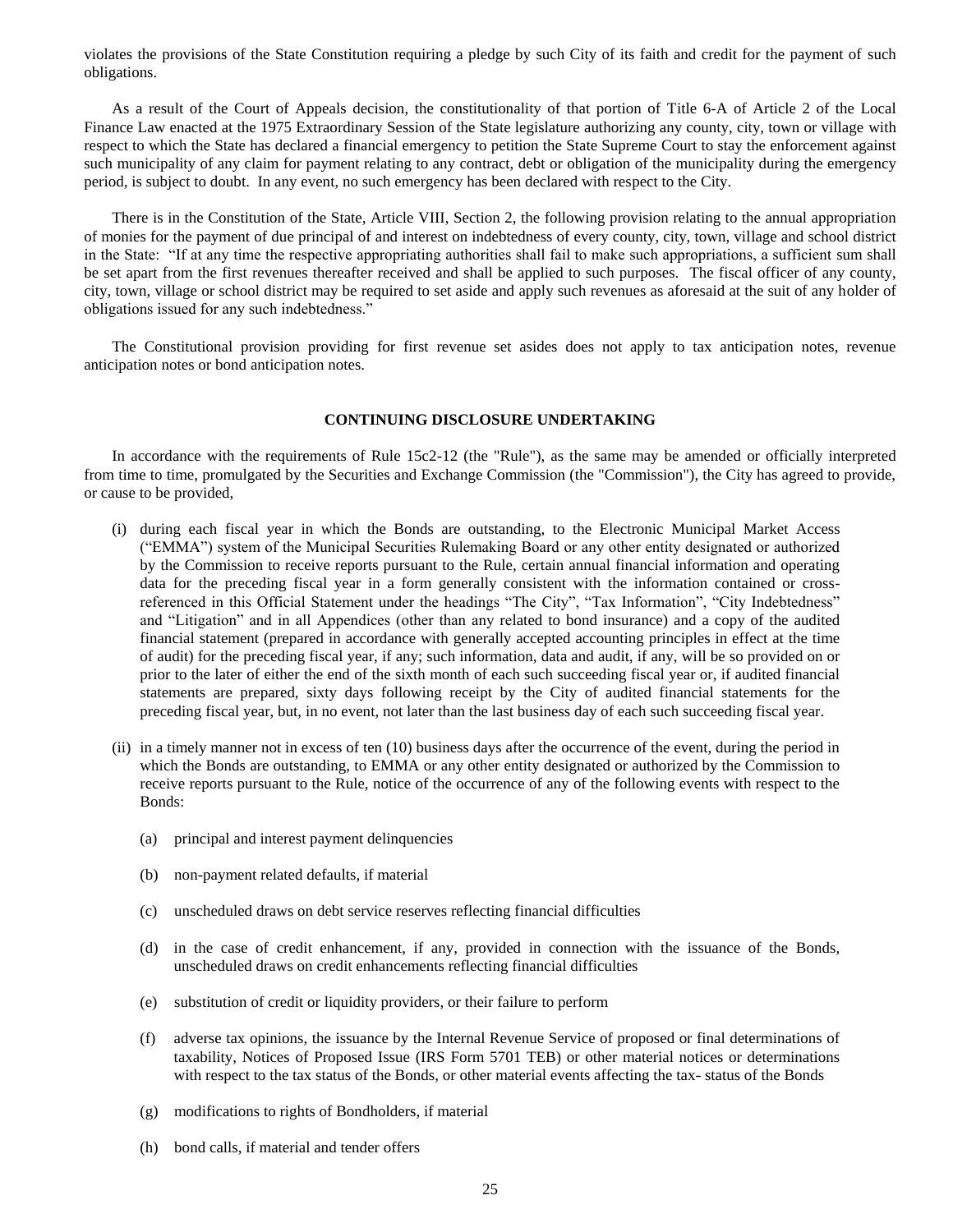#### **OFFICIAL STATEMENT**

## **of the CITY of SARATOGA SPRINGS**

## **SARATOGA COUNTY, NEW YORK**

#### **Relating To**

#### **\$3,029,324 Public Improvement (Serial) Bonds, 2016**

This Official Statement, which includes the cover page, has been prepared by the City of Saratoga Springs, Saratoga County, New York (the "City," "County," and "State," respectively), in connection with the sale by the City of \$3,029,324 principal amount of Public Improvement (Serial) Bonds, 2016 (herein, the "Bonds").

The factors affecting the City's financial condition and the Bonds are described throughout this Official Statement. Inasmuch as many of these factors, including economic and demographic factors, are complex and may influence the City tax base, revenues, and expenditures, this Official Statement should be read in its entirety, and no one factor should be considered more or less important than any other by reason of its relative position in this Official Statement.

All quotations from and summaries and explanations of provisions of the Constitution and laws of the State and acts and proceedings of the City contained herein do not purport to be complete and are qualified in their entirety by reference to the official compilations thereof, and all references to the Bonds and the proceedings of the City relating thereto are qualified in their entirety by reference to the definitive forms of the Bonds and such proceedings.

#### **DESCRIPTION OF THE BONDS**

The Bonds will be dated June 22, 2016 and will mature in the principal amounts and on the dates as set forth on the cover page. The Bonds are subject to redemption prior to maturity as described herein under the heading "Optional Redemption." The "Record Date" of the Bonds will be the last business day of the calendar month preceding each such interest payment date.

The Bonds will be issued as registered bonds and, when issued, will be registered in the name of Cede  $\&$  Co., as nominee of DTC, which will act as securities depository for the Bonds. Individual purchases will be made in book-entry form only, in the principal amount of \$5,000 or integral multiples thereof, except for a necessary odd denomination maturing on June 15, 2017. Purchasers will not receive certificates representing their ownership interest in the Bonds. Interest on the Bonds will be payable December 15, 2016 and semi-annually thereafter on June 15 and December 15 in each year until maturity. Principal and interest will be paid by the City to DTC, which will in turn remit such principal and interest to its Participants, for subsequent distribution to the Beneficial Owners of the Bonds, as described herein.

#### **Optional Redemption**

The Bonds maturing on or before June 15, 2024 shall not be subject to redemption prior to maturity. The Bonds maturing on or after June 15, 2025 shall be subject to redemption prior to maturity as a whole or in part (and by lot if less than all of a maturity is to be redeemed), at the option of the City on June 15, 2024 or on any date thereafter at par (100%), plus accrued interest to the date of redemption.

If less than all of the bonds of any maturity are to be redeemed, the particular bonds of such maturity to be redeemed shall be selected by the City by lot in any customary manner of selection as determined by the Commissioner of Finance. Notice of such call for redemption shall be given by mailing such notice to the registered holder not more than sixty (60) days nor less than thirty (30) days prior to such date. Notice of redemption having been given as aforesaid, the bonds so called for redemption shall, on the date for redemption set forth in such call for redemption, become due and payable, together with interest to such redemption date, and interest shall cease to be paid thereon after such redemption date.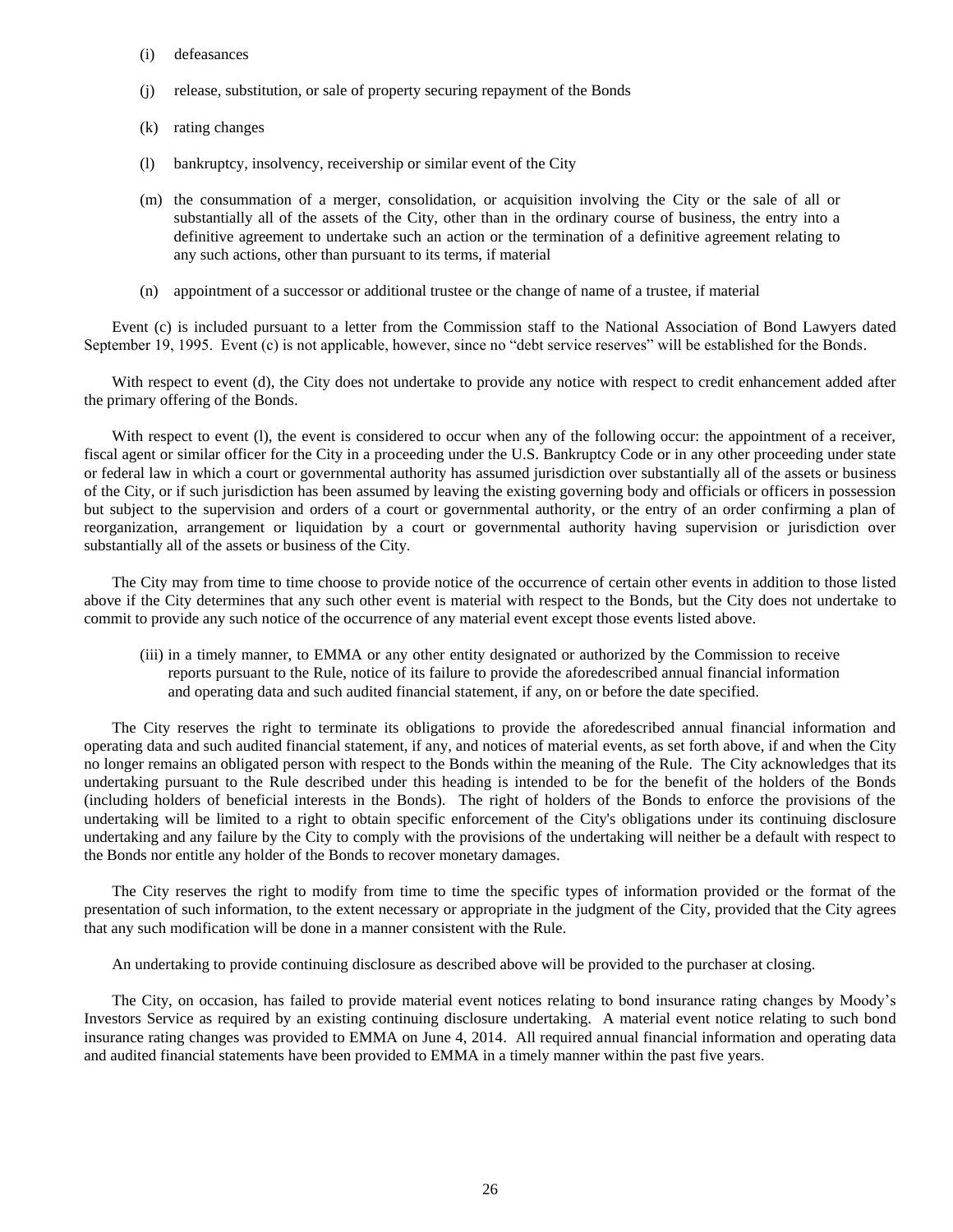#### **Book-Entry-Only System**

The Depository Trust Company ("DTC"), New York, New York, will act as securities depository for the Bonds. The Bonds will be issued as fully-registered securities registered in the name of Cede & Co. (DTC's partnership nominee) or such other name as may be requested by an authorized representative of DTC. One fully-registered Bond certificate will be issued for each maturity of the Bonds in the aggregate principal amount of such issue, and will be deposited with DTC.

DTC, the world's largest securities depository, is a limited-purpose trust company organized under the New York Banking Law, a "banking organization" within the meaning of the New York Banking Law, a member of the Federal Reserve System, a "clearing corporation" within the meaning of the New York Uniform Commercial Code, and a "clearing agency" registered pursuant to the provisions of Section 17A of the Securities Exchange Act of 1934. DTC holds and provides asset servicing for over 3.5 million issues of U.S. and non-U.S. equity issues, corporate and municipal debt issues, and money market instruments (from over 100 countries) that DTC's participants ("Direct Participants") deposit with DTC. DTC also facilitates the post-trade settlement among Direct Participants of sales and other securities transactions in deposited securities, through electronic computerized book-entry transfers and pledges between Direct Participants' accounts. This eliminates the need for physical movement of securities certificates. Direct Participants include both U.S. and non-U.S. securities brokers and dealers, banks, trust companies, clearing corporations, and certain other organizations. DTC is a wholly-owned subsidiary of The Depository Trust & Clearing Corporation ("DTCC"). DTCC is the holding company for DTC, National Securities Clearing Corporation and Fixed Income Clearing Corporation, all of which are registered clearing agencies. Access to the DTC system is also available to others such as both U.S. and non-U.S. securities brokers and dealers, banks, trust companies, and clearing corporations that clear through or maintain a custodial relationship with a Direct Participant, either directly or indirectly ("Indirect Participants"). The DTC Rules applicable to its Participants are on file with the Securities and Exchange Commission. More information about DTC can be found at **www.dtcc.com**.

Purchases of Bonds under the DTC system must be made by or through Direct Participants, which will receive a credit for the Bonds on DTC's records. The ownership interest of each actual purchaser of each Bond ("Beneficial Owner") is in turn to be recorded on the Direct and Indirect Participants' records. Beneficial Owners will not receive written confirmation from DTC of their purchase. Beneficial Owners are, however, expected to receive written confirmations providing details of the transaction, as well as periodic statements of their holdings, from the Direct or Indirect Participant through which the Beneficial Owner entered into the transaction. Transfers of ownership interests in the Bonds are to be accomplished by entries made on the books of Direct and Indirect Participants acting on behalf of Beneficial Owners. Beneficial Owners will not receive certificates representing their ownership interests in Bonds, except in the event that use of the book-entry system for the Bonds is discontinued.

To facilitate subsequent transfers, all Bonds deposited by Direct Participants with DTC are registered in the name of DTC's partnership nominee, Cede & Co., or such other name as may be requested by an authorized representative of DTC. The deposit of Bonds with DTC and their registration in the name of Cede & Co. or such other DTC nominee do not effect any change in beneficial ownership. DTC has no knowledge of the actual Beneficial Owners of the Bonds; DTC's records reflect only the identity of the Direct Participants to whose accounts such Bonds are credited, which may or may not be the Beneficial Owners. The Direct and Indirect Participants will remain responsible for keeping account of their holdings on behalf of their customers.

Conveyance of notices and other communications by DTC to Direct Participants, by Direct Participants to Indirect Participants, and by Direct Participants and Indirect Participants to Beneficial Owners will be governed by arrangements among them, subject to any statutory or regulatory requirements as may be in effect from time to time. Beneficial Owners of Bonds may wish to take certain steps to augment the transmission to them of notices of significant events with respect to the Bonds, such as redemptions, tenders, defaults, and proposed amendments to the Bond documents. For example, Beneficial Owners of Bonds may wish to ascertain that the nominee holding the Bonds for their benefit has agreed to obtain and transmit notices to Beneficial Owners. In the alternative, Beneficial Owners may wish to provide their names and addresses to the registrar and request that copies of notices be provided directly to them.

Redemption notices shall be sent to DTC. If less than all of the Bonds within an issue are being redeemed, DTC's practice is to determine by lot the amount of the interest of each Direct Participant in such issue to be redeemed.

Principal and interest payments on the Bonds will be made to Cede & Co., or such other nominee as may be requested by an authorized representative of DTC. DTC's practice is to credit Direct Participants' accounts upon DTC's receipt of funds and corresponding detail information from the City, on payable date in accordance with their respective holdings shown on DTC's records. Payments by Participants to Beneficial Owners will be governed by standing instructions and customary practices, as is the case with securities held for the accounts of customers in bearer form or registered in "street name," and will be the responsibility of such Participant and not of DTC or the City, subject to any statutory or regulatory requirements as may be in effect from time to time. Payment of principal and interest payments to Cede & Co. (or such other nominee as may be requested by an authorized representative of DTC) is the responsibility of the City, disbursement of such payments to Direct Participants will be the responsibility of DTC, and disbursement of such payments to the Beneficial Owners will be the responsibility of Direct and Indirect Participants.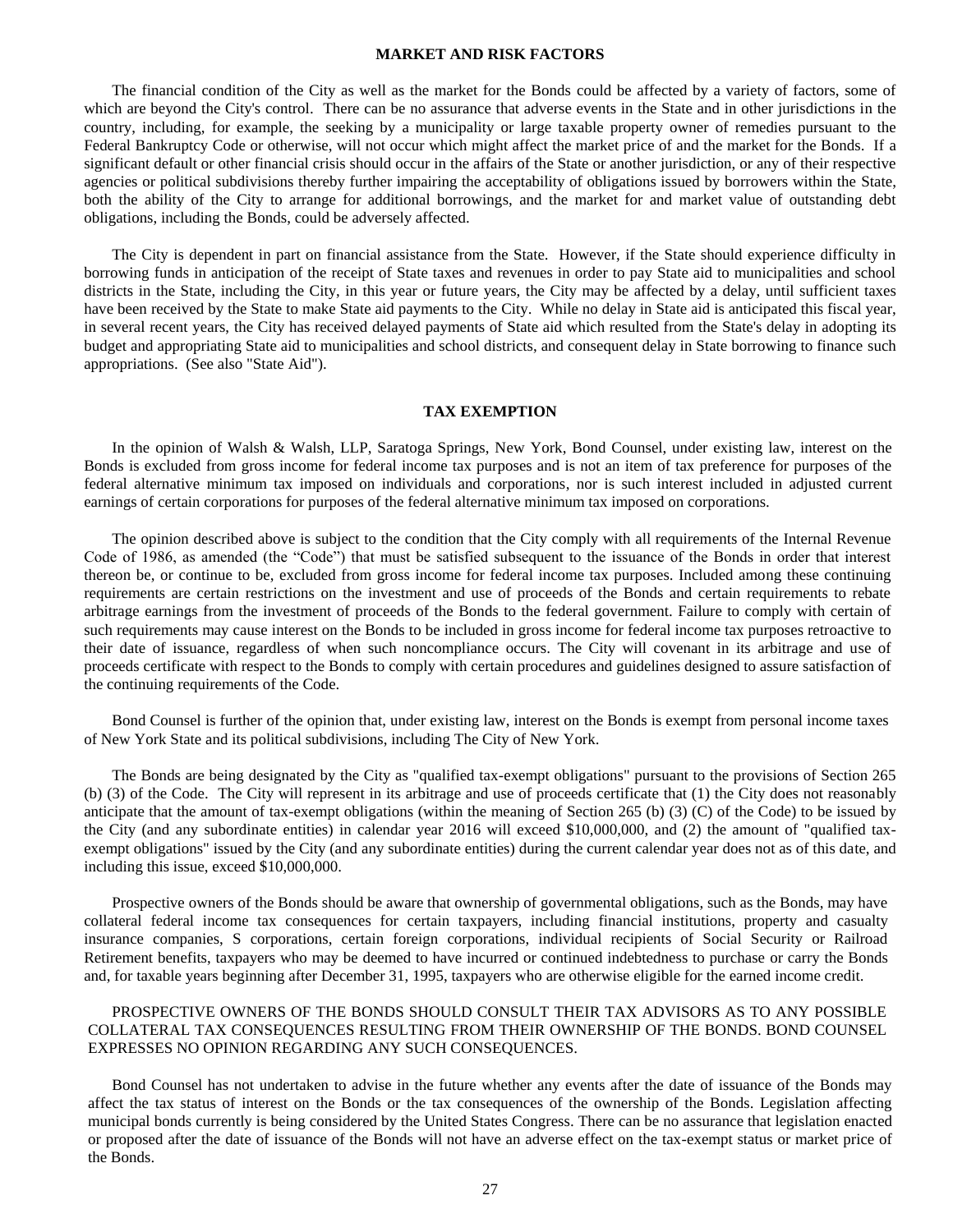DTC may discontinue providing its services as depository with respect to the Bonds at any time by giving reasonable notice to the City. Under such circumstances, in the event that a successor depository is not obtained, bond certificates are required to be printed and delivered.

The City may decide to discontinue use of the system of book-entry-only transfers through DTC (or a successor securities depository). In that event, bond certificates will be printed and delivered, as applicable.

The information in this section concerning DTC and DTC's book-entry system has been obtained from sources that the City believes to be reliable, but the City takes no responsibility for the accuracy thereof.

THE CITY CANNOT AND DOES NOT GIVE ANY ASSURANCES THAT DTC, DIRECT PARTICIPANTS OR INDIRECT PARTICIPANTS OF DTC WILL DISTRIBUTE TO THE BENEFICIAL OWNERS OF THE BONDS (1) PAYMENTS OF PRINCIPAL OF OR INTEREST ON THE BONDS; (2) CONFIRMATIONS OF THEIR OWNERSHIP INTERESTS IN THE BONDS; OR (3) OTHER NOTICES SENT TO DTC OR CEDE & CO., ITS PARTNERSHIP NOMINEE, AS THE REGISTERED OWNER OF THE BONDS, OR THAT THEY WILL DO SO ON A TIMELY BASIS, OR THAT DTC, DIRECT PARTICIPANTS OR INDIRECT PARTICIPANTS WILL SERVE AND ACT IN THE MANNER DESCRIBED IN THIS OFFICIAL STATEMENT.

THE CITY WILL NOT HAVE ANY RESPONSIBILITY OR OBLIGATIONS TO DTC, THE DIRECT PARTICIPANTS, THE INDIRECT PARTICIPANTS OF DTC OR THE BENEFICIAL OWNERS WITH RESPECT TO (1) THE ACCURACY OF ANY RECORDS MAINTAINED BY DTC OR ANY DIRECT PARTICIPANTS OR INDIRECT PARTICIPANTS OF DTC; (2) THE PAYMENT BY DTC OR ANY DIRECT PARTICIPANTS OR INDIRECT PARTICIPANTS OF DTC OF ANY AMOUNT DUE TO ANY BENEFICIAL OWNER IN RESPECT OF THE PRINCIPAL AMOUNT OF OR INTEREST OR REDEMPTION PREMIUM ON THE BONDS; (3) THE DELIVERY BY DTC OR ANY DIRECT PARTICIPANTS OR INDIRECT PARTICIPANTS OF DTC OF ANY NOTICE TO ANY BENEFICIAL OWNER THAT IS REQUIRED OR PERMITTED TO BE GIVEN TO OWNERS; OR (4) ANY CONSENT GIVEN OR OTHER ACTION TAKEN BY DTC AS THE REGISTERED HOLDER OF THE BONDS.

THE INFORMATION CONTAINED HEREIN CONCERNING DTC AND ITS BOOK-ENTRY SYSTEM HAS BEEN OBTAINED FROM DTC AND THE CITY MAKES NO REPRESENTATION AS TO THE COMPLETENESS OR THE ACCURACY OF SUCH INFORMATION OR AS TO THE ABSENCE OF MATERIAL ADVERSE CHANGES IN SUCH INFORMATION SUBSEQUENT TO THE DATE HEREOF.

#### **Certificated Bonds**

DTC may discontinue providing its services with respect to the Bonds at any time by giving notice to the City and discharging its responsibilities with respect thereto under applicable law, or the City may terminate its participation in the system of book-entry-only transfers through DTC at any time. In the event that such book-entry-only system is discontinued, the following provisions will apply: the Bonds will be issued in fully registered form in denominations of \$5,000 or any integral multiple thereof, except for a necessary odd denomination maturing June 15, 2017. Principal of the Bonds when due will be payable upon presentation at the office of a bank or trust company located and authorized to do business in the State to be named as the fiscal agent by the City. Interest on the Bonds will be payable December 15, 2016 and semi-annually thereafter on June 15 and December 15 in each year until maturity. Such interest will be payable by check drawn on the fiscal agent and mailed to the registered owner on each interest payment date at the address as shown on the registration books of the fiscal agent as of the last business day of the calendar month preceding each such interest payment date. Bonds may be transferred or exchanged at no cost to the registered owner at any time prior to maturity at the office of the fiscal agent for Bonds of the same or any other authorized denomination or denominations in the same aggregate principal amount upon the terms set forth in the Certificate of Determination of the Commissioner of Finance authorizing the sale of the Bonds and fixing the details thereof and in accordance with the Local Finance Law. The fiscal agent shall not be obligated to make any such transfer or exchange of Bonds between the last business day of the calendar month preceding an interest payment date and such interest payment date.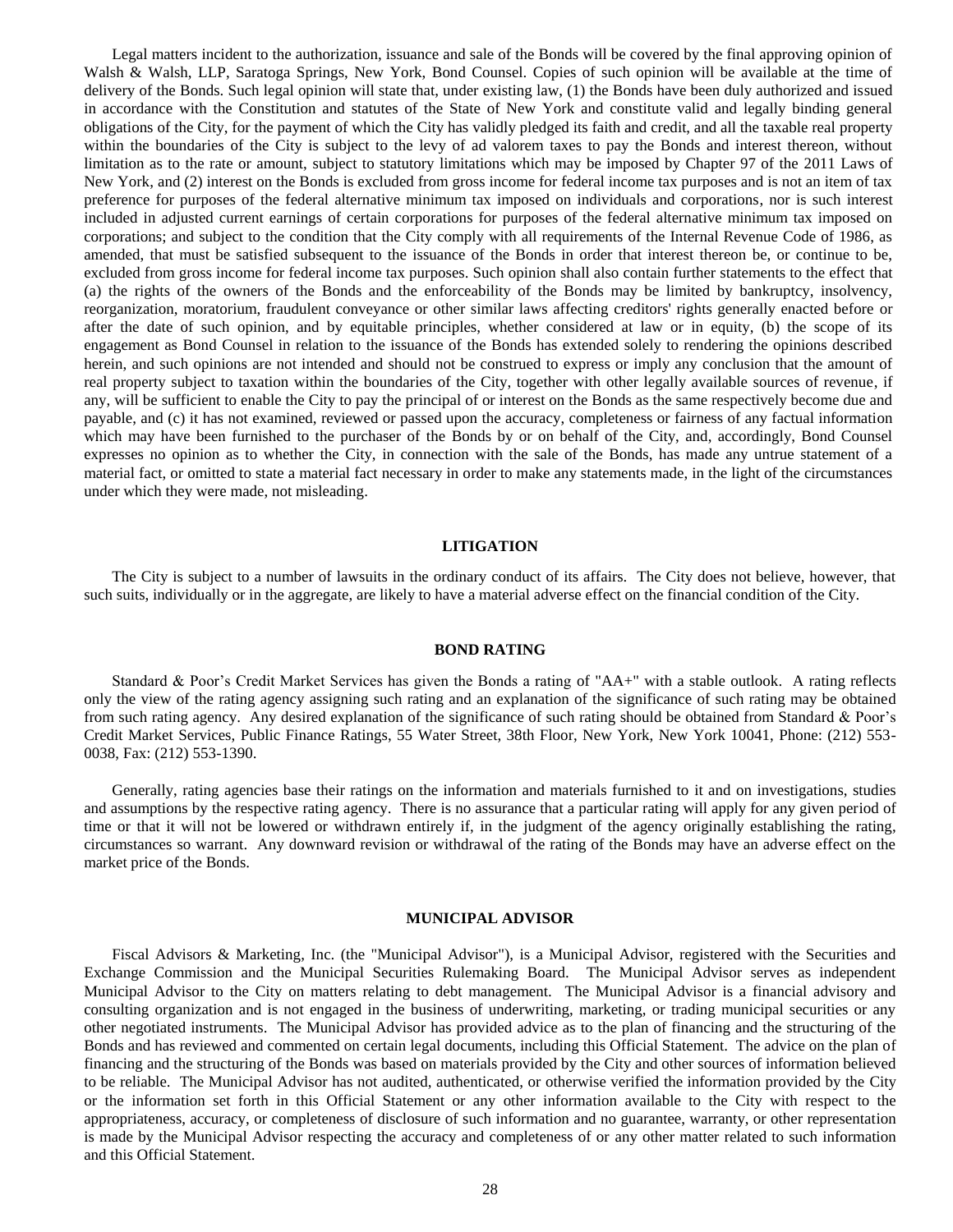#### **Purposes of Issue**

The Bonds are issued pursuant to the Constitution and Statutes of the State of New York, including among others, the General City Law and the Local Finance Law, the City Charter and bond resolutions duly adopted by the City Council for the following purposes:

| Purpose                                                      | Amount          |
|--------------------------------------------------------------|-----------------|
| Waterfront Park Redevelopment                                | \$<br>120,000   |
| City Way Finding Program                                     | 100,000         |
| Saratoga Arts Council Foundation Drainage and Entrance       | 327,000         |
| Sewer Jet Machine                                            | 252,000         |
| Dump Truck w/ Plow and Spreader (replace #11)                | 174,000         |
| City Buildings and Facilities Repairs and Upgrades           | 250,000         |
| Chassis Cab with Boom (International; replace #29)           | 137,000         |
| Canfield Casino Rehabilitation Program                       | 350,000         |
| <b>Ice Resurfacer Machine</b>                                | 134,958         |
| Dump Truck w/ Plow and Spreader (International; replace #38) | 89,000          |
| Loader/Tool Carrier Machine (replace #51)                    | 162,000         |
| East Side Storm Water Project Phase II, III, IV, V           | 250,000         |
| Road Striping Truck Replacement                              | 178,218         |
| SS Police Dept 911 System                                    | 202,100         |
| Ambulance                                                    | 165,000         |
| <b>Stryker Powered Stretcher Ambulance</b>                   | 58,037          |
| <b>Security System Infrastructure</b>                        | 55,011          |
| Loughberry Lake Open Space Purchase                          | 25,000          |
| Total Amount to be borrowed                                  | \$<br>3,029,324 |

#### **THE CITY**

#### **General Information**

The City, with a land area of 28.4 square miles, is situated in the eastern portion of upstate New York, approximately 30 miles north of the City of Albany. It is approximately equidistant (200 miles) from the Cities of New York and Montreal, Canada. The resort area of Lake George is approximately 20 miles north of the City.

Air transportation is provided by the Glens Falls and Albany International Airports. Passenger rail service is available on the Amtrak New York-Montreal line and freight service is provided by the Delaware and Hudson Railroad. Major highways in, and in close proximity to, the City include Interstate Route #87 (The Northway), U.S. Route 9 and New York State Route 29. Both I-87 and U.S. 9 connect the City with Montreal and Albany, where access to The New York State Thruway is available.

The City has traditionally been a prime summer resort community due to the influx of tourists to the Saratoga Race Track and the Saratoga Performing Arts Center. The City has two colleges, Skidmore College and Empire State College, and has experienced considerable retail and commercial growth in recent years. See "Recent Development Activity" herein.

[SmartAsset,](https://smartasset.com/) a New York financial technology company, recently released its [second annual study on the Best Places to](https://smartasset.com/retirement/retirement-calculator?year=2016#newyork)  [Retire.](https://smartasset.com/retirement/retirement-calculator?year=2016#newyork) The study rates cities by their tax friendliness, recreational and social opportunities for seniors, and availability of medical care. Saratoga Springs ranked number 6 in the State this year.

The 2016 County Health Rankings have deemed the County as the healthiest county in the State. The study is conducted annually by the University of Wisconsin's Population Health Institute. The County ranked fifth in 2013 and 2014 and third in 2015. In 2013, the Saratoga County Chamber of Commerce authorized the formation of a Health and Wellness Council that organizes annual events. Over 125 companies have signed a pledge to ensure that the County is one of the healthiest places to live and work.

Source: City Officials.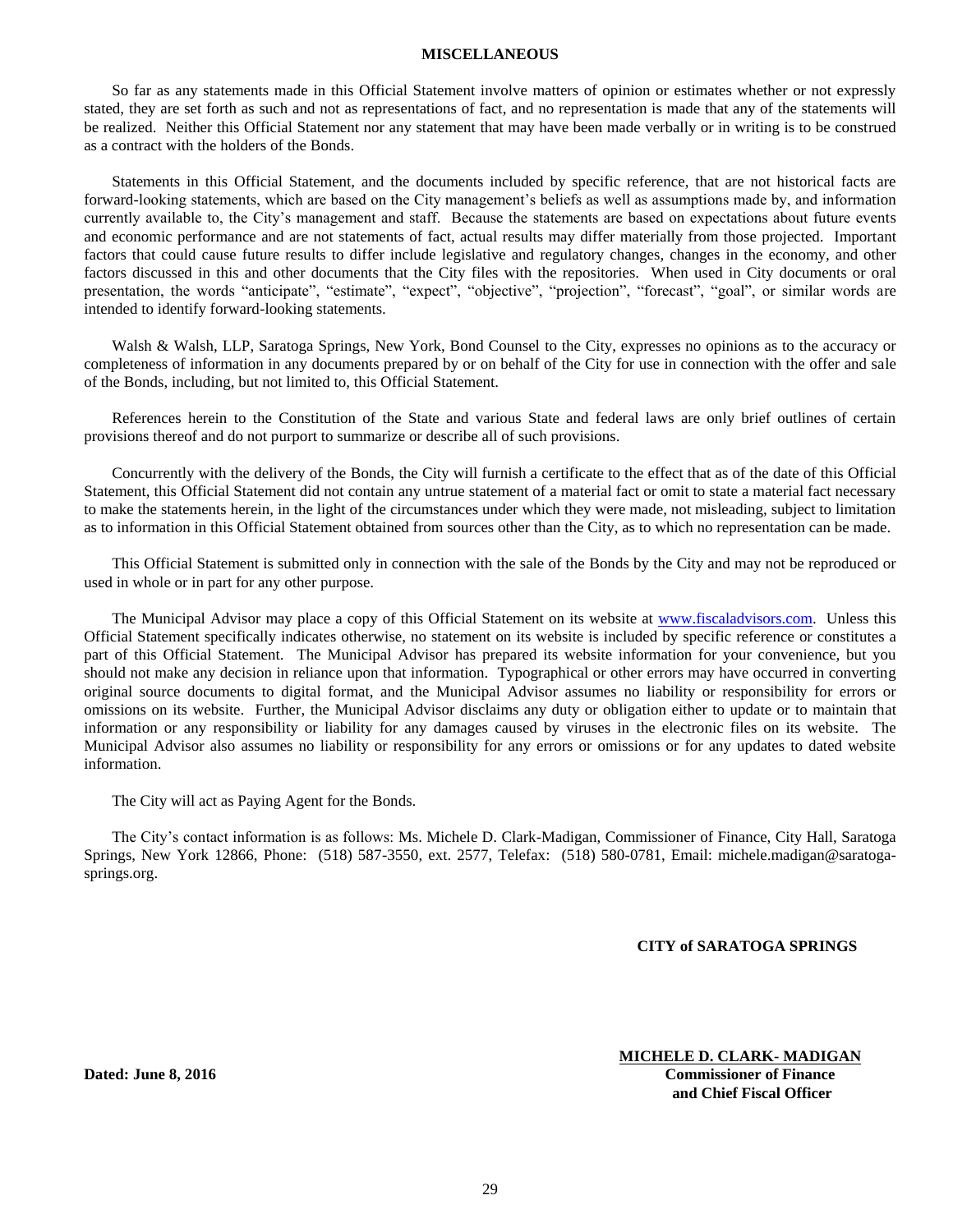## **Population Trends**

| Year | City of Saratoga Springs | Saratoga County | New York State |
|------|--------------------------|-----------------|----------------|
| 1970 | 18.845                   | 121.764         | 18,236,882     |
| 1980 | 23,906                   | 153,759         | 17,558,072     |
| 1990 | 25,001                   | 181,276         | 17,990,455     |
| 2000 | 26,186                   | 200,635         | 18,976,457     |
| 2008 | 28,844                   | 217,191         | 19,490,297     |
| 2010 | 26,586                   | 219,607         | 19,378,102     |
| 2014 | 27.436                   | 224.921         | 19,746,227     |

Source: U.S. Census.

## **Selected Wealth and Income Indicators**

Per capita income statistics are available for the City, County and State. Listed below are select figures from the 2000 census and 2006-2010 and 2010-2014 American Community Survey data.

|                           |             | Per Capita Income |              | Median Family Income |           |           |  |  |
|---------------------------|-------------|-------------------|--------------|----------------------|-----------|-----------|--|--|
|                           | <b>2000</b> | 2006-2010         | 2010-2014    | 2000                 | 2006-2010 | 2010-2014 |  |  |
| City of:                  |             |                   |              |                      |           |           |  |  |
| Saratoga Springs \$23,945 |             | \$35.342          | 39.395<br>\$ | \$58,213             | \$86,114  | 97,253    |  |  |
| County of:                |             |                   |              |                      |           |           |  |  |
| Saratoga                  | 23.945      | 32.186            | 35,860       | 58.213               | 81.251    | 87,721    |  |  |
| State of:                 |             |                   |              |                      |           |           |  |  |
| New York                  | 23.389      | 30.948            | 32,829       | 51.691               | 67.405    | 71.419    |  |  |

Note: 2011-2015 American Community Survey estimates are not available as of the date of this Official Statement.

Source: U.S. Census Bureau, 2000 census, 2006-2010 and 2010-2014 American Community Survey data.

## **Major Employers**

Some of the major employers located within the City are as follows:

|                                           |                             | Approximate Number |
|-------------------------------------------|-----------------------------|--------------------|
| Name of Employer                          | <b>Type of Business</b>     | Employed           |
| Saratoga Hospital                         | Hospital and Nursing Home   | 1,850              |
| Skidmore College                          | <b>Higher Education</b>     | 1,120              |
| Saratoga Springs City School District     | Public School System        | 1,010              |
| Stewart's Ice Cream                       | Retail                      | 990                |
| <b>Quad Graphics</b>                      | Manufacturing               | 800                |
| Wesley Health Care                        | <b>Health Services</b>      | 680                |
| Saratoga Casino Hotel                     | Casino/Race Track           | 640                |
| New Country Motor Car Group               | Retail                      | 350                |
| Four Winds – Saratoga                     | <b>Health Services</b>      | 315                |
| City of Saratoga Springs                  | <b>Municipal Services</b>   | 314                |
| <b>Ball Corporation</b>                   | Manufacturing               | 230                |
| Espey Manufacturing & Electronics Company | Manufacturing               | 200                |
| Holiday Inn                               | Hotel and Conference Center | 180                |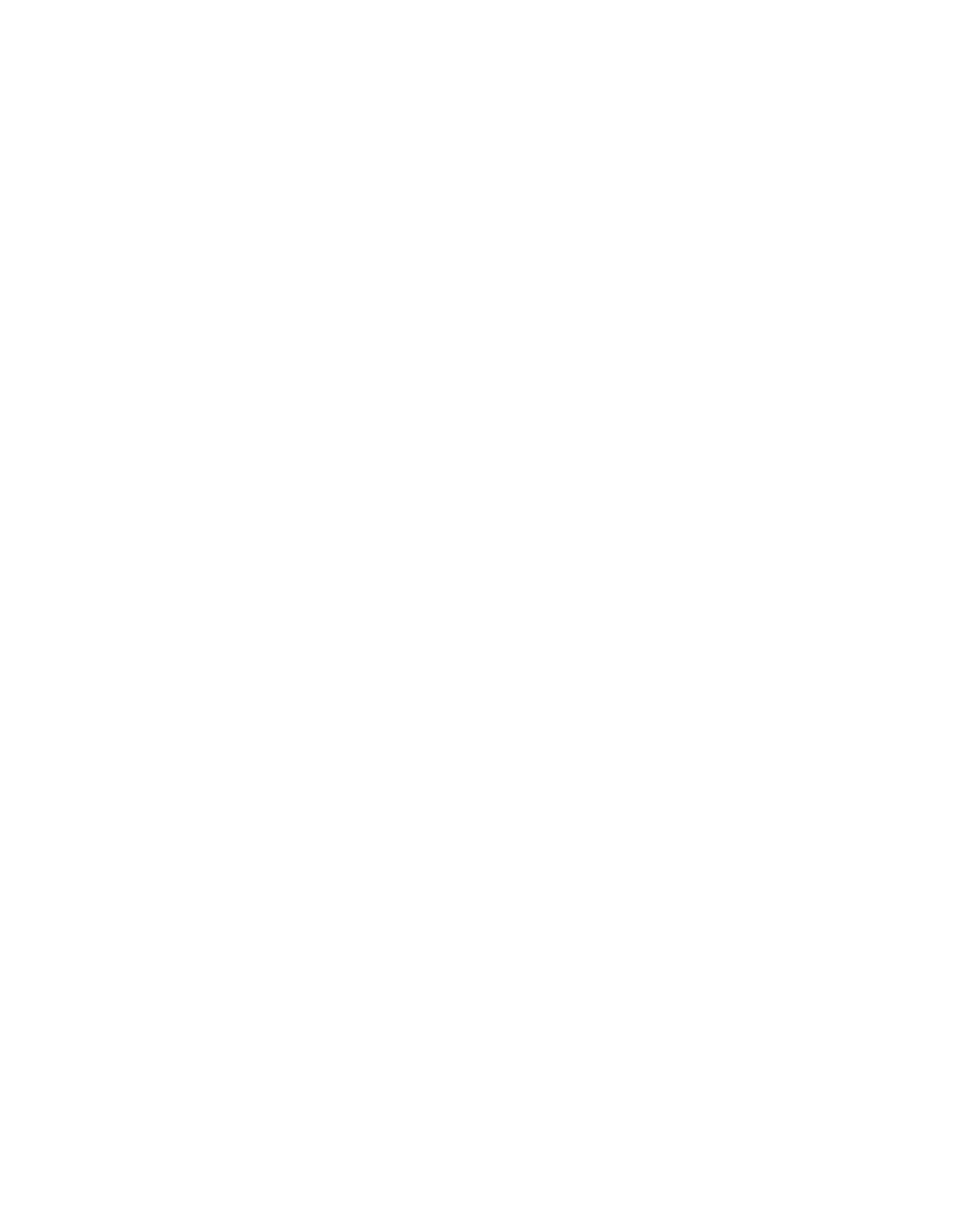## **Unemployment Rate Statistics**

Unemployment statistics are available for the City, County and State. The information set forth below with respect to Saratoga County is included for informational purposes only. It should not be implied from the inclusion of such data in this Official Statement that Saratoga County is necessarily representative of the City, or vice versa.

|                          |            |            |            |            | <b>Annual Average</b>       |      |      |      |      |  |
|--------------------------|------------|------------|------------|------------|-----------------------------|------|------|------|------|--|
|                          | 2009       |            | 2010       |            | 2011                        | 2012 | 2013 | 2014 | 2015 |  |
| City of Saratoga Springs | 5.8%       |            | 6.9%       |            | 7.1%                        | 7.0% | 5.7% | 4.6% | 4.2% |  |
| County of Saratoga       | 6.3%       |            | 6.9%       |            | 6.7%                        | 6.8% | 5.8% | 4.6% | 4.2% |  |
| State of New York        | 8.3%       |            | 8.6%       |            | 8.3%                        | 8.5% | 7.7% | 6.3% | 5.3% |  |
|                          |            |            |            |            | <b>2016 Monthly Figures</b> |      |      |      |      |  |
|                          | <u>Jan</u> | <b>Feb</b> | <u>Mar</u> | <u>Apr</u> | May                         |      |      |      |      |  |
| City of Saratoga Springs | 4.3%       | 4.2%       | 4.0%       | 4.0%       | N/A                         |      |      |      |      |  |
| County of Saratoga       | 4.4%       | 4.3%       | 4.1%       | 3.7%       | N/A                         |      |      |      |      |  |
| State of New York        | 5.4%       | 5.4%       | 5.2%       | 4.6%       | N/A                         |      |      |      |      |  |

Source: Department of Labor, State of New York. Figures not seasonally adjusted.

## **Banking Facilities**

The City is served by numerous commercial and savings banks. These include The Adirondack Trust Company, KeyBank, N.A., Ballston Spa National Bank, NBT Bank, N.A., Bank of America, N.A., Saratoga National Bank and Trust Company and Trustco Bank.

## **Recent Development Activity**

Over recent years the City has continued to experience new construction and rehabilitation of businesses within the City.

## *Completed – New Construction*

|                                        |           |                      |               | #                  | <b>Commercial</b> |
|----------------------------------------|-----------|----------------------|---------------|--------------------|-------------------|
|                                        | Approval  |                      |               | <b>Residential</b> | <b>Square</b>     |
| <b>Project</b>                         | Date      | Location             | <b>Status</b> | <b>Units</b>       | <b>Footage</b>    |
| Paquet Subdivision                     | 9/11/2013 | Old Schuylerville Rd | Constructed   |                    | N/A               |
| <b>Benedict Street Lot Subdivision</b> | 9/23/2014 | 165 Ash Street       | Constructed   |                    | N/A               |
| 2 West Ave Mixed Use Development       | 4/9/2014  | 2 West Avenue        | Constructed   | 63                 | 5,500             |
| 15 Church Street Restaurant Patio      | 5/8/2014  | 15 Church Street     | Constructed   | N/A                | 590               |
| Verizon Cell Tower – Hutchins Rt 60    | 1/14/2015 | 2202 NYS Rt 50 South | Constructed   | N/A                | N/A               |
| <b>McIntyre Subdivision</b>            | 1/12/2014 | 28-32 White Street   | Constructed   |                    | N/A               |
|                                        |           |                      | Subtotal:     | 66                 | 6.090             |

## *Completed – Redevelopment Additions*

| <b>Project</b>                   | Approval<br>Date                | Location           | <b>Status</b>   | # Residential<br><b>Units</b> | <b>Commercial</b><br><b>Square Footage</b> |
|----------------------------------|---------------------------------|--------------------|-----------------|-------------------------------|--------------------------------------------|
| St. John Neumann Rehabilitation  | 7/23/2014                       | 231 Lake Avenue    | Constructed     | 76                            | N/A                                        |
| Stewarts Shop #104 Addition      | 1/28/2015                       | 30 Church Street   | Constructed     | N/A                           | 475                                        |
| Nurture Green Salon and Spa      | 7/23/2014                       | 182 South Broadway | Constructed     | N/A                           | No increase                                |
| 569 North Broadway               | 11/12/2014                      | 569 North Broadway | Constructed     | N/A                           | 756                                        |
| Family Vision Center Parking Lot | 1/4/2015                        | 205 Lake Avenue    | Constructed     | N/A                           | N/A                                        |
|                                  |                                 |                    | <b>Subtotal</b> | 76                            | 1.231                                      |
|                                  | <b>Total Completed in 2015:</b> | 142                | 7.321           |                               |                                            |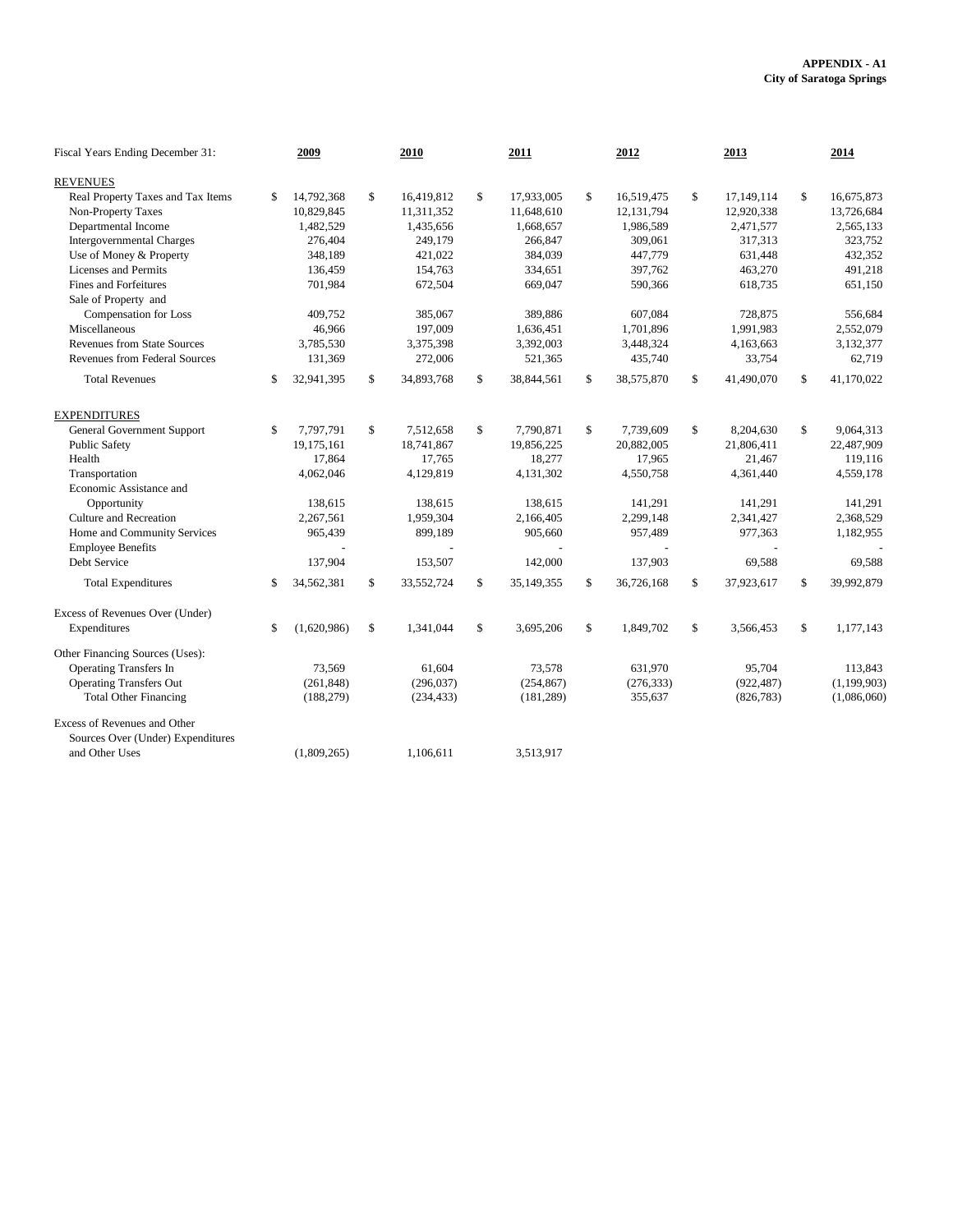| Project                                          | <b>Approval</b><br>Date | <b>Location</b>                      | <b>Status</b>         | # Residential<br><b>Units</b> | <b>Commercial</b><br><b>Square Footage</b> |
|--------------------------------------------------|-------------------------|--------------------------------------|-----------------------|-------------------------------|--------------------------------------------|
| McKenzie's Way Part 1                            | 5/26/2010               | East Broadway                        | Under                 | 8                             | n/a                                        |
|                                                  |                         |                                      | Construction          |                               |                                            |
| McKenzie's Way Part 2                            | 5/26/2010               | East Broadway                        | Under                 | 6                             | n/a                                        |
|                                                  |                         |                                      | Construction          |                               |                                            |
| Lands of JC Beekman                              | 3/27/2013               | East Side of Beekman                 | Under                 | 1                             | n/a                                        |
|                                                  |                         | Street, North of                     | Construction          |                               |                                            |
|                                                  |                         | Division Street, West                |                       |                               |                                            |
|                                                  |                         | Side of Walworth                     |                       |                               |                                            |
| City Square (Ellsworth                           | 3/26/2014               | <b>Street</b><br>120 Division Street | Under                 | 41                            | 4,000                                      |
| Redevelopment)                                   |                         |                                      | Construction          |                               |                                            |
| Project PUREsource                               | 1/8/2014                | Duplainville Road                    | Under                 | n/a                           | 7,000                                      |
|                                                  |                         |                                      | Construction          |                               |                                            |
| Adelphi Hotel                                    | $5/1/13$ ,              | 365 Broadway                         | Under                 | n/a                           | No net increase                            |
| Redevelopment                                    | 7/17/13 &               |                                      | Construction          |                               |                                            |
|                                                  | 3/5/14                  |                                      |                       |                               |                                            |
| <b>Beaver Pond Subdivision</b>                   | 2/23/2011               | Geyser Road                          | Under                 | 84                            | n/a                                        |
|                                                  |                         |                                      | Construction          |                               |                                            |
| Meadow Vista Subdivision                         | 7/9/2008                | <b>Grand Avenue</b>                  | Under                 | 21                            | n/a                                        |
|                                                  |                         |                                      | Construction          |                               |                                            |
| East Broadway Subdivision<br>(Belmonte)          | 4/11/2012               | 5 East Broadway                      | Under                 | $\overline{4}$                | n/a                                        |
| Wagner Subdivision (Joshua                       | 4/29/2009               | East Broadway                        | Construction<br>Under | 5                             | n/a                                        |
| Place)                                           |                         |                                      | Construction          |                               |                                            |
| Saratoga Honda Expansion                         | 5/8/13                  | 3402 Route 9 (South                  | Under                 | n/a                           | 29,000                                     |
|                                                  |                         | Broadway)                            | Construction          |                               |                                            |
| <b>Excelsior Avenue Mixed Use</b>                | 3/27/2013               | Excelsior/Marion                     | Under                 | 41                            | 53,707                                     |
| Development (formerly                            |                         |                                      | Construction          |                               |                                            |
| Lexington Club) (Includes                        |                         |                                      |                       |                               |                                            |
| modification)                                    |                         |                                      |                       |                               |                                            |
| Saratoga Hospital ICU                            | 10/23/2013              | 211 Church Street                    | Under<br>Construction | n/a                           | 33,900                                     |
| Home of the Good Shepherd                        | 7/24/2013               | 394-402 Church Street                | Under                 | 14                            | 45,905                                     |
| Senior Assisted Living and                       |                         |                                      | Construction          |                               |                                            |
| Senior Housing-total of 146                      |                         |                                      |                       |                               |                                            |
| units/beds (within facility and                  |                         |                                      |                       |                               |                                            |
| 14 cottage units)                                |                         |                                      |                       |                               |                                            |
| Latchford Subdivision                            | 9/12/2012               | 22 Doten Avenue                      | Under                 | $\overline{2}$                | n/a                                        |
|                                                  |                         |                                      | Construction          |                               |                                            |
| Rood & Riddle-Saratoga<br><b>Equine Hospital</b> | 4/9/2014                | 63 Henning Road                      | Under<br>Construction | n/a                           | 9,000                                      |
| 316-318 Ballston Ave                             | 1/25/2012               | 215 Grand Avenue                     | Under                 | 12                            | n/a                                        |
|                                                  |                         |                                      | Construction          |                               |                                            |
| <b>Washington Commons Site</b>                   | 7/3/2011                | Washington Street and                | Under                 | 12                            | 15,000                                     |
| Plan                                             |                         | Central Ave                          | Construction          |                               |                                            |
|                                                  |                         |                                      |                       |                               |                                            |
| Greenfield Manufacturing                         | 9/10/2014               | 25 Freedom Way                       | Under                 | n/a                           | 24,750                                     |
|                                                  |                         |                                      | Construction          |                               |                                            |
| Trojanski Subdivision                            | 10/8/2014               | Intersection of East                 | Under                 | 1                             | n/a                                        |
|                                                  |                         | Broadway and                         | Construction          |                               |                                            |
|                                                  |                         | Cleveland Avenue                     |                       |                               |                                            |
| Triple Crown Subdivision                         | extension<br>approved   | Richard Ave                          | Under<br>Construction | 3                             | n/a                                        |
|                                                  | 3/25/15                 |                                      |                       |                               |                                            |
| 86 Woodlawn 1 Unit to 4                          | 11/25/2014              | 86 Woodlawn Avenue                   | Under                 | $\overline{4}$                | n/a                                        |
| <b>Unit Conversion</b>                           |                         |                                      | Construction          |                               |                                            |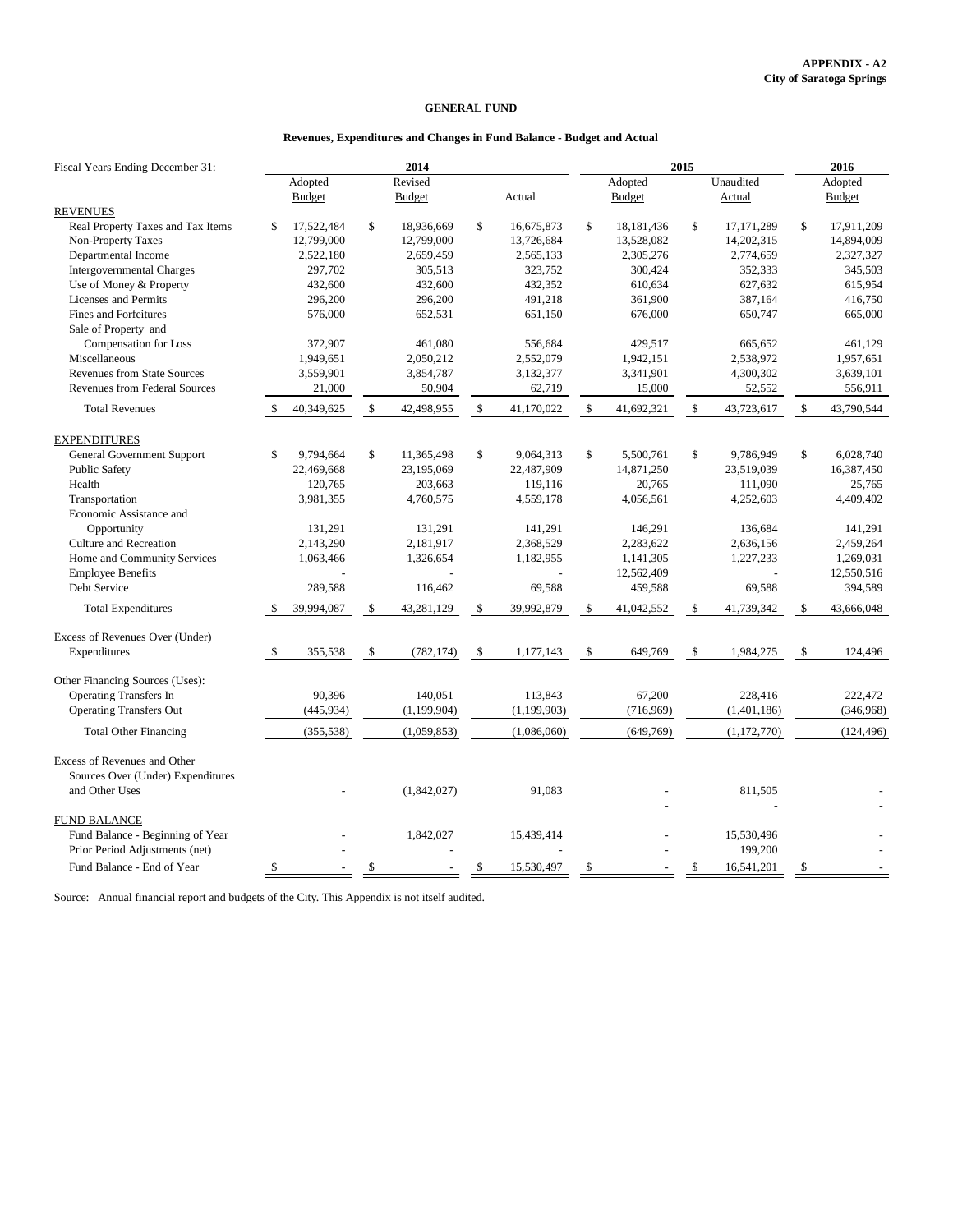| 166-168 Jefferson Street                                 | 12/10/2014 | 166-168<br>Jefferson<br><b>Street</b>       | Under<br>Construction | 10  | n/a     |
|----------------------------------------------------------|------------|---------------------------------------------|-----------------------|-----|---------|
| Druther's Brew Pub                                       | 1/28/2015  | 381 Broadway                                | Under<br>Construction | N/A | 887     |
| 130 Excelsior Mixed Use                                  | 4/8/2014   | 130 Excelsior Ave                           | Under<br>Construction | 65  | 2,750   |
| <b>Yaddo Artist Cottages</b>                             | 6/25/2014  | Union Avenue & I-87                         | Under<br>Construction | 3   | N/A     |
| <b>Hidden Fountain Commons</b>                           | 4/23/2014  | 61 Lawrence Street $\&$<br>87 Church Street | Under<br>Construction | 6   | 3,420   |
| Doten Avenue Subdivision                                 | 9/11/2013  | 54 Doten Avenue                             | Under<br>Construction | 3   | N/A     |
| 79 Henry Street Mixed Use<br><b>Building</b>             | 4/9/2014   | 79 Henry Street                             | Under<br>Construction | N/A | 19,160  |
| Saratoga Springs Homewood<br>Suites (112 Rooms)          | 9/10/2014  | 3368 South Broadway                         | Under<br>Construction | N/A | 102,401 |
| Agrochem Farm & Dairy<br>Products                        | 7/22/2015  | Freedom Way                                 | Under<br>Construction | N/A | 35,200  |
| <b>ANG Natural Gas Vehicle</b><br><b>Fueling Station</b> | 7/8/2015   | Cady<br>Hill<br>34<br>Boulevard             | Under<br>Construction | N/A | N/A     |
| <b>Hickey Subdivision</b>                                | 7/8/2015   | 10 Avery Street                             | Under<br>Construction | 1   | N/A     |
| Saratoga Independent School<br>Expansion                 | 5/27/2015  | 459-539 Lake Avenue                         | Under<br>Construction | N/A | 20,200  |
| Williamsburg Court Garage                                | 5/27/2015  | 150 Lincoln Avenue                          | Under<br>Construction | N/A | N/A     |
| <b>Excelsior Park Phase 2</b>                            | 9/9/2015   | <b>Excelsior Avenue</b>                     | Under<br>Construction | 105 | N/A     |
|                                                          |            |                                             | <b>Subtotal</b>       | 452 | 406,280 |

## *Approved and awaiting construction*

|                                | <b>Approval</b> |                            |               | # Residential  | <b>Commercial</b>     |
|--------------------------------|-----------------|----------------------------|---------------|----------------|-----------------------|
| Project                        | Date            | Location                   | <b>Status</b> | <b>Units</b>   | <b>Square Footage</b> |
| Spa Solar Park                 | 7/8/2015        | Weibel Avenue              | Council       | N/A            | N/A                   |
| Development                    |                 | Landfill                   | Approved      |                |                       |
|                                |                 |                            | Action        |                |                       |
| Logistics One Flex             | 12/8/2010       | 29, 31, 33 Cady Hill       | Site Plan     | n/a            | 145,000               |
| Warehouse Expansion Site       |                 | Blvd, WJ Grande            |               |                |                       |
| Plan                           |                 | <b>Industrial Park</b>     |               |                |                       |
| Old Bryan Inn                  | 7/27/2011       | 123 Maple Avenue           | Site Plan     | N/A            | 2,600                 |
| <b>Rytodebar Realty Office</b> | 9/10/2014       | 137 Maple Avenue           | Site Plan     | N/A            | 1,067                 |
| Expansion                      |                 |                            |               |                |                       |
| Caffe Lena Addition            | 4/10/2013       | 47 Phila Street            | Site Plan     | n/a            | 836                   |
| 109 Washington Street          | 7/9/2014        | 109 Washington St.         | Site Plan     | 3              | n/a                   |
| (Kay-Graham Multi-Family)      |                 |                            |               |                |                       |
| 246 West Ave Residences        | 2/22/2012       | 246 West Ave               | Site Plan     | 16             | n/a                   |
| Subdivision of Lands on        | 4/23/2014       | 11-17 Kaydeross            |               | 4              | n/a                   |
| Kaydeross Avenue West          |                 | <b>Avenue West</b>         | Subdivision   |                |                       |
| Cogan Subdivision              | 11/14/2012      | 165 West Circular          | Subdivision   | 1              | n/a                   |
| <b>Buff Road Subdivision</b>   | 11/14/2012      | <b>Buff Road and Route</b> | Subdivision   | 15             | n/a                   |
|                                |                 | 9N                         |               |                |                       |
| Holiday Inn Renovations        | 6/11/2014       | 232 Broadway               | Site Plan     | n/a            | 1,200                 |
| <b>Downton Walk</b>            | 11/12/2014      | 27 Jumel Place             | Site Plan     | $\overline{7}$ | n/a                   |
| Rip Van Dam Hotel (176         | 3/26/2014       | 353 Broadway               | Site Plan     | n/a            | 108,000               |
| room expansion, banquet        |                 |                            |               |                |                       |
| space)                         |                 |                            |               |                |                       |
|                                |                 |                            |               |                |                       |
|                                |                 |                            |               |                |                       |
| <b>Hamilton Street Parking</b> | 6/25/2014       | Hamilton Street,           | Site Plan     | n/a            | n/a                   |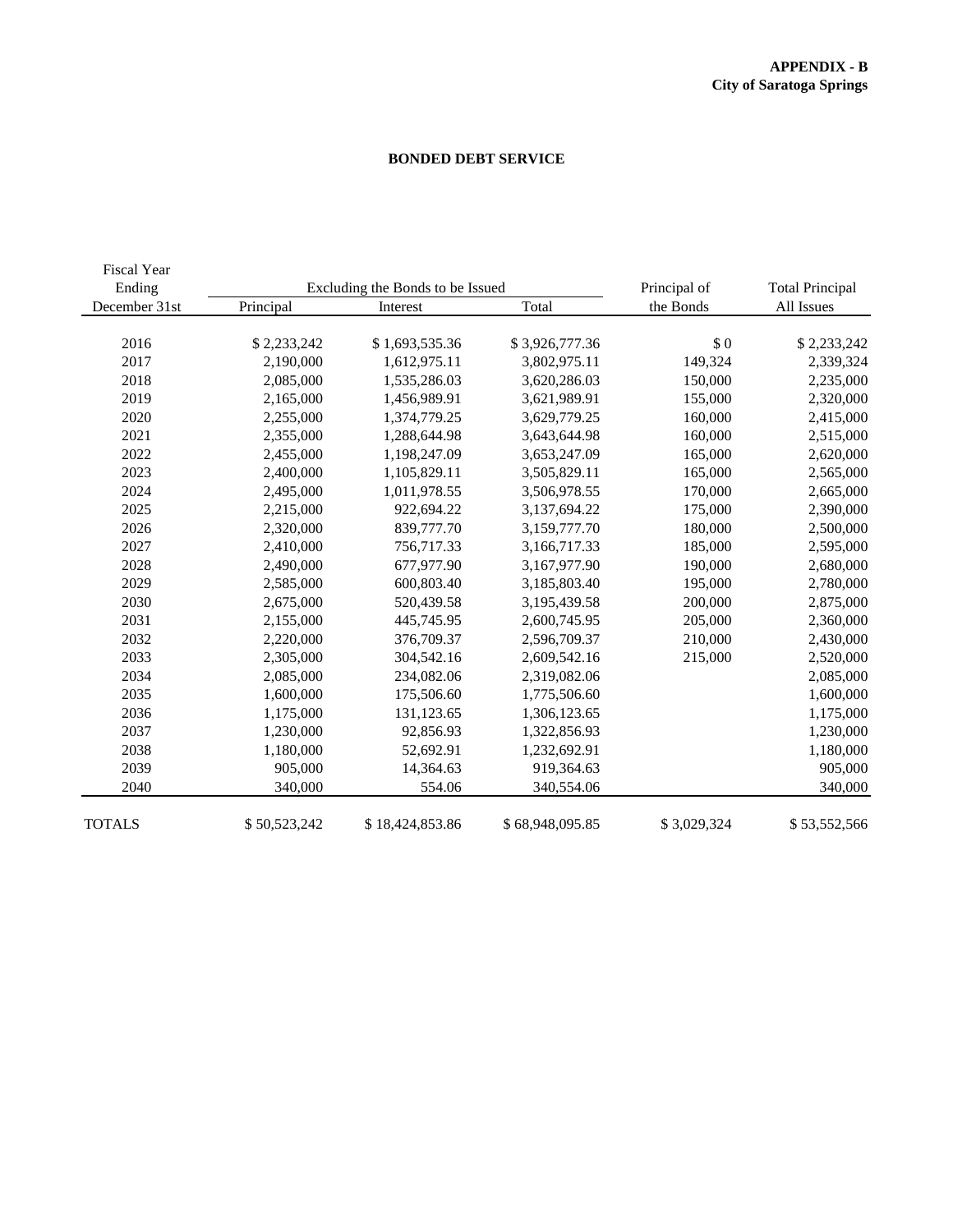| Garage (4-story, 274 spaces,<br>affiliated with Rip Van Dam<br>Hotel) |                       | between Congress and<br>Williams                      |                                    |                |         |
|-----------------------------------------------------------------------|-----------------------|-------------------------------------------------------|------------------------------------|----------------|---------|
| Saratoga Spring Water<br>Warehouse Expansion                          | 4/22/2015             | 11 Geyser Road                                        | Site Plan                          | n/a            | 13,423  |
| <b>Graziano Property</b><br>Subdivision                               | 7/22/2015             | 33 Joseph Street                                      | Subdivision                        | 1              | N/A     |
| <b>Bazaar Subdivision</b>                                             | N/A                   | 2 North Circular Street                               | Subdivision                        | 1              | N/A     |
| East Ave Mixed Use<br>Development                                     | 11/12/2015            | East and Excelsior<br>Avenues                         | Special Use<br>Permit/Site<br>Plan | 12             | 6,028   |
| <b>City Center Parking Garage</b>                                     | 11/12/2015            | Maple Avenue, New<br>York Street, High Rock<br>Avenue | Site Plan                          | N/A            | N/A     |
| Oak Ridge Phase 2<br>Subdivision                                      | 10/28/2015            | Meadowbrook Road                                      | Subdivision                        | 72             | N/A     |
| <b>East Avenue Residences</b>                                         | 11/12/2015            | East and Excelsior<br>Avenues                         | Special Use<br>Permit/Site<br>Plan | $\overline{2}$ | N/A     |
| Children's Museum<br>Addition                                         | 9/9/2015              | 69 Caroline Street                                    | Site Plan                          | N/A            | 1,114   |
| <b>Excelsior Park Phase 2A</b>                                        | 11/12/2015            | <b>Excelsior Avenue</b>                               | Site Plan                          | 18             | N/A     |
| Bethesda Parish House<br>Expansion                                    | 9/9/2015              | 28 Washington Street                                  | Site Plan                          | N/A            | 30,602  |
| Church of Latter Day Saints                                           | 12/9/2015             | <b>Glenmore Avenue</b>                                | Special Use<br>Permit              | N/A            | 1,800   |
| Hoffman Carwash Facility                                              | 9/24/2015             | 2214 NYS Route 50                                     | Special<br>Use/Site Plam           | N/A            | 4,280   |
|                                                                       |                       |                                                       | <b>Subtotal</b><br>Approved        | 46             | 272,126 |
| DEVELOPMENT TOTAL: (Constructed, Under Construction, Pending          | <b>Construction</b> ) | 640                                                   | 685,727                            |                |         |

## *Pending Approval/Potential 2016*

|                                                | Approval                 |                        |                 | # Residential  | <b>Commercial</b>     |
|------------------------------------------------|--------------------------|------------------------|-----------------|----------------|-----------------------|
| <b>Project</b>                                 | Date                     | Location               | <b>Status</b>   | <b>Units</b>   | <b>Square Footage</b> |
| Subdivision Lands of                           |                          | 178 and 180            | Subdivision     |                | n/a                   |
| Harrison                                       |                          | Meadowbrook Road       |                 |                |                       |
|                                                | $\overline{\phantom{0}}$ | 77 Excelsior Avenue    | Special Use     | 101            | 1,300                 |
| 77 Excelsior Mixed Use                         |                          |                        | Permit/Site     |                |                       |
| Development                                    |                          |                        | Plan            |                |                       |
| <b>Union Fox Apartments</b>                    |                          | 72 Union Avenue        | Site Plan       | $\mathfrak{D}$ | n/a                   |
|                                                |                          | 19-23 Washington       | Site Plan       | n/a            | tbd                   |
| Adelphi Expansion                              |                          | <b>Street</b>          |                 |                |                       |
| 21 Park Place Condominiums                     |                          | 21 Park Place          | Site Plan       | $\tau$         | n/a                   |
| Pallette Stone Corp Precast<br><b>Building</b> |                          | Brook Road (CR-23)     | Site Plan       | n/a            | 14,000                |
|                                                |                          | 91 West Avenue and     |                 | n/a            | 14,368                |
| Rite Aid Redevelopment                         |                          | 242 Washington Street  | Site Plan       |                |                       |
| Saratoga Hospital Medical<br>Office Building   | -                        | 1 and 17 Morgan Street |                 | n/a            | 88,500                |
|                                                |                          |                        | <b>Subtotal</b> | 98             | 118,168               |
|                                                |                          |                        | Pending         |                |                       |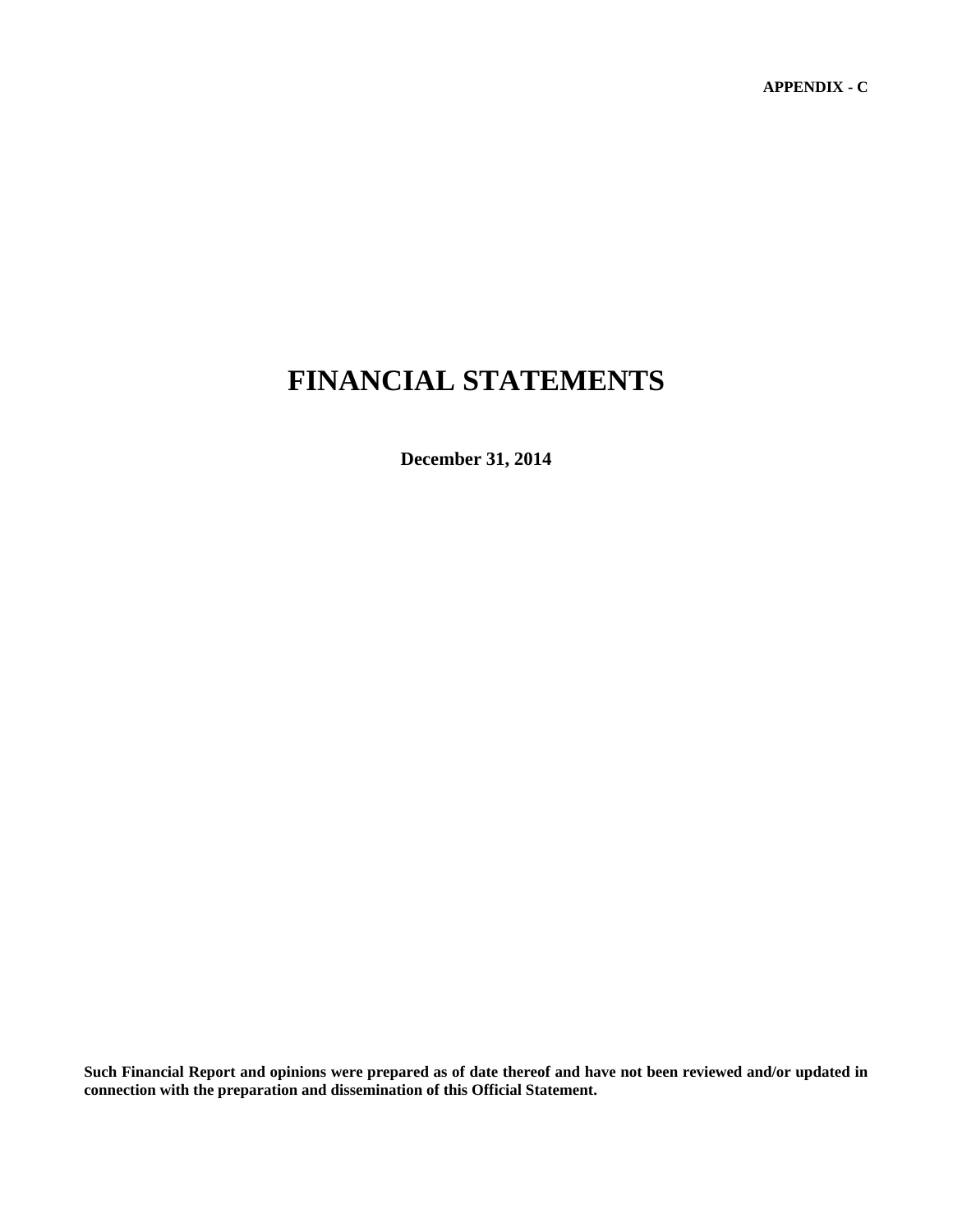#### **Form of City Government**

The governing body (City Council) of the City is composed of an elected mayor and four Commissioners. The Mayor and all Commissioners are elected for a term of two years at elections held every odd numbered year and serve from the following January 1. Each Commissioner is the head of one of the four departments of the City government. The four departments are Finance, Public Works, Public Safety and Accounts.

#### **Financial Organization**

The Commissioner of Finance is the chief fiscal officer of the City whose responsibility it is to receive, disburse and account for all financial transactions of the City. All financial accounting and cash flow procedures are computerized.

#### **Budgetary Procedures**

The Mayor and the Commissioners present their budget for the following fiscal year to the Commissioner of Finance on or before September 15 each year. The Commissioner of Finance then prepares a comprehensive budget for the forthcoming year and submits it to the City Council at the first regularly scheduled meeting of the Council in October each year. After receiving the proposed budget, the City Council publishes in the official City newspapers a summary of the budget and a notice stating the times and places where copies of the budget message and comprehensive budget are available for inspection by the public and the time and place, not less than one week after such publication, for at least two public hearings on the proposed budgets, the first of which is held on or before November 1. The summary and notice are placed on file at the City Clerk's office to be available for public review. The Council, at a regular or special meeting held after the second public hearing but not later than the  $30<sup>th</sup>$  day of November, by resolution adopts, or amends and adopts, the budget, which budget when adopted thereupon becomes the annual budget of the City for the ensuing fiscal year. If a budget is not adopted by November 30, the Comprehensive Budget becomes the budget for the ensuing fiscal year. During the year, several supplementary appropriations by resolution are necessary.

The City did not exceed the tax levy limitation for Fiscal Year 2016. In fact, the City has a carryover of \$148,687 toward the 2017 tax levy limitation calculation. See "Tax Levy Limitation Law" herein.

#### **Investment Policy**

Pursuant to the statutes of the State of New York, the City is permitted to invest only in the following investments: (1) special time deposits or certificates of deposits in a bank or trust company located and authorized to do business in the State of New York; (2) obligations of the United States of America; (3) obligations guaranteed by agencies of the United States of America where the payment of principal and interest is guaranteed by the United States of America; (4) obligations of the State of New York; (5) with the approval of the New York State Comptroller, tax anticipation notes and revenue anticipation notes issued by any New York municipality or district corporation, other than the City; (6) obligations of a New York public corporation which are made lawful investments by the City pursuant to another provision of law; (7) certain certificates of participation issued on behalf of political subdivisions of the State of New York; and (8) in the case of City moneys held in certain reserve funds established pursuant to law, obligations issued by the City. These statutes further require that all bank deposits, in excess of the amount insured under the Federal Deposit Insurance Act, be secured by either a pledge of eligible securities, an eligible surety bond or an eligible letter of credit, as those terms are defined in the law.

Consistent with the above statutory limitations, it is the City's current policy to invest in: (1) certificates of deposit or time deposit accounts that are fully secured as required by statute, (2) obligations of the United States of America or (3) obligations guaranteed by agencies of the United States of America where the payment of principal and interest is guaranteed by the United States of America. In the case of obligations of the United States government, the City may also purchase such obligations pursuant to a written repurchase agreement that requires the purchased securities be delivered to a third party custodian bank or trust company.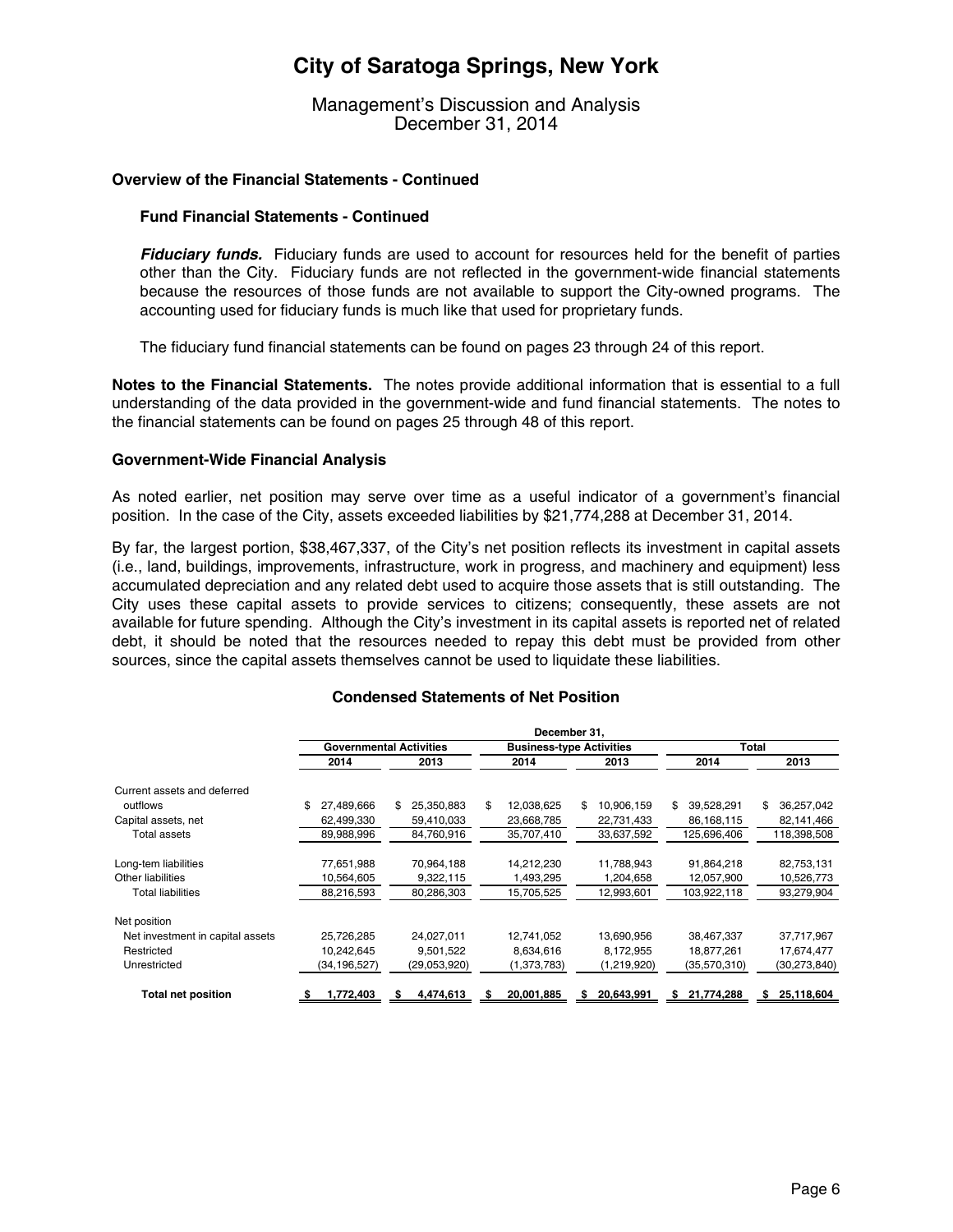#### **State Aid**

The City receives financial assistance from the State. In its budget for the current fiscal year, approximately 8.3% of the revenues of the City are estimated to be received in the form of State aid. If the State should experience difficulty in borrowing funds in anticipation of the receipt of State taxes in order to pay State aid to municipalities in the State, including the City, in any year, the City may be affected by a delay in the receipt of State aid until sufficient State taxes have been received by the State to make State aid payments. Additionally, if the State should not adopt its budget in a timely manner, in any year municipalities and cities in the State, including the City, may be affected by a delay in the payment of State aid.

The State is not constitutionally obligated to maintain or continue State aid to the City. No assurance can be given that present State aid levels will be maintained in the future. In view of the State's continuing budget problems, future State aid reductions are likely. State budgetary restrictions which eliminate or substantially reduce State aid could have a material adverse effect upon the City requiring either a counterbalancing increase in revenues from other sources to the extent available, or a curtailment of expenditures (See also "MARKET AND RISK FACTORS" herein).

#### **Employees**

The City provides services through approximately 314 full-time employees. The bargaining units, approximate number of members and contract expiration dates are as follows:

| Bargaining Unit       | Number of Members <sup>(1)</sup> | <b>Contract Expiration Date</b>  |
|-----------------------|----------------------------------|----------------------------------|
| Fire Department       | 60                               | December 31, 2013 <sup>(2)</sup> |
| Fire Chiefs           | 2                                | December 31, 2017                |
| PBA                   | 66                               | December 31, 2017                |
| Police Lieutenants    | 4                                | December 31, 2016                |
| Police Chiefs         | 2                                | December 31, 2019                |
| <b>CSEA City Hall</b> | 87                               | December 31, 2016                |
| CSEA DPW              | 83                               | December 31, 2016                |
|                       |                                  |                                  |

(1) As of March 16, 2016.

Currently in negotiations.

#### **Status and Financing of Employee Pension Benefits**

Substantially all employees of the City are members of the New York State and Local Employees' Retirement System ("ERS") or the New York State and Local Police and Fire Retirement System ("PFRS"; with ERS, the "Retirement Systems"). The ERS and PFRS together are generally also known as the "Common Retirement Fund". The Retirement Systems are costsharing multiple public employer retirement systems. The obligation of employers and employees to contribute and the benefit to employees are governed by the New York Retirement and Social Security Law (the "Retirement System Law"). The Retirement Systems offer a wide range of plans and benefits which are related to years of service and final average salary, vesting of retirement benefits, death and disability benefits and optional methods of benefit payments. All benefits generally vest after ten years of credited service. The Retirement System Law generally provides that all participating employers in each retirement system are jointly and severally liable for any unfunded amounts. Such amounts are collected through annual billings to all participating employers. Generally, all employees, except certain part-time employees, participate in the Retirement Systems. The Retirement Systems are non-contributory with respect to members hired prior to July 27, 1976. All members hired on or after July 27, 1976 must contribute 3% of gross annual salary toward the cost of retirement programs.

On December 12, 2009, a new Tier V was signed into law. The law became effective for new hires on January 1, 2010. Key components of Tier V include:

- Raising the minimum age at which most civilians can retire without penalty from 55 to 62 and imposing a penalty of up to 38% for any civilian who retires prior to age 62.
- Requiring employees to continue contributing 3% of their salaries toward pension costs so long as they accumulate additional pension credits.
- Increasing the minimum years of service required to draw a pension from 5 years to 10 years.
- Capping the amount of overtime that can be considered in the calculation of pension benefits for civilians at \$15,000 per year, and for police and firefighters at 15% of non-overtime wages.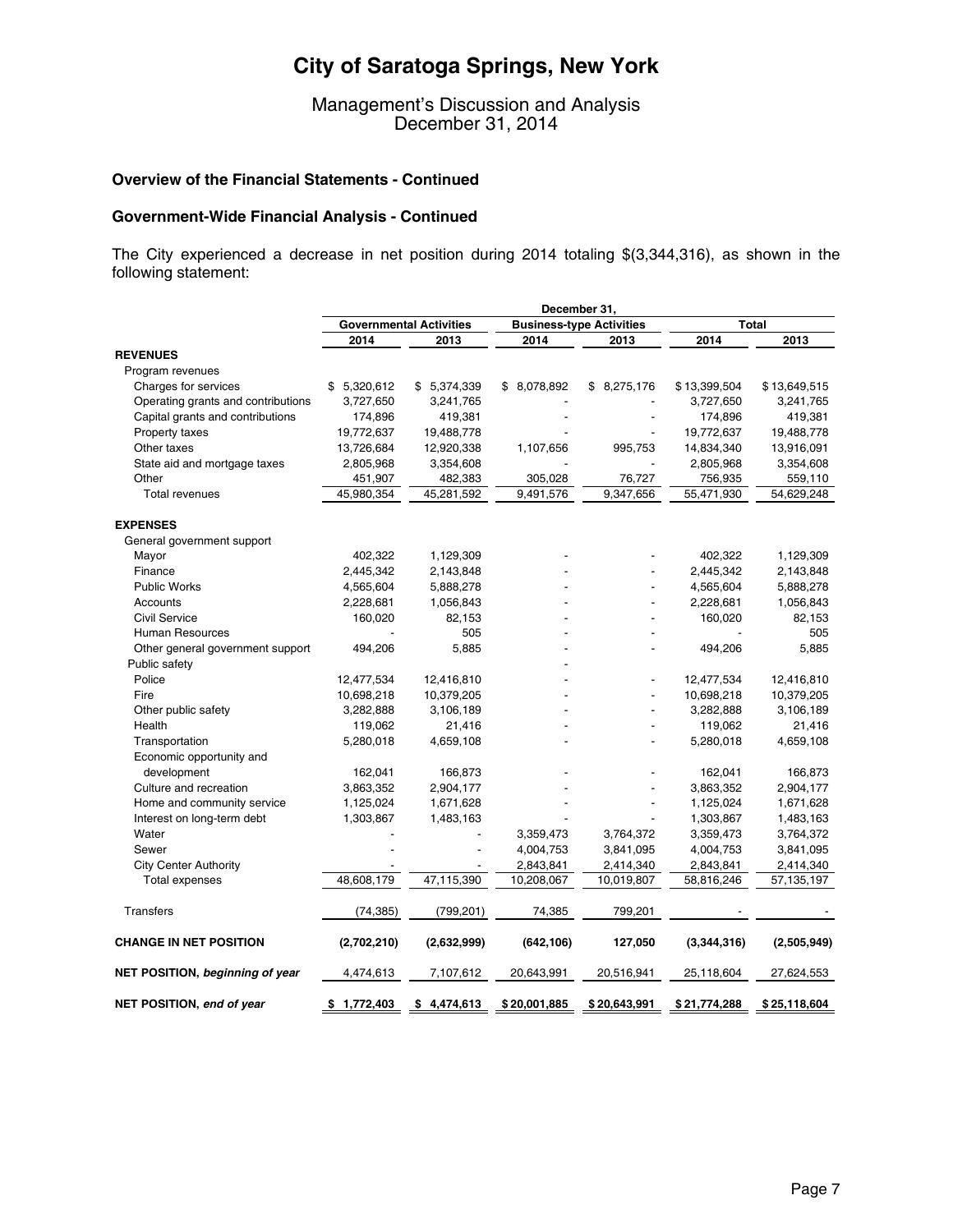On March 16, 2012 Governor Cuomo signed into law public employee pension reform that added a new Tier VI. The Tier VI plan only applies to those employees hired after April 1, 2012.

Below is a brief summary highlighting a number of components from the Tier VI legislation:

- The employee contribution rates will vary based on a salary sliding scale from 3% to 6% of salary.
- Under previous tiers, there was no limit to the number of public employers a public employee worked for from which retirement benefits could be calculated. Tier VI only permits two salaries to be included in the calculation.
- The legislation includes an optional defined contribution plan for new non-union employees with annual salaries of \$75,000 and over. The employer will make an 8% contribution to employee contribution accounts. This is a voluntary option for those employees.
- The new tier increases the minimum retirement age from 62 to 63 and allows for early retirement with penalties. There will be a permanent reduction of a pension payout for each year a person retires prior to age 63.
- The pension multiplier for Tier VI will be 1.75% for the first 20 years of service and 2% starting in the 21st year.
- Employees will vest after 10 years of service. This is not a change from Tier V.
- The number of sick and leave days that can be applied toward retirement service credit is reduced from 200 to 100.
- The final average salary will be based on a 5-year average instead of the current 3-year average. The annual growth in salary used to determine pension allowances is capped at 10% of the average salary of the previous four years (lump sum payments of unused sick and vacation time are eliminated from the calculation).
- Pension eligible overtime for civilian and non-uniformed employees will be capped at \$15,000 plus inflation. For uniformed employees (primarily police and fire) outside of New York City, the cap is set at 15% of base pay.
- The State will be required to fund any pension enhancements on an ongoing basis. This is a potential future cost savings for local governments.

The 2013-14 State Enacted Budget includes a provision that would provide local governments, including the City, with the option to "lock-in" long-term, stable rate pension contributions for a period of years determined by the State Comptroller and ERS and PFRS. For 2014 and 2015 the rate is 12% for ERS and 20% for PFRS; the rates applicable to 2016 and thereafter are subject to adjustment. The pension contribution rates under this program would reduce near-term payments for employers, but will require higher than normal contributions in later years.

The City's contributions to the ERS and PFRS together for the years 2010 through 2015 and budgeted for 2016 are as follows:

| Fiscal Year | Amount         |                      |
|-------------|----------------|----------------------|
| 2010        | 3,123,287<br>S |                      |
| 2011        | 3,842,790      |                      |
| 2012        | 4,685,118      |                      |
| 2013        | 5,233,768      |                      |
| 2014        | 5,131,779      |                      |
| 2015        | 4,898,232      |                      |
| 2016        |                | 4,732,281 (Budgeted) |

Pursuant to various laws enacted between 1991 and 2002, the State Legislature authorized local governments to make available certain early retirement incentive programs to its employees. The City does not have any early retirement incentives outstanding.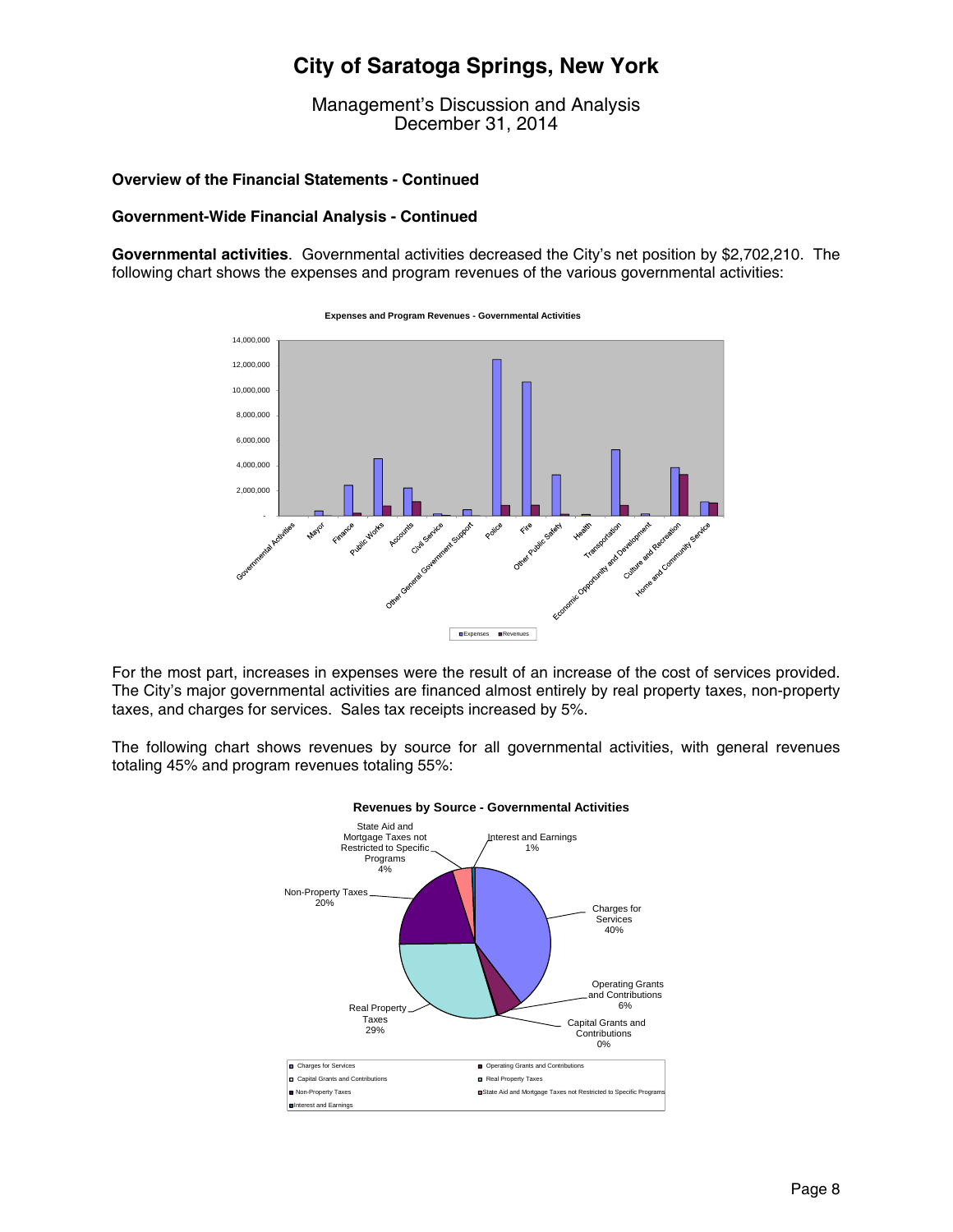Historically there has been a State mandate requiring full (100%) funding of the annual actuarially required local governmental contribution out of current budgetary appropriations. With the strong performance of the Retirement Systems in the 1990s, the locally required annual contribution declined to zero. However, with the subsequent decline in the equity markets, the pension system became underfunded. As a result, required contributions increased substantially to 15% to 20% of payroll for the employees' and the police and fire retirement systems, respectively. Wide swings in the contribution rate resulted in budgetary planning problems for many participating local governments.

The annual required pension contribution is due February 1 annually with the ability to pre-pay on December 15 at a discount.

A chart of average ERS and PFRS rates (2010 to 2017) is shown below:

| Year | <b>ERS</b> | <b>PFRS</b> |
|------|------------|-------------|
| 2010 | 7.4%       | 15.1%       |
| 2011 | 11.9       | 18.2        |
| 2012 | 16.3       | 21.6        |
| 2013 | 18.9       | 25.8        |
| 2014 | 20.9       | 28.9        |
| 2015 | 20.1       | 27.6        |
| 2016 | 18.2       | 24.7        |
| 2017 | 15.5       | 24.3        |
|      |            |             |

Chapter 57 of the Laws of 2010 (Part TT) amended the Retirement and Social Security Law to authorize participating local government employers, if they so elect, to amortize an eligible portion of their annual required contributions to both ERS and PFRS, when employer contribution rates rise above certain levels. The option to amortize the eligible portion began with the annual contribution due February 1, 2011. The amortizable portion of an annual required contribution is based on a "graded" rate by the State Comptroller in accordance with formulas provided in Chapter 57. Amortized contributions are to be paid in equal annual installments over a ten-year period, but may be prepaid at any time. Interest is to be charged on the unpaid amortized portion at a rate to be determined by State Comptroller, which approximates a market rate of return on taxable fixed rate securities of a comparable duration issued by comparable issuers. The interest rate is established annually for that year's amortized amount and then applies to the entire ten years of the amortization cycle of that amount. When in any fiscal year, the participating employer's graded payment eliminates all balances owed on prior amortized amounts, any remaining graded payments are to be paid into an employer contribution reserve fund established by the State Comptroller for the employer, to the extent that amortizing employer has no currently unpaid prior amortized amounts, for future such use.

The City has opted not to amortize any of the contribution.

The investment of monies and assumptions underlying same of the Retirement Systems covering the City's employees is not subject to the direction of the City. Thus, it is not possible to predict, control or prepare for future unfunded accrued actuarial liabilities of the Retirement Systems ("UAALs"). The UAAL is the difference between total actuarially accrued liabilities and actuarially calculated assets available for the payment of such benefits. The UAAL is based on assumptions as to retirement age, mortality, projected salary increases attributed to inflation, across-the-board raises and merit raises, increases in retirement benefits, cost-of-living adjustments, valuation of current assets, investment return and other matters. Such UAALs could be substantial in the future, requiring significantly increased contributions from the City which could affect other budgetary matters. Concerned investors should contact the Retirement Systems administrative staff for further information on the latest actuarial valuations of the Retirement Systems.

School districts and boards of cooperative educational services, unlike other municipal units of government in the State, have been prohibited from reducing retiree health benefits or increasing health care contributions received or paid by retirees below the level of benefits or contributions afforded to or required from active employees since the implementation of Chapter 729 of the Laws of 1994. Legislative attempts to provide similar protection to retirees of other local units of government in the State have not succeeded as of this date. Nevertheless, many such retirees of all varieties of municipal units in the State do presently receive such benefits.

#### **Other Post-Employment Benefits**

Healthcare Benefits. It should also be noted that the City provides employment healthcare benefits to various categories of former employees. These costs may be expected to rise substantially in the future. There is now an accounting rule that will require governmental entities, such as the City, to account for employment healthcare benefits as it accounts for vested pension benefits. GASB Statement No. 45 ("GASB 45") of the Governmental Accounting Standards Board ("GASB"), described below, requires such accounting.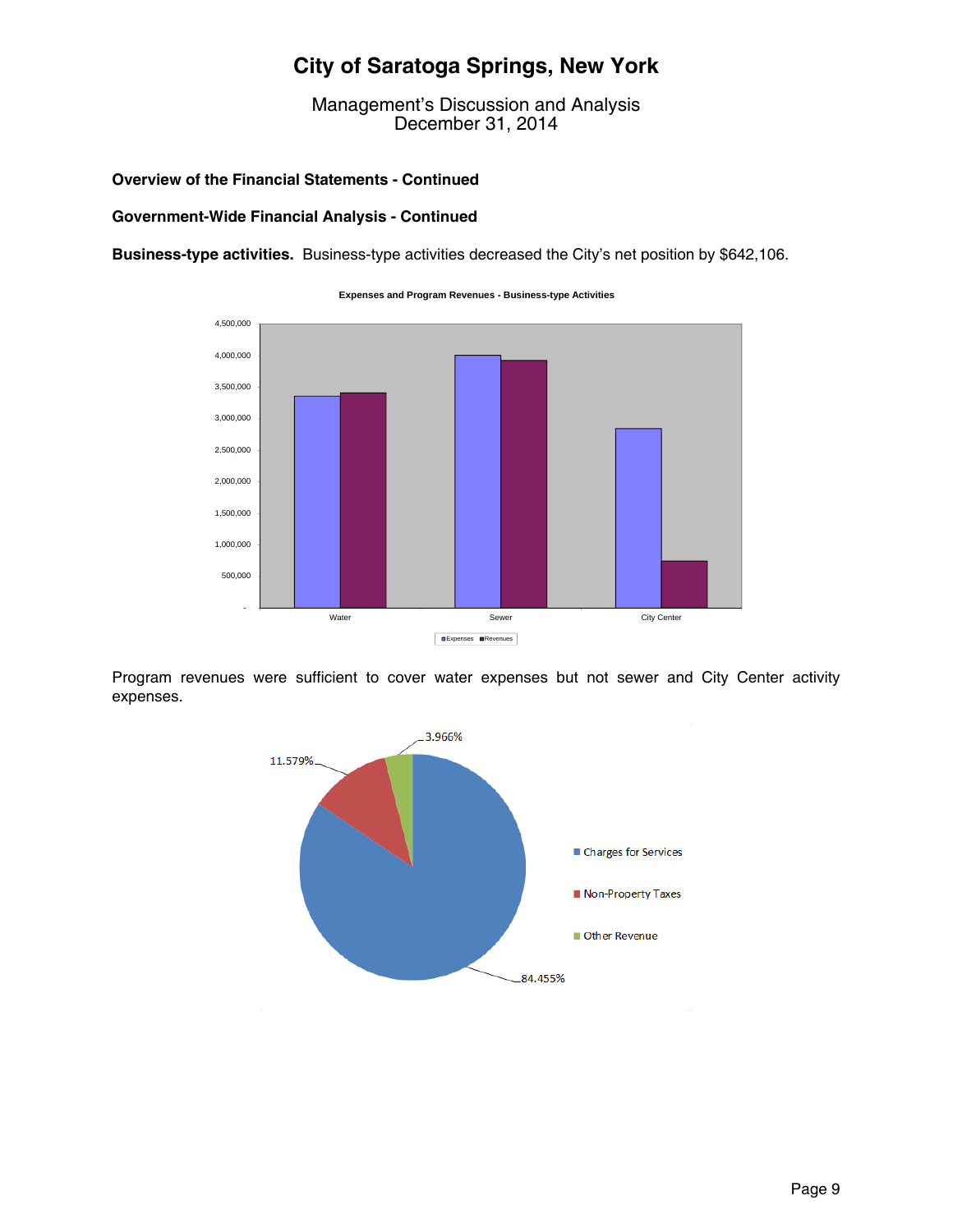School districts and boards of cooperative educational services, unlike other municipal units of government in the State, have been prohibited from reducing health benefits received by or increasing health care contributions paid by retirees below the level of benefits or contributions afforded to or required from active employees since the implementation of Chapter 729 of the Laws of 1994. Legislative attempts to provide similar protection to retirees of other local units of government in the State have not succeeded as of this date. Nevertheless, many such retirees of all varieties of municipal units in the State do presently receive such benefits.

GASB 45 and OPEB. OPEB refers to "other post-employment benefits," meaning other than pension benefits. OPEB consists primarily of health care benefits, and may include other benefits such as disability benefits and life insurance. Until now, these benefits have generally been administered on a pay-as-you-go basis and have not been reported as a liability on governmental financial statements.

GASB 45 requires municipalities and school districts to account for OPEB liabilities much like they already account for pension liabilities, generally adopting the actuarial methodologies used for pensions, with adjustments for the different characteristics of OPEB and the fact that most municipalities and school districts have not set aside any funds against this liability. Unlike GASB 27, which covers accounting for pensions, GASB 45 does not require municipalities or school districts to report a net OPEB obligation at the start.

Under GASB 45, based on actuarial valuation, an annual required contribution ("ARC") will be determined for each municipality or school district. The ARC is the sum of (a) the normal cost for the year (the present value of future benefits being earned by current employees) plus (b) amortization of the unfunded accrued liability (benefits already earned by current and former employees but not yet provided for), using an amortization period of not more than 30 years. If a municipality or school district contributes an amount less than the ARC, a net OPEB obligation will result, which is required to be recorded as a liability on its financial statements.

GASB 45 does not require that the unfunded liability actually be amortized nor that it be advance funded, only that the municipality or school district account for its unfunded accrued liability and compliance in meeting its ARC.

The City contracted with Armory Associates LLC to calculate its OPEB liability in accordance with GASB 45. The following tables show the components of the City's annual OPEB cost, the amount actuarially contributed to the plan, changes in the City's net OPEB obligation and funding status for the fiscal years ending December 31, 2014 and December 31, 2015.

| <b>Annual OPEB Cost and Net OPEB Obligation:</b>                                           | 2014                                        | 2015                                        |
|--------------------------------------------------------------------------------------------|---------------------------------------------|---------------------------------------------|
| Annual required contribution (ARC)<br>Interest on net OPEB obligation<br>Adjustment to ARC | \$<br>8,409,939<br>1,545,975<br>(2,437,394) | \$<br>8,968,865<br>1,763,679<br>(2,853,644) |
| Annual OPEB cost (expense)<br>Contributions made                                           | 7,518,520<br>(2,075,904)                    | 7,878,900<br>(2,186,551)                    |
| Increase in net OPEB obligation                                                            | 5,442,616                                   | 5,692,349                                   |
| Net OPEB obligation - beginning of year                                                    | 38,649,369                                  | 44,091,985                                  |
| Net OPEB obligation - end of year                                                          | 44,091,985                                  | 49,784,334                                  |
| Percentage of annual OPEB cost contributed                                                 | 27.6%                                       | 27.8%                                       |
| <b>Funding Status:</b>                                                                     |                                             |                                             |
| Actuarial Accrued Liability (AAL)<br><b>Actuarial Value of Assets</b>                      | \$<br>77,687,462<br>0                       | 82,033,722<br>$\theta$                      |
| Unfunded Actuarial Accrued Liability (UAAL)                                                | .687,462                                    | 82,033,722                                  |
| Funded Ratio (Assets as a Percentage of AAL)                                               | $0.0\%$                                     | $0.0\%$                                     |

Note: The above tables are not audited.

Source: Audited financial reports and actuarial reports of the City.

There is no authority in current State law to establish a trust account or reserve fund for this liability. The City has reserved \$0 towards its OPEB liability. The City funds this liability on a pay-as-you-go basis.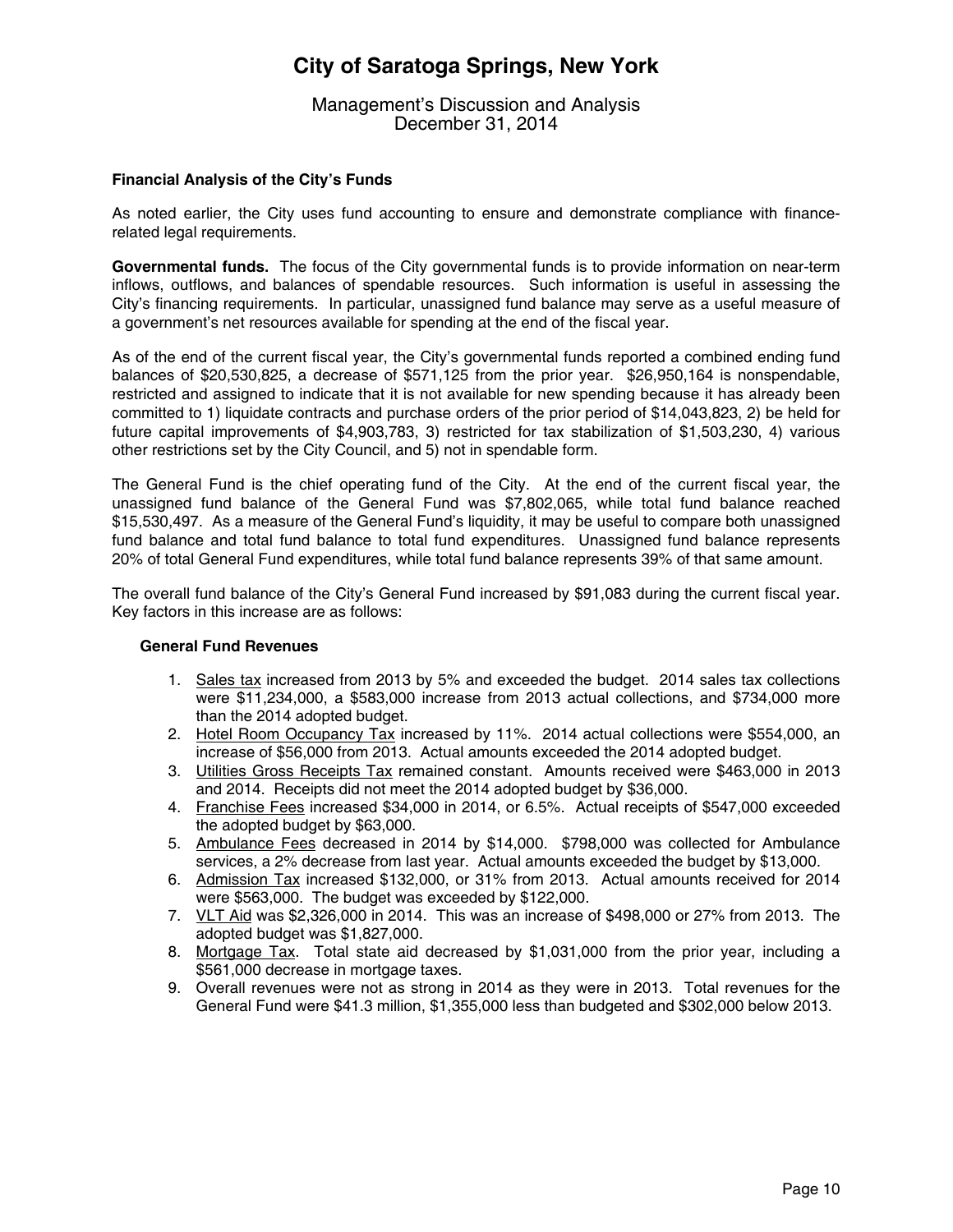The City's unfunded actuarial accrued OPEB liability could have a material adverse impact upon the City's finances and could force the City to reduce services, raise taxes or both.

Actuarial valuation will be required every 2 years for OPEB plans with more than 200 members, every 3 years if there are fewer than 200 members.

In April 2015, the State Comptroller announced legislation to create an optional investment pool to help the State and local governments fund retiree health insurance and other post-employment benefits. The proposed legislation would allow the following:

- Authorize the creation of irrevocable OPEB trusts, not part of the New York State Common Retirement Fund, so that New York state and its local governments can, at their option, help fund their OPEB liabilities;
- Establish an OPEB investment fund in the sole custody of the State Comptroller for the investment of OPEB assets of the state and participating eligible local governments;
- Designate the president of the Civil Service Commission as the trustee of the State's OPEB trust and the governing boards as trustee for local governments; and
- Allow school districts to transfer certain excess reserve balances to an OPEB trust once it is established.

Under the State Comptroller's proposal, there were no restrictions on the amount a government can deposit into the trust. The proposal for an optional investment pool for OPEB liability was not adopted in the last State legislative session.

#### **Other Information**

The statutory authority for the power to spend money for the objects or purposes or to accomplish the objects or purposes for which the Bonds are to be issued is the City Charter and the Local Finance Law.

No principal or interest upon any obligation of the City is past due.

The fiscal year of the City is the calendar year.

This Official Statement does not include the financial data of any political subdivision having power to levy taxes within the City.

#### **Financial Statements**

The City retains an independent certified public accountant firm for a continuous independent audit of all financial transactions of the City. The last such available final audit covers the fiscal year ending December 31, 2014 and may be found attached hereto as Appendix – C to this Official Statement. The financial affairs of the City are also subject to annual audits by the State Comptroller. Certain financial information of the City may be found in the Appendices to this Official Statement.

The City complies with the Uniform System of Accounts as prescribed for cities in New York State by the State Comptroller. This system differs from generally accepted accounting principles as prescribed by the American Institute of Certified Public Accountants' Industry Audit Guide, "Audits of State and Local Governmental Units", and codified in Government Accounting, Auditing and Financial Reporting (GAAFR), published by the Governmental Accounting Standards Board (GASB).

Beginning with the fiscal year ending December 31, 2003 the City is required to issue its financial statements in accordance with GASB Statement No. 34. This statement includes reporting of all assets including infrastructure and depreciation in the Government Wide Statement of Activities, as well as the Management's Discussion and Analysis.

## **New York State Comptroller Fiscal Stress Monitoring System**

The New York State Comptroller has reported that New York State's school districts and municipalities are facing significant fiscal challenges. As a result, the Office of the State Comptroller has developed a Fiscal Stress Monitoring System ("FSMS") to provide independent, objectively measured and quantifiable information to school district and municipal officials, taxpayers and policy makers regarding the various levels of fiscal stress under which the State's school districts and municipalities are operating.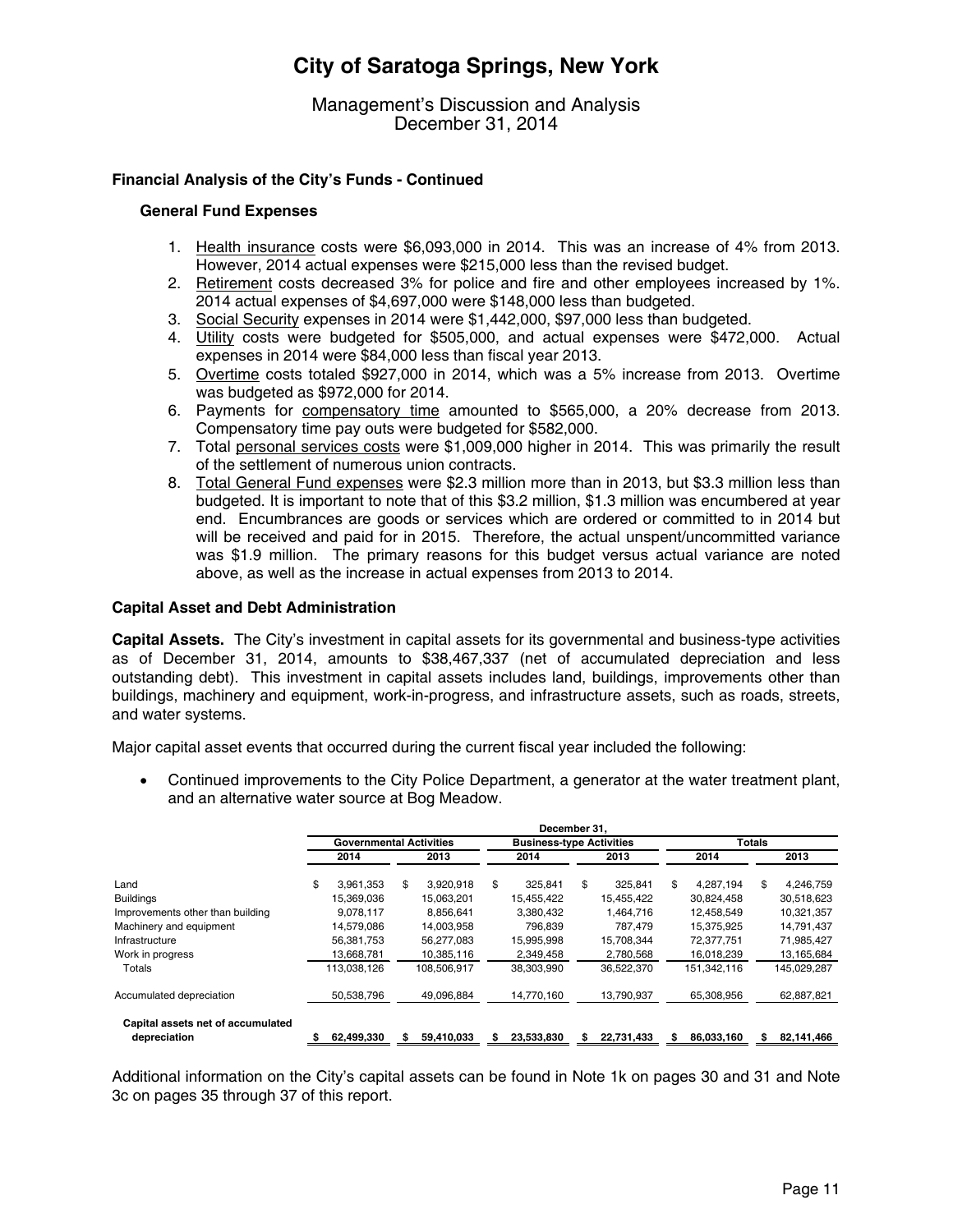The fiscal stress scores are based on financial information submitted as part of each school district's ST-3 report filed with the State Education Department annually and each municipality's annual report filed with the State Comptroller. Using financial indicators that include year-end fund balance, cash position and patterns of operating deficits, the system creates an overall fiscal stress score which classifies whether a school district or municipality is in "Significant Fiscal Stress", in "Moderate Fiscal Stress", as "Susceptible To Stress" or "No Designation". Entities that do not accumulate the number of points that would place them in a stress category will receive a financial score but will be classified in the category of "No Designation". This classification should not be interpreted to imply that the entity is completely free of stress conditions. Rather, the entity's financial information, when objectively scored according to the FSMS criteria, did not generate sufficient points to place it in one of the three established stress categories.

The most current applicable report at the website of the State Comptroller for fiscal year 2014 classified the City as "No Designation" (Fiscal Score: 6.3%).

Additional details regarding FSMS can be found at the website of the State Comptroller.

## **New York State Comptroller Report of Examination**

The New York State Comptroller's office released an audit report of the City on May 27, 2015. The purpose of the audit was to determine if local government officials' use of municipal resources resulted in an effective enforcement of the 2010 Fire Code of New York State (the "Fire Code") (i.e., fire safety of buildings) within their jurisdictions for the period January 1 through December 31, 2013.

Key Findings

- None of the municipalities fully complied with their Fire Code responsibilities. For example, officials from five municipalities (Hempstead, Lindenhurst, North Tonawanda, Plattsburgh and Poughkeepsie) did not review or approve fire safety or evacuation plans.
- Of the 96 buildings visited, 73 (76 percent) did not have a fire safety plan on file that met the minimum Fire Code requirements. Forty-four (46 percent) did not have an evacuation plan on file that complied with the Fire Code. Finally, 54 (56 percent) did not conduct the required number of evacuation drills.
- Five municipalities (Lindenhurst, Hempstead, North Tonawanda, Saratoga Springs and White Plains) did not submit their 2013 Uniform Code Administration and Enforcement Report to the New York State Department of State, as required.

**Key Recommendations** 

- Identify which buildings must have a fire plan and evacuation plan and ensure they have plans that meet the minimum Fire Code requirements.
- Review and approve all fire plans and evacuation plans in accordance with the Fire Code.
- Keep documented evidence detailing when fire plans and evacuation plans were reviewed and approved.

The City provided a complete response to the New York State Comptroller's office. A copy of the complete report can be found via the following link: http://www.osc.state.ny.us/localgov/audits/swr/2015/firesafety/global.pdf

Note: Reference to website implies no warranty of accuracy of information therein.

## **TAX INFORMATION**

## **Valuations**

| Fiscal Year Ending December 31:     | 2012             | 2013          |               | <u> 2014</u>  | 2015                | 2016             |
|-------------------------------------|------------------|---------------|---------------|---------------|---------------------|------------------|
| Assessed Valuations                 | 3.066.656.253    | 3,065,743,207 | -S            | 3.086.042.153 | \$ 3,104,158,047    | \$ 3.127.817.524 |
| New York State                      |                  |               |               |               |                     |                  |
| <b>Equalization Rate</b>            | 82.00%           | 82.00%        |               | 82.00%        | 80.00%              | 78.00%           |
| <b>Total Taxable Full Valuation</b> | \$ 3,739,824,699 | 3.738.711.228 | <sup>\$</sup> | 3.763.466.040 | \$<br>3.880.197.559 | 4.010.022.467    |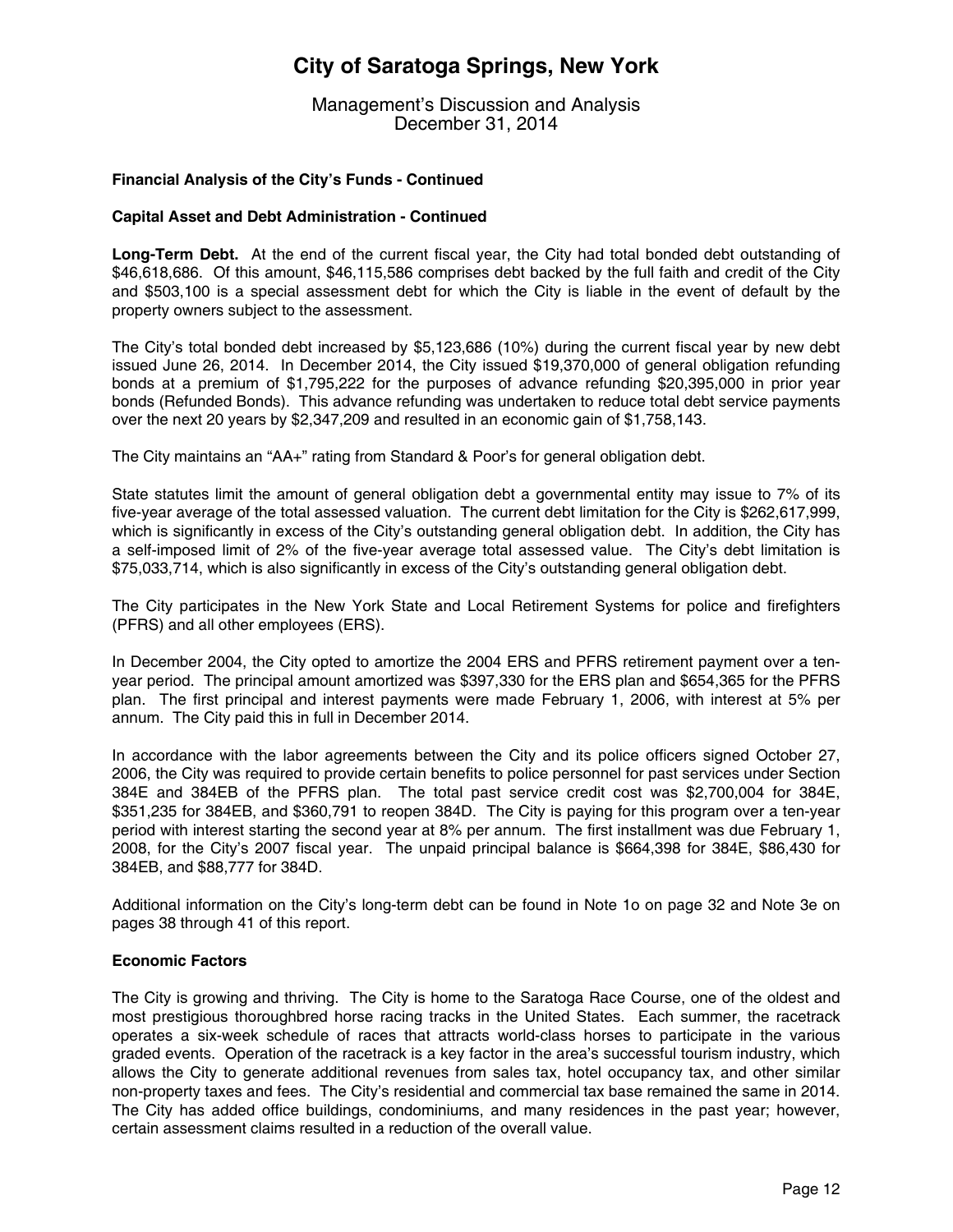#### **Tax Rate Per \$1,000 (Assessed)**

| Fiscal Year Ending December 31:<br>Inside Area<br>Outside Area | 2012<br>\$6.02<br>5.95 | 2013<br>\$6.02<br>5.95 |    | 2014<br>\$6.07<br>5.99 | 2015<br>\$6.07<br>5.99 | 2016<br>\$6.06<br>5.98 |
|----------------------------------------------------------------|------------------------|------------------------|----|------------------------|------------------------|------------------------|
| <b>Tax Levy and Collection Record</b>                          |                        |                        |    |                        |                        |                        |
| Fiscal Year Ending December 31:                                | 2012                   | 2013                   |    | 2014                   | 2015                   | 2016                   |
| \$<br>Total Tax Levy                                           | 29.844.116             | \$<br>29,731,170       | S. | 29,735,729             | \$<br>30,207,260       | \$<br>30,779,183       |
| Uncollected End of Year                                        | 1.744.784              | 1,677,105              |    | 1,733,092              | 27,938,143             | N/A                    |
| % Uncollected                                                  | 5.85%                  | 5.64%                  |    | 5.83%                  | 6.54%                  | N/A                    |

## **Tax Collection Procedure**

Property taxes attach as an enforceable lien on property as of October 1. Taxes are levied on January 1 and are payable in four installments on the first of March, June, September and December. The City bills and collects its own property taxes and also collects taxes for Saratoga County and the delinquent taxes for the Saratoga Springs City School District. City property tax revenues are recognized when levied to the extent that they result in current receivables.

County due dates are the same as City and are collected on one bill. Interest is added on City and County at a rate of 6%, the day after the due date for each quarter. It increases at a rate of 1.5% until it caps at 15%. A discount of 2.25% is offered to taxpayers paying the full year of City and County on or before March 1.

On October  $1<sup>st</sup>$  of each year, the City enforces the payment of all taxes and assessments (i.e., County, City, School) by tax sale.

The City only counts as tax revenue that part of total taxes and tax sales collected prior to March 1<sup>st</sup> of the ensuing year. Uncollected taxes, including tax sale receivables and property acquired for taxes, are fully reserved by deferred revenues and an allowance for doubtful receivables.

#### **Largest Taxpayers – 2015-16 Assessment Roll for 2016**

|                              |               | <b>Taxable Assessed</b>     |
|------------------------------|---------------|-----------------------------|
| <b>Name</b>                  | <b>Type</b>   | Valuation                   |
| <b>NYRA</b>                  | Race Track    | 57,175,000                  |
| National Grid                | Utility       | 42,042,995                  |
| Saratoga Harness             | Race Track    | 31,567,000                  |
| Saratoga Hotel Associates    | Hotel/Lodging | $22,121,960$ <sup>(1)</sup> |
| <b>Quad Graphics</b>         | Manufacturing | 17,206,400                  |
| <b>Eton Centers</b>          | Apt./Retail   | 15,702,120                  |
| Saratoga Retail Partners LLC | Retail        | 15, 124, 200                |
| Darley Stud Management LLC   | Farm          | 12,007,300                  |
| Turf Perillo Dev LLC         | Hotel         | 11,600,000                  |
| Saratoga Pelican Associates  | Hotel         | 10,060,800                  |

 $(1)$  In litigation to reduce assessment.

The ten largest taxpayers listed above have a total assessed valuation of \$234,607,775 which represents 7.5% of the City's tax base.

Source: City tax rolls.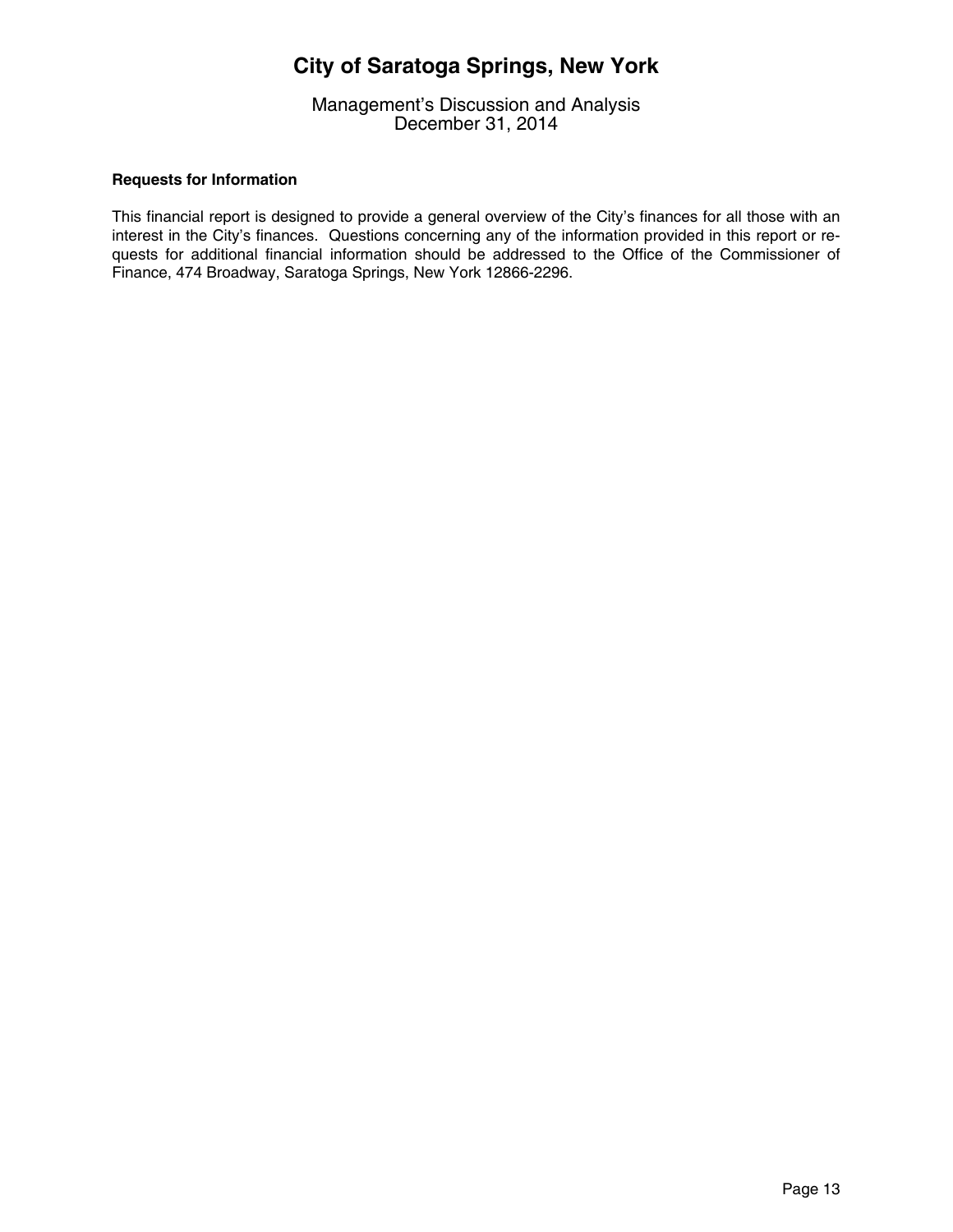#### **Constitutional Tax Margin**

Computation of Constitutional Tax Margin for fiscal years ending December 31, 2014 through 2016:

| Fiscal Year Ending December 31: | 2014          | 2015                |    | 2016          |
|---------------------------------|---------------|---------------------|----|---------------|
|                                 | 3,751,685,710 | \$<br>3,769,292,736 | S  | 3,825,752,181 |
|                                 | 75,033,714    | 75,385,855          |    | 76,515,044    |
|                                 | 2,289,799     | 2,460,645           |    | 2,819,015     |
|                                 | 77,323,513    | \$<br>77,846,500    | \$ | 79,334,059    |
|                                 | 18,661,564    | 18,725,016          |    | 18,841,113    |
|                                 | 58,661,949    | 59,121,484          |    | 60,492,946    |

Source: City officials.

## **Tax Levy Limitation Law**

On June 24, 2011, Chapter 97 of the 2011 Laws of New York was signed into law by the Governor (the "Tax Levy Limitation Law"). The Tax Levy Limitation Law applies to virtually all local governments, including school districts (with the exception of New York City, Yonkers, Syracuse, Rochester and Buffalo). It also applies to independent special districts and to town and county improvement districts as part of their parent municipalities' tax levies.

The Tax Levy Limitation Law restricts, among other things, the amount of real property taxes (including assessments of certain special improvement districts) that may be levied by or on behalf of a municipality in a particular year, beginning with fiscal years commencing on or after January 1, 2012. It expires on June 15, 2020 unless extended. Pursuant to the Tax Levy Limitation Law, the tax levy of a municipality cannot increase by more than the lesser of (i) two percent (2%) or (ii) the annual increase in the consumer price index ("CPI"), over the amount of the prior year's tax levy. Certain adjustments would be permitted for taxable real property full valuation increases due to changes in physical or quantity growth in the real property base as defined in Section 1220 of the Real Property Tax Law. A municipality may exceed the tax levy limitation for the coming fiscal year only if the governing body of such municipality first enacts, by at least a sixty percent (60%) vote of the total voting strength of such body, a local law (or resolution in the case of fire districts and certain special districts) to override such limitation for such coming fiscal year only. There are exceptions to the tax levy limitation provided in the Tax Levy Limitation Law, including expenditures made on account of certain tort settlements and certain increases in the average actuarial contribution rates of the New York State and Local Employees' Retirement System, the Police and Fire Retirement System and the Teachers' Retirement System. Municipalities are also permitted to carry forward a certain portion of their unused levy limitation from a prior year. Each municipality, prior to adoption of each fiscal year budget, must submit for review to the State Comptroller any information that is necessary in the calculation of its tax levy for each fiscal year.

The Tax Levy Limitation Law does not contain an exception from the tax levy limitation for the payment of debt service on either outstanding general obligation debt of municipalities or such debt incurred after the effective date of the tax levy limitation provisions.

While the Tax Levy Limitation Law may constrict an issuer's power to levy real property taxes for the payment of debt service on debt contracted after the effective date of the Tax Levy Limitation Law, it is clear that no statute is able (a) to limit an issuer's pledge of its faith and credit to the payment of any of its general obligation indebtedness or (b) to limit an issuer's levy of real property taxes to pay debt service on general obligation debt contracted prior to the effective date of the Tax Levy Limitation Law. Whether the Constitution grants a municipality authority to treat debt service payments as a constitutional exception to such statutory tax levy limitation outside of any statutorily determined tax levy amount is not clear.

**Real Property Tax Rebate.** Chapter 59 of the 2014 Laws of New York ("Chapter 59") includes provisions which provide a refundable personal income tax credit to real property taxpayers in school districts and certain municipal units of government. Real property owners in school districts are eligible for the tax credit in the 2014 and 2015 taxable years of those such property owners. Real property taxpayers in certain other municipal units of government are eligible for the tax credit in the 2015 and 2016 taxable years of those real property taxpayers. The eligibility of real property taxpayers for the tax credit in each year depends on such jurisdiction's compliance with the provisions of the Tax Levy Limitation Law. School district budgets must comply in their 2014-2015 and 2015-2016 fiscal years. Other municipal units of government must have their budgets in compliance for their 2015 and 2016 fiscal years. Such budgets must be within the tax cap limits set by the Tax Levy Limitation Law for the real property taxpayers to be eligible for the tax credit. The affected jurisdictions include counties, cities (other than a city with a population of one million or more and its counties), towns, villages, school districts (other than the dependent school districts of New York City, Buffalo, Rochester, Syracuse and Yonkers, the latter four of which are indirectly affected by applicability to their respective city) and independent special districts.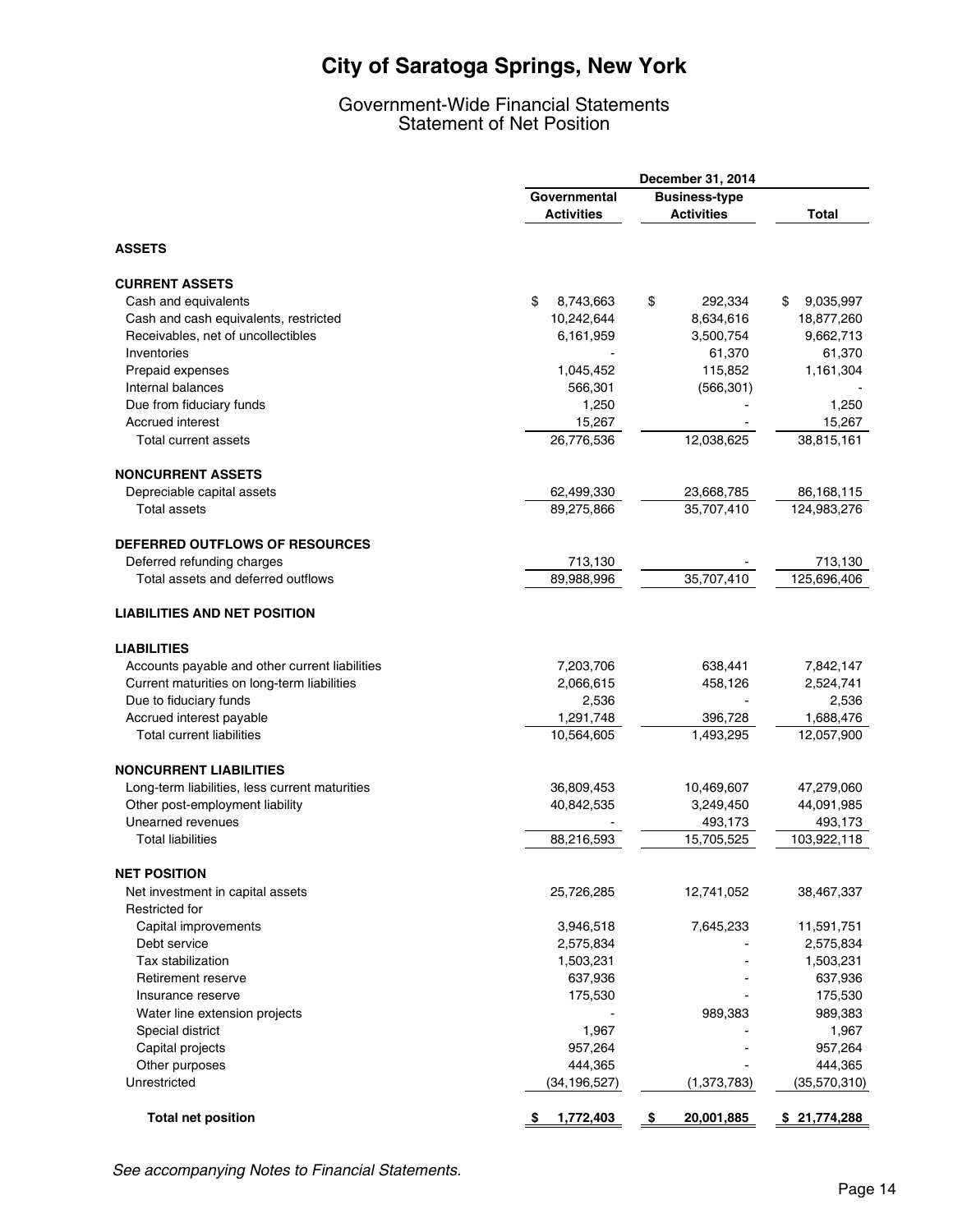Certain additional restrictions on the amount of the tax credit are set forth in Chapter 59 in order for the tax cap to qualify as one which will provide the tax credit benefit to such real property taxpayers. The tax credit amount is increased in the second year if compliance occurs in both taxable years.

For the second taxable year of the program, the tax credit for real property taxpayers is additionally contingent upon adoption by the school district or municipal unit of government of a state approved "government efficiency plan" which demonstrates "three year savings and efficiencies of at least one per cent per year from shared services, cooperation agreements and/or mergers or efficiencies".

Municipalities and school districts must provide certification of compliance with the requirements of the new provisions to certain state officials in order to render their real property taxpayers eligible for the tax credit.

While the provisions of Chapter 59 do not directly further restrict the taxing power of the affected school districts and municipal units of government, they do provide an incentive for such tax levies to remain within the tax cap limits established by the Tax Levy Limitation Law. The implications of this for future tax levies and for operations and services of the City are uncertain at this time.

#### **CITY INDEBTEDNESS**

#### **Constitutional Requirements**

The New York State Constitution limits the power of the City (and other municipalities and certain school districts of the State) to issue obligations and to otherwise contract indebtedness. Such constitutional limitations in summary form, and as generally applicable to the City and the Bonds include the following:

*Purpose and Pledge*. Subject to certain enumerated exceptions, the City shall not give or loan any money or property to or in aid of any individual or private corporation or private undertaking or give or loan its credit to or in aid of any of the foregoing or any public corporation.

The City may contract indebtedness only for a City purpose and shall pledge its faith and credit for the payment of principal of and interest thereon.

*Payment and Maturity*. Except for certain short-term indebtedness contracted in anticipation of taxes or to be paid within three fiscal year periods, indebtedness shall be paid in annual installments commencing no later than two years after the date such indebtedness shall have been contracted and ending no later than the expiration of the period of probable usefulness of the object or purpose as determined by statute; unless substantially level or declining annual debt service is utilized, no installment may be more than fifty per centum in excess of the smallest prior installment. The City is required to provide an annual appropriation for the payment of interest due during the year on its indebtedness and for the amounts required in such year for amortization and redemption of its serial bonds and such required annual installments on its notes.

*Debt Limit*. The City has the power to contract indebtedness for any City purpose so long as the principal amount thereof, subject to certain limited exceptions, shall not exceed seven per centum of the average full valuation of taxable real estate of the City and subject to certain enumerated exclusions and deductions such as water and certain sewer facilities and cash or appropriations for current debt service. The constitutional method for determining full valuation is by taking the assessed valuation of taxable real estate as shown upon the latest completed assessment roll and dividing the same by the equalization rate as determined by the State Office of Real Property Services. The State Legislature is required to prescribe the manner by which such ratio shall be determined. Average full valuation is determined by taking the sum of the full valuation of the last completed assessment roll and the four preceding assessment rolls and dividing such sum by five.

The City Charter requires approval by voter referendum when long term bonding exceeds 2% of the average full valuation of taxable real estate of the City. The debt limit at 2%, as imposed by the City for fiscal year ending December 31, 2016, is \$76,515,044.

#### **Statutory Procedure**

In general, the State Legislature has authorized the power and procedure for the City to borrow and incur indebtedness by the enactment of the Local Finance Law subject, of course, to the provisions set forth above. The power to spend money, however, generally derives from other law, including specifically the City Charter and the General Municipal Law.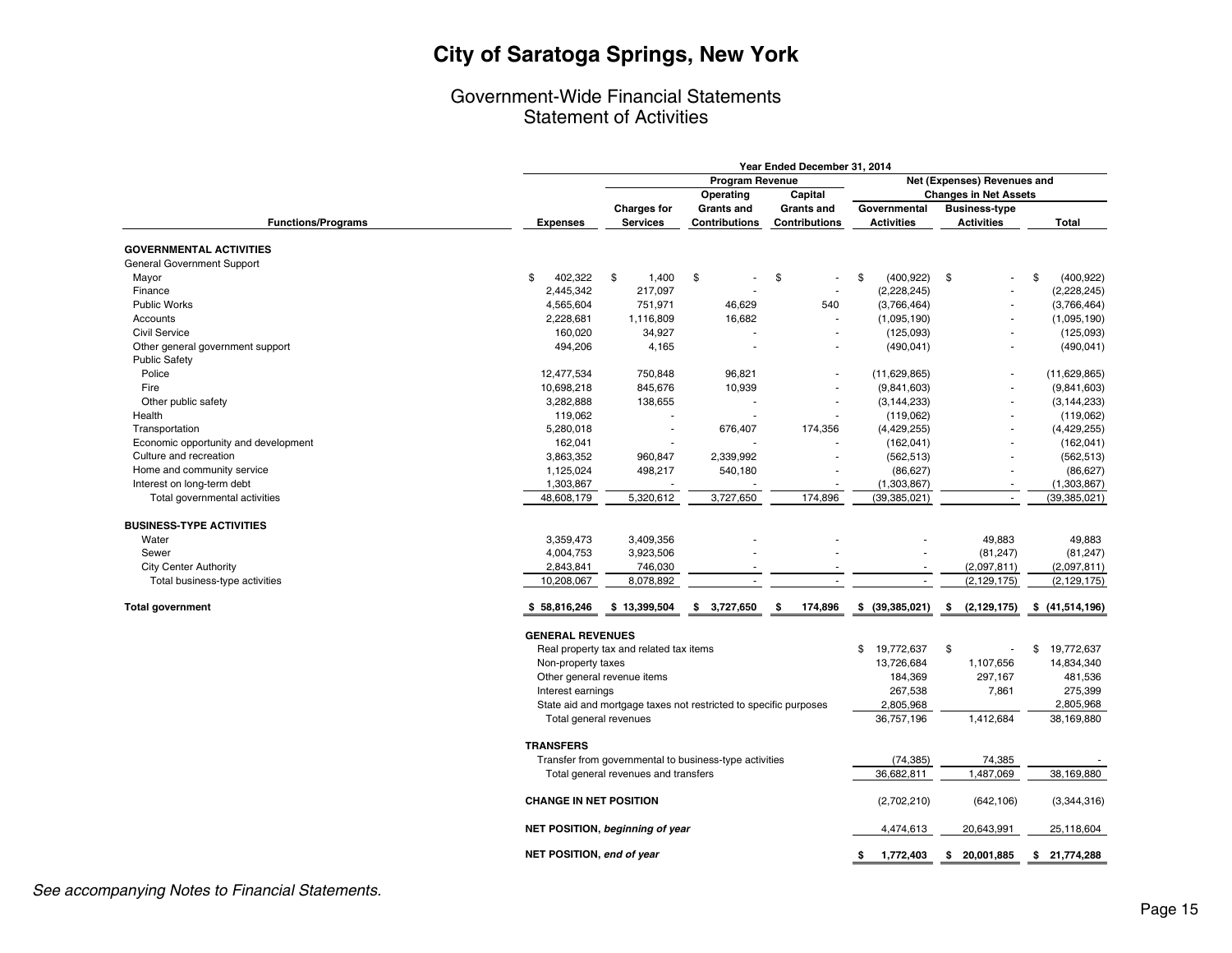Pursuant to the Local Finance Law and its Charter, the City authorizes the issuance of bonds by the adoption of a bond resolution approved by at least two-thirds of the members of the City Council, the finance board of the City. Customarily, the City Council has delegated to the Commissioner of Finance, as chief fiscal officer of the City, the power to authorize and sell bond anticipation notes in anticipation of authorized bonds.

The Local Finance Law also provides that where a bond resolution is published with a statutory form of notice, the validity of the bonds authorized thereby, including bond anticipation notes issued in anticipation of the sale thereof, may be contested only if:

- (1) Such obligations are authorized for a purpose for which the City is not authorized to expend money, or
- (2) There has not been substantial compliance with the provisions of law which should have been complied with in the authorization of such obligations and an action contesting such validity is commenced within twenty days after the date of such publication, or,
- (3) Such obligations are authorized in violation of the provisions of the Constitution.

Except on rare occasions the City complies with this estoppel procedure. It is a procedure that is recommended by Bond Counsel, but it is not an absolute legal requirement. The City has complied with this estoppel procedure in connection with the issuance of the Bonds.

Each bond resolution usually authorizes the construction, acquisition or installation of the object or purpose to be financed, sets forth the plan of financing and specifies the maximum maturity of the bonds subject to the legal (Constitution, Local Finance Law and case law) restrictions relating to the period of probable usefulness with respect thereto. The City has authorized bonds for a variety of City objects or purposes.

Statutory law in New York permits bond anticipation notes to be renewed each year provided annual principal installments are made in reduction of the total amount of such notes outstanding, commencing no later than two years from the date of the first of such notes and provided that such renewals do not exceed five years beyond the original date of borrowing. (See "Payment and Maturity" under "Constitutional Requirements" herein).

In general, the Local Finance Law contains provisions providing the City with power to issue certain other short-term general obligation indebtedness including revenue and tax anticipation notes and budget notes (see "Details of Outstanding Indebtedness" herein).

## **Debt Outstanding End of Fiscal Year**

| Fiscal Years Ending December 31: | 2011          | 2012         | 2013         | 2014         | <u> 2015</u> |
|----------------------------------|---------------|--------------|--------------|--------------|--------------|
| <b>Bonds</b>                     | \$ 36,736,200 | \$42,135,687 | \$44,423,499 | \$46.618.686 | \$50,523,242 |
| <b>Bond Anticipation Notes</b>   |               |              |              |              |              |
| Totals                           | \$36.736.200  | \$42,135,687 | \$44,423,499 | \$46.618.686 | \$50,523,242 |

## **Details of Outstanding Indebtedness**

The following table sets forth the indebtedness of the City as of May 25, 2016.

| Type of Indebtedness | Maturity                  | Amount     |
|----------------------|---------------------------|------------|
| <b>Bonds</b>         | 2016-2040                 | 49.428.242 |
|                      | <b>Total Indebtedness</b> | 49.428.242 |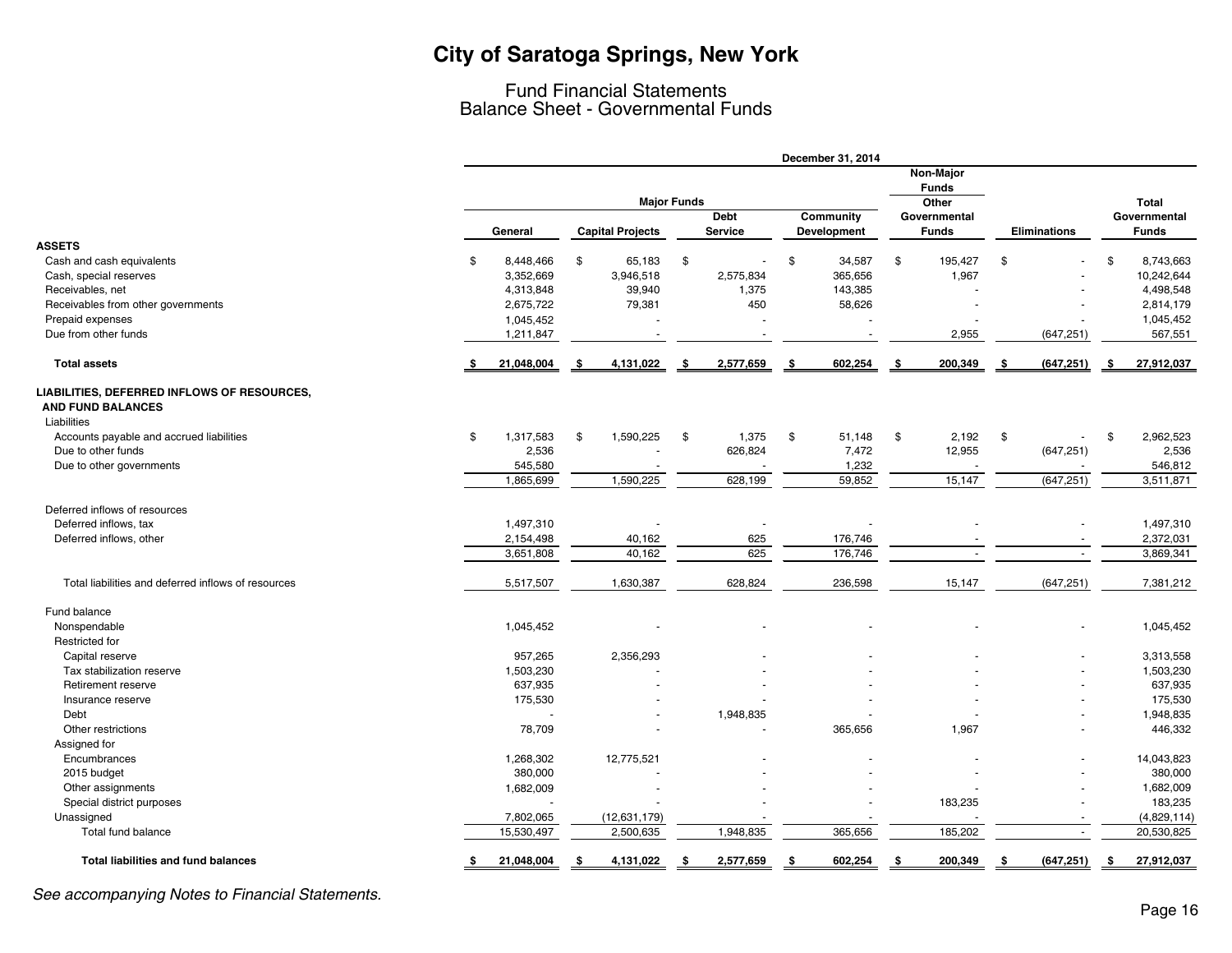#### **Debt Statement Summary**

Summary of Indebtedness, Debt Limit and Net Debt-Contracting Margin evidenced by bonds and notes as of May 25, 2016:

| Inclusions: |              |        |
|-------------|--------------|--------|
|             |              |        |
|             |              |        |
|             | \$49,428,242 |        |
| Exclusions: |              |        |
|             |              |        |
|             |              |        |
|             |              |        |
|             | \$13,077,495 |        |
|             |              |        |
|             |              |        |
|             |              | 13.57% |
|             |              |        |

Note: The issuance of the Bonds will increase the net indebtedness of the City by \$3,029,324.

<sup>(1)</sup> The City Charter requires approval by voter referendum when long term bonding exceeds 2% of the average full valuation of taxable real estate of the City. The debt limit at 2%, as imposed by the City for fiscal year ending December 31, 2016, is \$76,515,044.

<sup>(2)</sup> Sewer Debt is excluded pursuant to Section 124.10 of the Local Finance Law. The City has been granted sewer debt exclusions by the New York State Office of the State Comptroller.

<sup>(3)</sup> Water Debt is excluded pursuant to Article VIII, Section 5B of the New York State Constitution.

#### **Other Obligations**

On March 7, 2008, the City entered into a lease agreement in the amount of \$1,721,297 to finance the purchase and installation of energy management equipment. The rate of interest on the first \$1,000,000 is 2%, which was bought down by a New York State Energy Research and Development Authority ("NYSERDA") grant. On December 14, 2012, the City issued a statutory installment bond in the amount of \$555,304 to refinance the portion of the lease not subsidized by NYSERDA. Principal payments of \$47,399 were made during 2015. The principal balance remaining on the lease as of December 31, 2015 is \$502,889.

#### **Cash Flow Borrowings**

Historically, the City does not issue revenue anticipation notes or tax anticipation notes.

No revenue anticipation notes or tax anticipation notes were issued in 2015 nor have they been issued to date in 2016.

#### **Bonded Debt Service**

A schedule of Bonded Debt Service, including principal of the Bonds, may be found in Appendix - B to this Official Statement.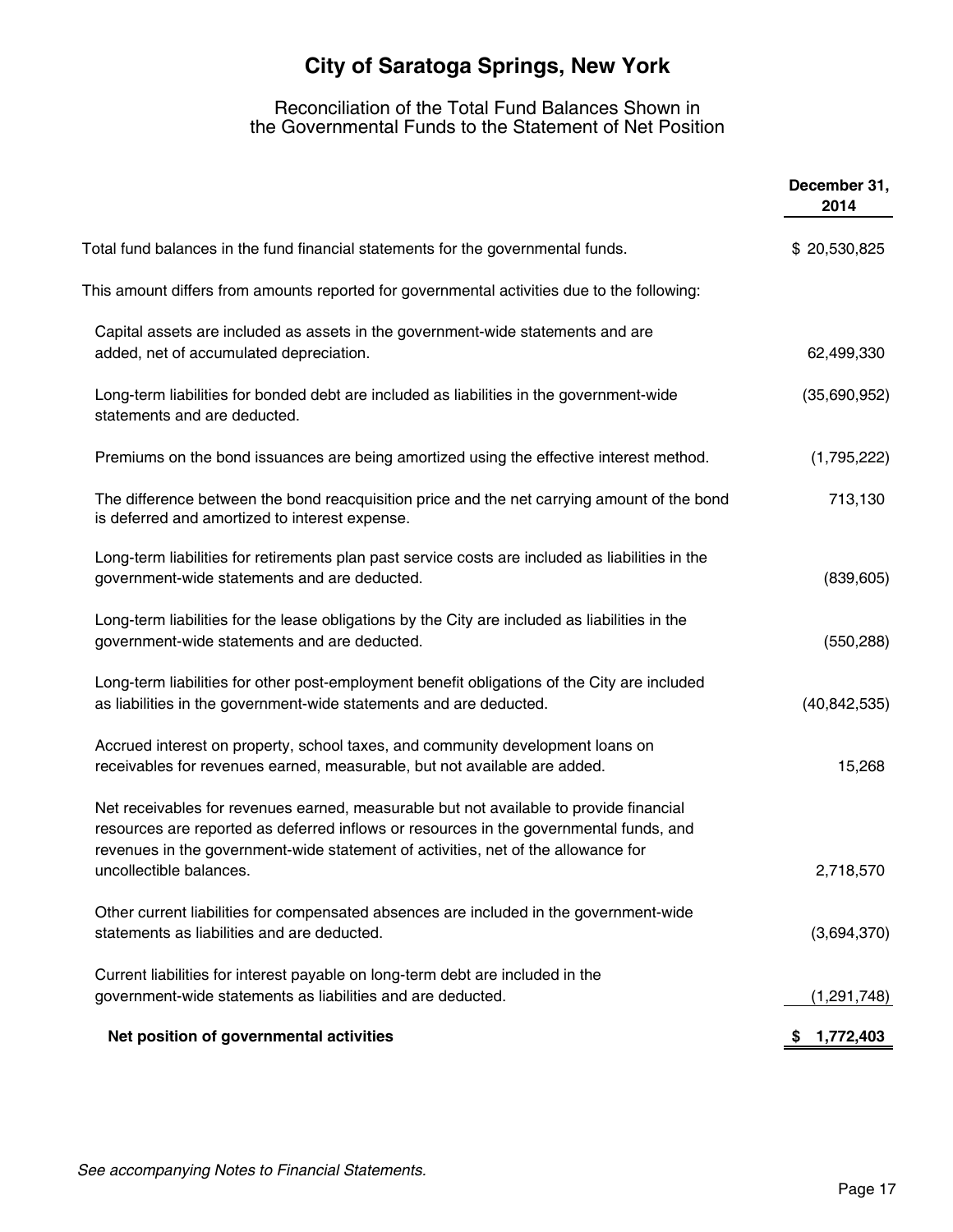## **Capital Improvement Program Summary**

The City has a Capital Improvement Program which covers six years. It provides a financial plan through which borrowing can be organized and scheduled and debt service impacts on future annual operating budgets can be predicted.

|                                                   | 2016        | 2017        | 2018      | 2019      | 2020      | 2021      | <b>Total</b> |
|---------------------------------------------------|-------------|-------------|-----------|-----------|-----------|-----------|--------------|
|                                                   |             |             |           |           |           |           | Program      |
| <b>Mayor's Department</b>                         |             |             |           |           |           |           |              |
| Waterfront Park Redevelopment                     | \$120,000   |             |           |           |           |           | \$120,000    |
| Pitney Farm                                       | \$1,165,000 |             |           |           |           |           | \$1,165,000  |
| <b>Mayor's Department Total</b>                   | \$1,285,000 |             |           |           |           |           | \$1,285,000  |
| <b>Community &amp; Economic Development</b>       |             |             |           |           |           |           |              |
| City Way Finding Program                          | \$100,000   |             |           |           |           |           | \$100,000    |
| Complete Streets/Greenbelt Trail                  | \$100,000   |             |           |           |           |           | \$100,000    |
| Implementation                                    |             |             |           |           |           |           |              |
| <b>Community &amp; Economic Development Total</b> | \$200,000   |             |           |           |           |           | \$200,000    |
| <b>Public Works Department</b>                    |             |             |           |           |           |           |              |
| Landfill at Weible Avenue                         | \$1,000,000 |             |           |           |           |           | \$1,000,000  |
| Saratoga Arts Council Foundation Drainage         | \$327,000   |             |           |           |           |           | \$327,000    |
| Gallery & Theatre Entrance                        |             |             |           |           |           |           |              |
| Sewer Jet Machine                                 | \$252,000   |             |           |           |           |           | \$252,000    |
| Dump Truck w/ Plow and Spreader (replace          | \$174,000   |             |           |           |           |           | \$174,000    |
| #11)                                              |             |             |           |           |           |           |              |
| City Buildings and Facilities Repairs and         | \$300,000   | \$200,000   | \$200,000 | \$200,000 | \$200,000 | \$200,000 | \$1,300,000  |
| Upgrades                                          |             |             |           |           |           |           |              |
| Chassis Cab with Boom (International; replace     | \$137,000   |             |           |           |           |           | \$137,000    |
|                                                   |             |             |           |           |           |           |              |
| #29)                                              | \$350,000   | \$300,000   | \$300,000 | \$300,000 | \$300,000 | \$300,000 | \$1,850,000  |
| Canfield Casino Rehabilitation Program            |             |             |           |           |           |           |              |
| Ice Resurfacer Machine (Zamboni)                  | \$134,958   |             |           |           |           |           | \$134,958    |
| Dump Truck w/ Plow and Spreader                   | \$89,000    |             |           |           |           |           | \$89,000     |
| (International; replace #38)                      |             |             |           |           |           |           |              |
| Loader/Tool Carrier Machine (replace #51)         | \$162,000   |             |           |           |           |           | \$162,000    |
| East Side Storm Water Project Phase II, III, IV,  | \$250,000   | \$250,000   | \$250,000 | \$250,000 |           |           | \$1,000,000  |
| V                                                 |             |             |           |           |           |           |              |
| Dump Truck w/ Plow (replace #17)                  |             | \$174,000   |           |           |           |           | \$174,000    |
| Dump Truck (International; replace #8)            |             | \$89,000    |           |           |           |           | \$89,000     |
| Katrina Trask Stairway in Congress Park           |             | \$90,000    | \$60,000  |           |           |           | \$150,000    |
| Waste Water Pump Stations Annual Upgrades         |             | \$650,000   | \$200,000 | \$200,000 | \$200,000 | \$200,000 | \$1,450,000  |
| (Sewer)                                           |             |             |           |           |           |           |              |
| Infrastructure Improvement and Replacement        |             | \$1,200,000 | \$350,000 | \$350,000 | \$350,000 | \$350,000 | \$2,600,000  |
| Project (Water)                                   |             |             |           |           |           |           |              |
| Water Treatment Plant Pole Barn for Water         |             | \$570,000   |           |           |           |           | \$570,000    |
| Tanks                                             |             |             |           |           |           |           |              |
| OCA Required Courtroom Part B (Construction)      |             | \$2,000,000 |           |           |           |           | \$2,000,000  |
| Spider Slope Lawn Mower                           |             | \$35,000    |           |           |           |           | \$35,000     |
| Old Ballston Avenue Culvert Replacement           |             | \$165,000   |           |           |           |           | \$165,000    |
| Project                                           |             |             |           |           |           |           |              |
| Leaf Machine (Smithco; new)                       |             |             |           |           |           |           |              |
| Dump Truck w/ Plow and Spreader (replace #        |             | \$174,000   |           |           |           |           | \$174,000    |
| 34)                                               |             |             |           |           |           |           |              |
| Dump Truck w/ Plow and Spreader (replace          |             | \$174,000   |           |           |           |           | \$174,000    |
| #42)                                              |             |             |           |           |           |           |              |
| Dump Truck w/ Plow and Spreader (replace an       |             | \$174,000   |           |           |           |           | \$174,000    |
| <b>International Dump Truck)</b>                  |             |             |           |           |           |           |              |
| Dump Truck w/ Plow and Spreader (replace          |             |             | \$174,000 |           |           |           | \$174,000    |
| #13)                                              |             |             |           |           |           |           |              |
| Dump Truck w/ Plow and Spreader (replace          |             |             | \$174,000 |           |           |           | \$174,000    |
| #63)                                              |             |             |           |           |           |           |              |
| Dump Truck w/ Plow and Spreader (replace          |             |             |           | \$174,000 |           |           | \$174,000    |
| #70)                                              |             |             |           |           |           |           |              |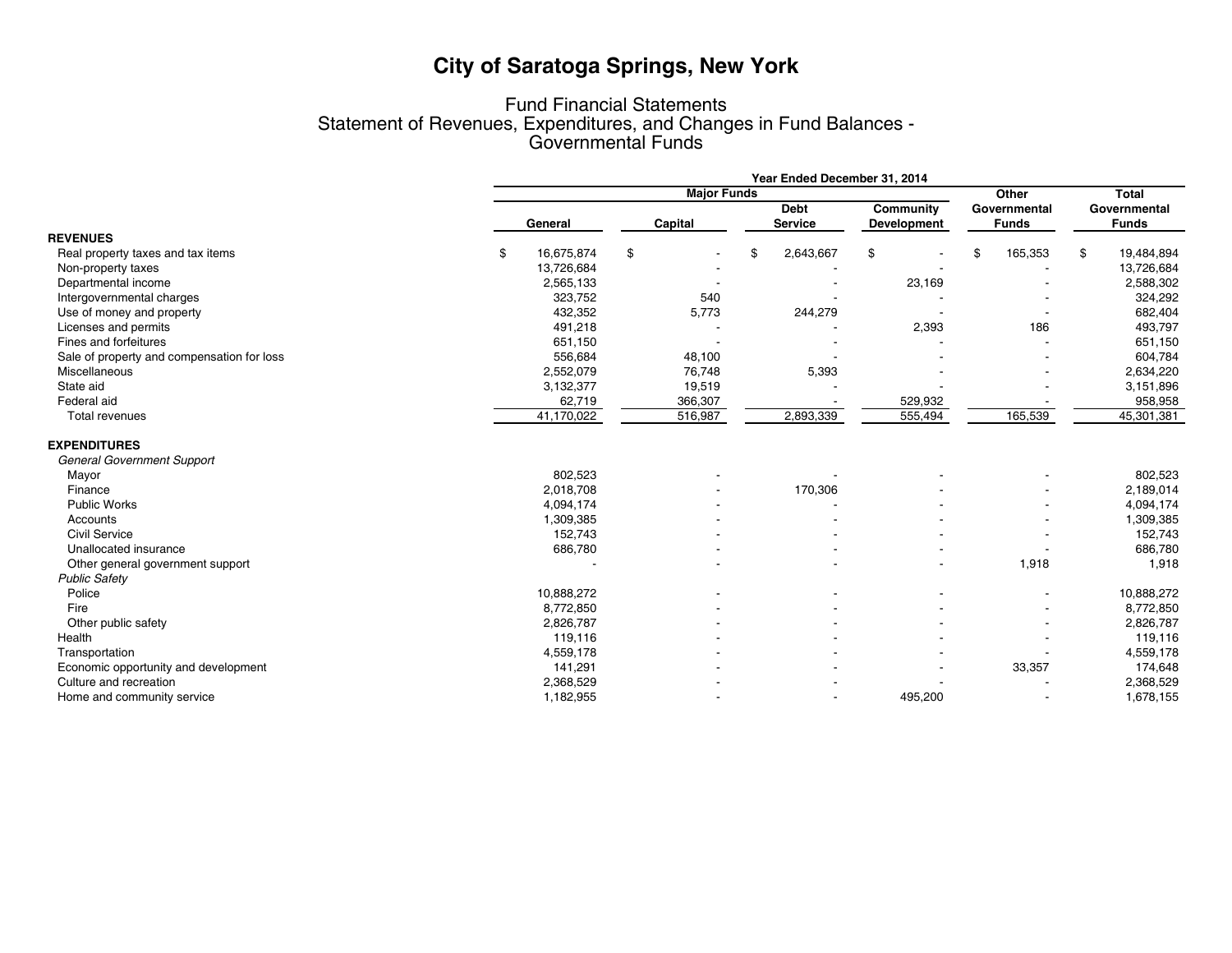| Dump Truck w/ Plow and Spreader (replace         |             |              |             | \$174,000   |             |             | \$174,000            |
|--------------------------------------------------|-------------|--------------|-------------|-------------|-------------|-------------|----------------------|
| #59)                                             |             |              |             |             |             |             |                      |
| Dump Truck w/ Plow and Spreader (replace<br>#58) |             |              |             | \$174,000   |             |             | \$174,000            |
| Dump Truck w/ Plow and Spreader (replace<br>#16) |             |              |             |             | \$174,000   |             | \$174,000            |
| Dump Truck w/ Plow and Spreader (replace an      |             |              |             |             | \$174,000   |             | \$174,000            |
| <b>International Dump Truck)</b>                 |             |              |             |             |             |             |                      |
| Loader/Tool Carrier Machine (replace #x, as      |             |              |             |             |             | \$162,000   | \$162,000            |
| needed))                                         |             |              |             |             |             |             |                      |
| <b>Public Works Department Total</b>             | \$3,175,958 | \$6,245,000  | \$1,708,000 | \$1,822,000 | \$1,398,000 | \$1,212,000 | \$15,560,958         |
| <b>PUBLIC SAFETY DEPT</b>                        |             |              |             |             |             |             |                      |
| Road Striping Truck Replacement                  | \$178,218   |              |             |             |             |             | \$178,218            |
| Arial Bucket Truck Replacement                   |             | \$140,999    |             |             |             |             | \$140,999            |
| <b>Public Saftey Department Total</b>            |             |              |             |             |             |             |                      |
| <b>Police Department</b>                         | \$178,218   | \$140,999    |             |             |             |             | \$319,217            |
| SS Police Dept 911 System                        | \$202,100   |              |             |             |             |             | \$202,100            |
| <b>Police Department Total</b>                   | \$202,100   |              |             |             |             |             | \$202,100            |
| <b>Fire Department</b>                           |             |              |             |             |             |             |                      |
| Ambulance                                        | \$165,000   |              |             |             |             |             | \$165,000            |
| <b>Stryker Powered Stretcher Ambulance</b>       | \$58,037    |              |             |             |             |             | \$58,037             |
| <b>Station 1 Doors</b>                           |             | \$169,550    |             |             |             |             | \$169,550            |
| East Side Fire and EMS Facility                  |             | \$3,000,000  |             |             |             |             | \$3,000,000          |
| <b>Fire Department Total</b>                     | \$223,037   | \$3,169,550  |             |             |             |             | \$3,392,587          |
| PUBLIC SAFETY DEPT. TOTAL                        | \$603,355   | \$3,310,549  |             |             |             |             | \$3,913,904          |
| <b>ACCOUNTS DEPARTMENT</b>                       |             |              |             |             |             |             |                      |
| Security System Infrastructure                   | \$55,011    |              |             |             |             |             | \$55,011             |
|                                                  |             |              |             |             |             |             |                      |
| <b>Culture and Recreation Department</b>         |             |              |             |             |             |             |                      |
| Playgrounds and Facilities                       | \$500,000   | \$325,000    |             |             |             |             | \$825,000            |
| <b>Skate Park</b>                                | \$19,770    |              |             | \$40,000    |             |             | \$19,770             |
| East Side and West Side Rec Improvements         | \$35,000    | \$35,000     | \$35,000    |             | \$40,000    | \$40,000    | \$225,000            |
| New Recreation Field                             |             | \$1,550,000  | \$200,000   |             |             |             | \$1,750,000          |
| <b>Field Rehabilitation</b>                      |             | \$95,256     |             | \$31,810    |             |             | \$95,256<br>\$31,810 |
| Veterans Memorial Park - Backstop                |             |              |             |             |             |             |                      |
| <b>Culture and Recreation Department Total</b>   | \$554,770   | \$2,005,256  | \$235,000   | \$71,810    | \$40,000    | \$40,000    | \$2,946,836          |
|                                                  |             |              |             |             |             |             |                      |
| <b>TOTAL PROJECTS</b>                            | \$5,874,094 | \$11,560,805 | \$1,943,000 | \$1,893,810 | \$1,438,000 | \$1,252,000 | \$23,961,709         |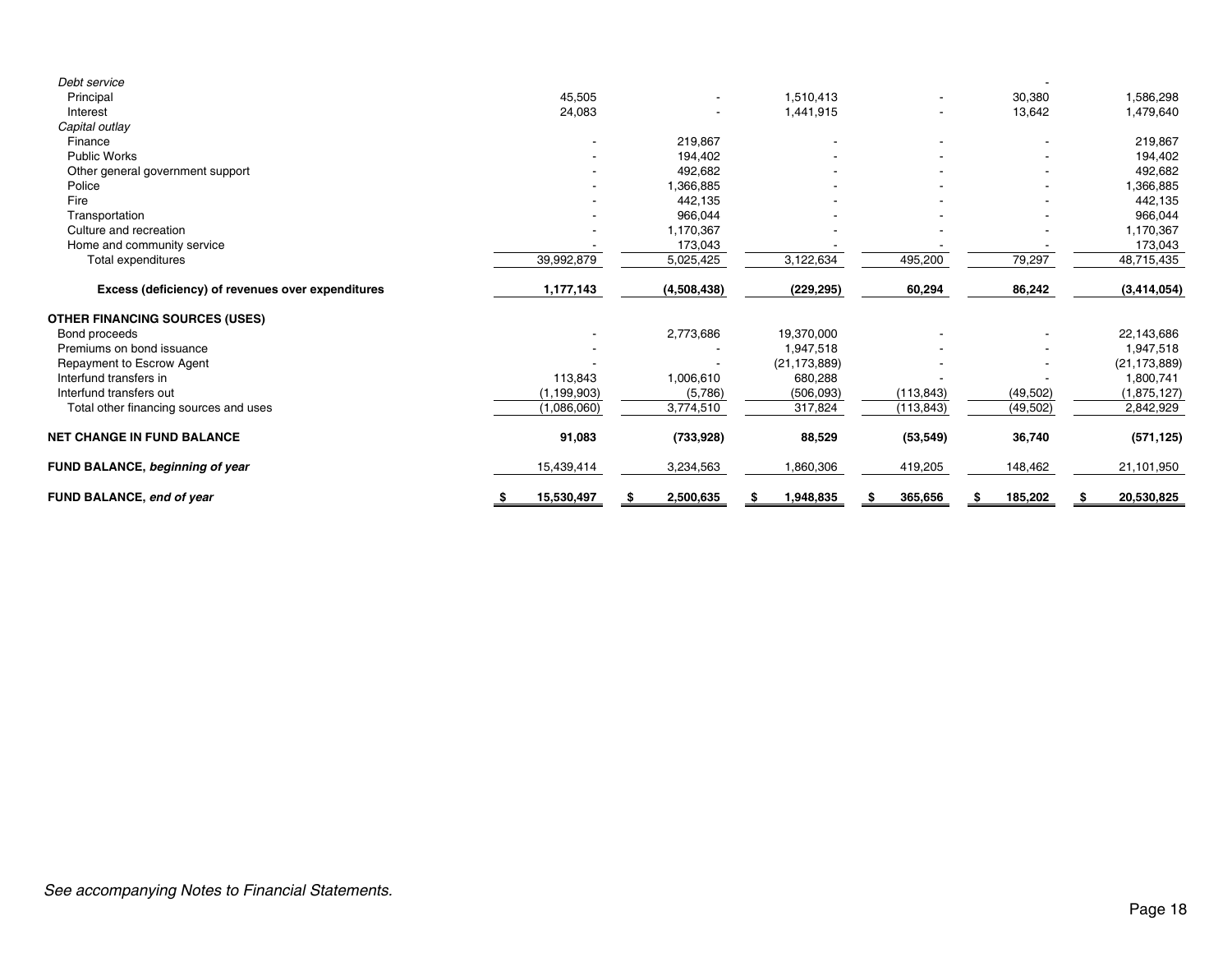#### **Estimated Overlapping Indebtedness**

In addition to the City, the following political subdivisions have the power to issue bonds and to levy taxes or cause taxes to be levied on taxable real property in the City. Estimated bonds and bond anticipation notes are listed as of the close of the 2014 fiscal year of the respective municipalities.

|                  | Status of  | Gross                        | Estimated  |                            | Net              | District     |    | Applicable   |
|------------------|------------|------------------------------|------------|----------------------------|------------------|--------------|----|--------------|
| Municipality     | Debt as of | $Indebtednes$ <sup>(1)</sup> | Exclusions |                            | Indebtedness     | <b>Share</b> |    | Indebtedness |
| County of:       |            |                              |            |                            |                  |              |    |              |
| Saratoga         | 12/31/2014 | \$<br>73,890,000             | \$         | (2)<br>$\omega_{\rm{eff}}$ | 73,890,000<br>\$ | 16.97%       | S. | 12,539,133   |
| School District: |            |                              |            |                            |                  |              |    |              |
| Saratoga Springs | 6/30/2014  | 38,205,000                   |            | (3)<br>26,934,525          | 11.270.475       | 61.89%       |    | 6,975,297    |
|                  |            |                              |            |                            |                  | Total:       |    | 19.514.430   |

(1) Pursuant to applicable constitutional and statutory provisions, this indebtedness is deductible from gross indebtedness for debt limit purposes.

 $\overline{(\text{3})}$  Appropriations.

Estimated State building aid.

Source: State Comptroller's Special Report on Municipal Affairs for Local Finance Years Ended in 2014.

Note: The 2015 Comptroller's Special Report is currently unavailable as of the date of this Official Statement.

#### **Debt Ratios**

The following table sets forth certain ratios related to the City's indebtedness as of May 25, 2016:

|                                                               |               |                                    | Percentage               |
|---------------------------------------------------------------|---------------|------------------------------------|--------------------------|
|                                                               | Amount of     | Per                                | of Full                  |
|                                                               | Indebtedness  | Capita <sup><math>(a)</math></sup> | Valuation <sup>(b)</sup> |
| Net Direct Indebtedness <sup>(c)</sup><br>Net Direct Plus Net | \$ 36,350,747 | \$1,324.93                         | 0.95%                    |
| Overlapping Indebtedness <sup>(d)</sup>                       | 55,865,177    | 2,036.20                           | 1.46%                    |

Note: <sup>(a)</sup> The City's 2014 population is 27,436. (See "Population Trends" herein.)

(b) The City's five year average full valuation of taxable real estate is \$3,826,444,398.

(c) See "Debt Statement Summary" herein.

(d) The City's applicable share of net overlapping indebtedness is \$19,514,430. (See "Estimated Overlapping Indebtedness" herein).

## **SPECIAL PROVISIONS AFFECTING REMEDIES UPON DEFAULT**

Section 3-a of the General Municipal Law provides, subject to exceptions not pertinent, that the rate of interest to be paid by the City upon any judgment or accrued claim against it shall not exceed nine per centum per annum. This provision might be construed to have application to the holders of the Bonds in the event of a default in the payment of the principal of or interest on the Bonds.

In accordance with the general rule with respect to municipalities, judgments against the City may not be enforced by levy and execution against property owned by the City.

The Federal Bankruptcy Code allows public bodies recourse to the protection of a Federal Court for the purpose of adjusting outstanding indebtedness. Section 85.80 of the Local Finance Law contains specific authorization for any municipality in the State to file a petition under any provision of Federal bankruptcy law for the composition or adjustment of municipal indebtedness.

At the Extraordinary Session of the State Legislature held in November, 1975, legislation was enacted which purported to suspend the right to commence or continue an action in any court to collect or enforce certain short-term obligations of The City of New York. The effect of such act was to create a three-year moratorium on actions to enforce the payment of such obligations. On November 19, 1976, the Court of Appeals, the State's highest court, declared such act to be invalid on the ground that it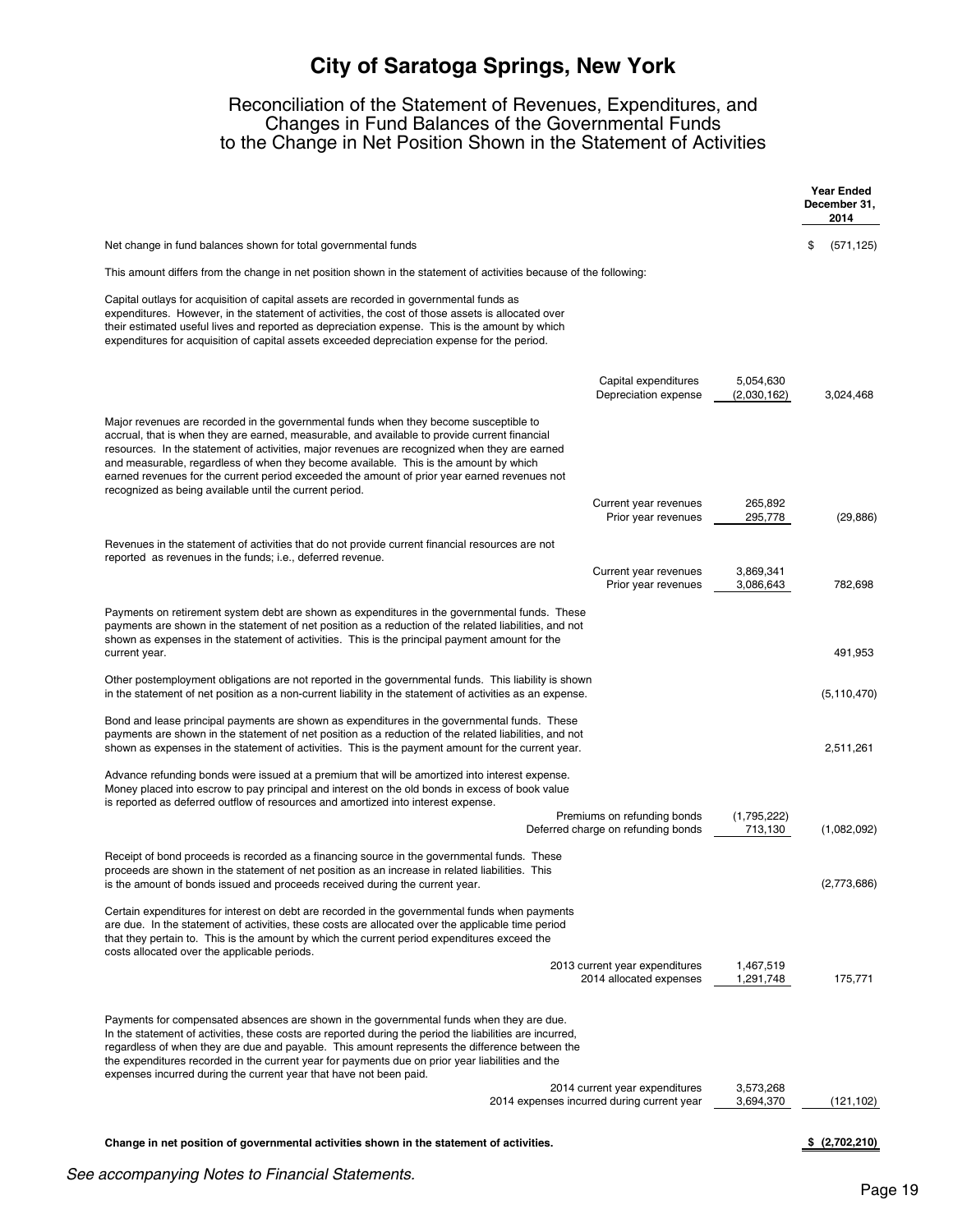violates the provisions of the State Constitution requiring a pledge by such City of its faith and credit for the payment of such obligations.

As a result of the Court of Appeals decision, the constitutionality of that portion of Title 6-A of Article 2 of the Local Finance Law enacted at the 1975 Extraordinary Session of the State legislature authorizing any county, city, town or village with respect to which the State has declared a financial emergency to petition the State Supreme Court to stay the enforcement against such municipality of any claim for payment relating to any contract, debt or obligation of the municipality during the emergency period, is subject to doubt. In any event, no such emergency has been declared with respect to the City.

There is in the Constitution of the State, Article VIII, Section 2, the following provision relating to the annual appropriation of monies for the payment of due principal of and interest on indebtedness of every county, city, town, village and school district in the State: "If at any time the respective appropriating authorities shall fail to make such appropriations, a sufficient sum shall be set apart from the first revenues thereafter received and shall be applied to such purposes. The fiscal officer of any county, city, town, village or school district may be required to set aside and apply such revenues as aforesaid at the suit of any holder of obligations issued for any such indebtedness."

The Constitutional provision providing for first revenue set asides does not apply to tax anticipation notes, revenue anticipation notes or bond anticipation notes.

## **CONTINUING DISCLOSURE UNDERTAKING**

In accordance with the requirements of Rule 15c2-12 (the "Rule"), as the same may be amended or officially interpreted from time to time, promulgated by the Securities and Exchange Commission (the "Commission"), the City has agreed to provide, or cause to be provided,

- (i) during each fiscal year in which the Bonds are outstanding, to the Electronic Municipal Market Access ("EMMA") system of the Municipal Securities Rulemaking Board or any other entity designated or authorized by the Commission to receive reports pursuant to the Rule, certain annual financial information and operating data for the preceding fiscal year in a form generally consistent with the information contained or crossreferenced in this Official Statement under the headings "The City", "Tax Information", "City Indebtedness" and "Litigation" and in all Appendices (other than any related to bond insurance) and a copy of the audited financial statement (prepared in accordance with generally accepted accounting principles in effect at the time of audit) for the preceding fiscal year, if any; such information, data and audit, if any, will be so provided on or prior to the later of either the end of the sixth month of each such succeeding fiscal year or, if audited financial statements are prepared, sixty days following receipt by the City of audited financial statements for the preceding fiscal year, but, in no event, not later than the last business day of each such succeeding fiscal year.
- (ii) in a timely manner not in excess of ten (10) business days after the occurrence of the event, during the period in which the Bonds are outstanding, to EMMA or any other entity designated or authorized by the Commission to receive reports pursuant to the Rule, notice of the occurrence of any of the following events with respect to the Bonds:
	- (a) principal and interest payment delinquencies
	- (b) non-payment related defaults, if material
	- (c) unscheduled draws on debt service reserves reflecting financial difficulties
	- (d) in the case of credit enhancement, if any, provided in connection with the issuance of the Bonds, unscheduled draws on credit enhancements reflecting financial difficulties
	- (e) substitution of credit or liquidity providers, or their failure to perform
	- (f) adverse tax opinions, the issuance by the Internal Revenue Service of proposed or final determinations of taxability, Notices of Proposed Issue (IRS Form 5701 TEB) or other material notices or determinations with respect to the tax status of the Bonds, or other material events affecting the tax- status of the Bonds
	- (g) modifications to rights of Bondholders, if material
	- (h) bond calls, if material and tender offers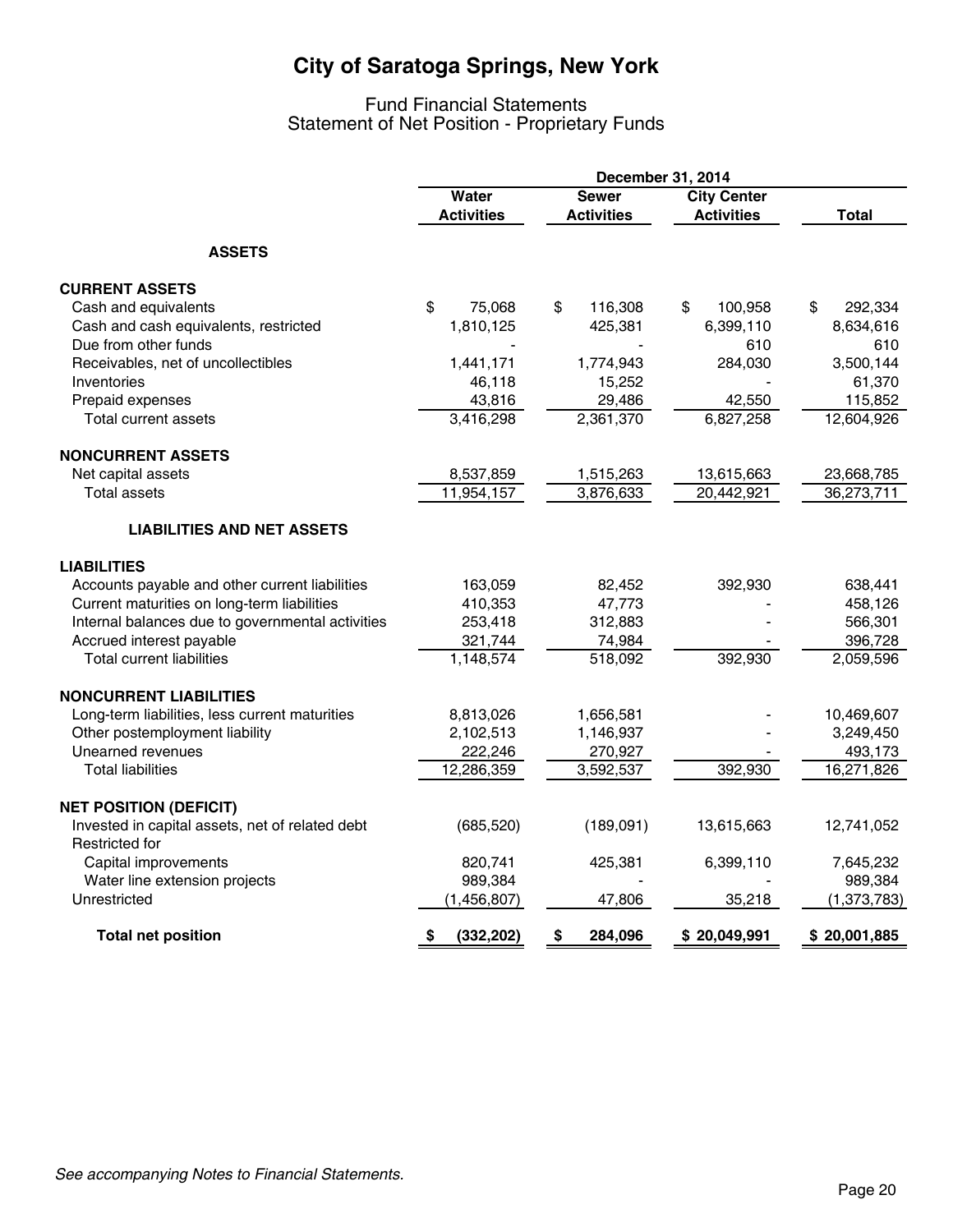- (i) defeasances
- (j) release, substitution, or sale of property securing repayment of the Bonds
- (k) rating changes
- (l) bankruptcy, insolvency, receivership or similar event of the City
- (m) the consummation of a merger, consolidation, or acquisition involving the City or the sale of all or substantially all of the assets of the City, other than in the ordinary course of business, the entry into a definitive agreement to undertake such an action or the termination of a definitive agreement relating to any such actions, other than pursuant to its terms, if material
- (n) appointment of a successor or additional trustee or the change of name of a trustee, if material

Event (c) is included pursuant to a letter from the Commission staff to the National Association of Bond Lawyers dated September 19, 1995. Event (c) is not applicable, however, since no "debt service reserves" will be established for the Bonds.

With respect to event (d), the City does not undertake to provide any notice with respect to credit enhancement added after the primary offering of the Bonds.

With respect to event (l), the event is considered to occur when any of the following occur: the appointment of a receiver, fiscal agent or similar officer for the City in a proceeding under the U.S. Bankruptcy Code or in any other proceeding under state or federal law in which a court or governmental authority has assumed jurisdiction over substantially all of the assets or business of the City, or if such jurisdiction has been assumed by leaving the existing governing body and officials or officers in possession but subject to the supervision and orders of a court or governmental authority, or the entry of an order confirming a plan of reorganization, arrangement or liquidation by a court or governmental authority having supervision or jurisdiction over substantially all of the assets or business of the City.

The City may from time to time choose to provide notice of the occurrence of certain other events in addition to those listed above if the City determines that any such other event is material with respect to the Bonds, but the City does not undertake to commit to provide any such notice of the occurrence of any material event except those events listed above.

(iii) in a timely manner, to EMMA or any other entity designated or authorized by the Commission to receive reports pursuant to the Rule, notice of its failure to provide the aforedescribed annual financial information and operating data and such audited financial statement, if any, on or before the date specified.

The City reserves the right to terminate its obligations to provide the aforedescribed annual financial information and operating data and such audited financial statement, if any, and notices of material events, as set forth above, if and when the City no longer remains an obligated person with respect to the Bonds within the meaning of the Rule. The City acknowledges that its undertaking pursuant to the Rule described under this heading is intended to be for the benefit of the holders of the Bonds (including holders of beneficial interests in the Bonds). The right of holders of the Bonds to enforce the provisions of the undertaking will be limited to a right to obtain specific enforcement of the City's obligations under its continuing disclosure undertaking and any failure by the City to comply with the provisions of the undertaking will neither be a default with respect to the Bonds nor entitle any holder of the Bonds to recover monetary damages.

The City reserves the right to modify from time to time the specific types of information provided or the format of the presentation of such information, to the extent necessary or appropriate in the judgment of the City, provided that the City agrees that any such modification will be done in a manner consistent with the Rule.

An undertaking to provide continuing disclosure as described above will be provided to the purchaser at closing.

The City, on occasion, has failed to provide material event notices relating to bond insurance rating changes by Moody's Investors Service as required by an existing continuing disclosure undertaking. A material event notice relating to such bond insurance rating changes was provided to EMMA on June 4, 2014. All required annual financial information and operating data and audited financial statements have been provided to EMMA in a timely manner within the past five years.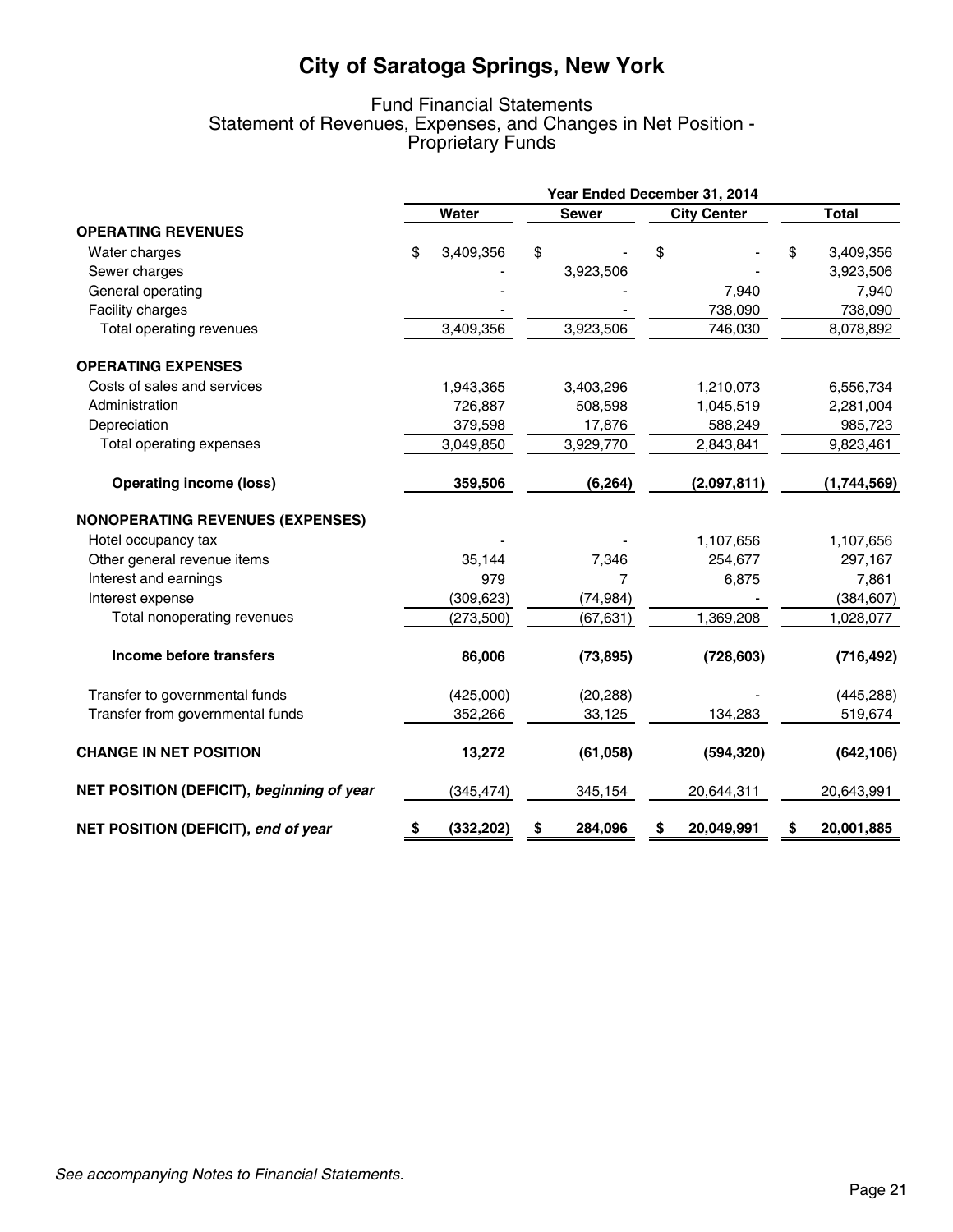#### **MARKET AND RISK FACTORS**

The financial condition of the City as well as the market for the Bonds could be affected by a variety of factors, some of which are beyond the City's control. There can be no assurance that adverse events in the State and in other jurisdictions in the country, including, for example, the seeking by a municipality or large taxable property owner of remedies pursuant to the Federal Bankruptcy Code or otherwise, will not occur which might affect the market price of and the market for the Bonds. If a significant default or other financial crisis should occur in the affairs of the State or another jurisdiction, or any of their respective agencies or political subdivisions thereby further impairing the acceptability of obligations issued by borrowers within the State, both the ability of the City to arrange for additional borrowings, and the market for and market value of outstanding debt obligations, including the Bonds, could be adversely affected.

The City is dependent in part on financial assistance from the State. However, if the State should experience difficulty in borrowing funds in anticipation of the receipt of State taxes and revenues in order to pay State aid to municipalities and school districts in the State, including the City, in this year or future years, the City may be affected by a delay, until sufficient taxes have been received by the State to make State aid payments to the City. While no delay in State aid is anticipated this fiscal year, in several recent years, the City has received delayed payments of State aid which resulted from the State's delay in adopting its budget and appropriating State aid to municipalities and school districts, and consequent delay in State borrowing to finance such appropriations. (See also "State Aid").

## **TAX EXEMPTION**

In the opinion of Walsh & Walsh, LLP, Saratoga Springs, New York, Bond Counsel, under existing law, interest on the Bonds is excluded from gross income for federal income tax purposes and is not an item of tax preference for purposes of the federal alternative minimum tax imposed on individuals and corporations, nor is such interest included in adjusted current earnings of certain corporations for purposes of the federal alternative minimum tax imposed on corporations.

The opinion described above is subject to the condition that the City comply with all requirements of the Internal Revenue Code of 1986, as amended (the "Code") that must be satisfied subsequent to the issuance of the Bonds in order that interest thereon be, or continue to be, excluded from gross income for federal income tax purposes. Included among these continuing requirements are certain restrictions on the investment and use of proceeds of the Bonds and certain requirements to rebate arbitrage earnings from the investment of proceeds of the Bonds to the federal government. Failure to comply with certain of such requirements may cause interest on the Bonds to be included in gross income for federal income tax purposes retroactive to their date of issuance, regardless of when such noncompliance occurs. The City will covenant in its arbitrage and use of proceeds certificate with respect to the Bonds to comply with certain procedures and guidelines designed to assure satisfaction of the continuing requirements of the Code.

Bond Counsel is further of the opinion that, under existing law, interest on the Bonds is exempt from personal income taxes of New York State and its political subdivisions, including The City of New York.

The Bonds are being designated by the City as "qualified tax-exempt obligations" pursuant to the provisions of Section 265 (b) (3) of the Code. The City will represent in its arbitrage and use of proceeds certificate that (1) the City does not reasonably anticipate that the amount of tax-exempt obligations (within the meaning of Section 265 (b) (3) (C) of the Code) to be issued by the City (and any subordinate entities) in calendar year 2016 will exceed \$10,000,000, and (2) the amount of "qualified taxexempt obligations" issued by the City (and any subordinate entities) during the current calendar year does not as of this date, and including this issue, exceed \$10,000,000.

Prospective owners of the Bonds should be aware that ownership of governmental obligations, such as the Bonds, may have collateral federal income tax consequences for certain taxpayers, including financial institutions, property and casualty insurance companies, S corporations, certain foreign corporations, individual recipients of Social Security or Railroad Retirement benefits, taxpayers who may be deemed to have incurred or continued indebtedness to purchase or carry the Bonds and, for taxable years beginning after December 31, 1995, taxpayers who are otherwise eligible for the earned income credit.

## PROSPECTIVE OWNERS OF THE BONDS SHOULD CONSULT THEIR TAX ADVISORS AS TO ANY POSSIBLE COLLATERAL TAX CONSEQUENCES RESULTING FROM THEIR OWNERSHIP OF THE BONDS. BOND COUNSEL EXPRESSES NO OPINION REGARDING ANY SUCH CONSEQUENCES.

Bond Counsel has not undertaken to advise in the future whether any events after the date of issuance of the Bonds may affect the tax status of interest on the Bonds or the tax consequences of the ownership of the Bonds. Legislation affecting municipal bonds currently is being considered by the United States Congress. There can be no assurance that legislation enacted or proposed after the date of issuance of the Bonds will not have an adverse effect on the tax-exempt status or market price of the Bonds.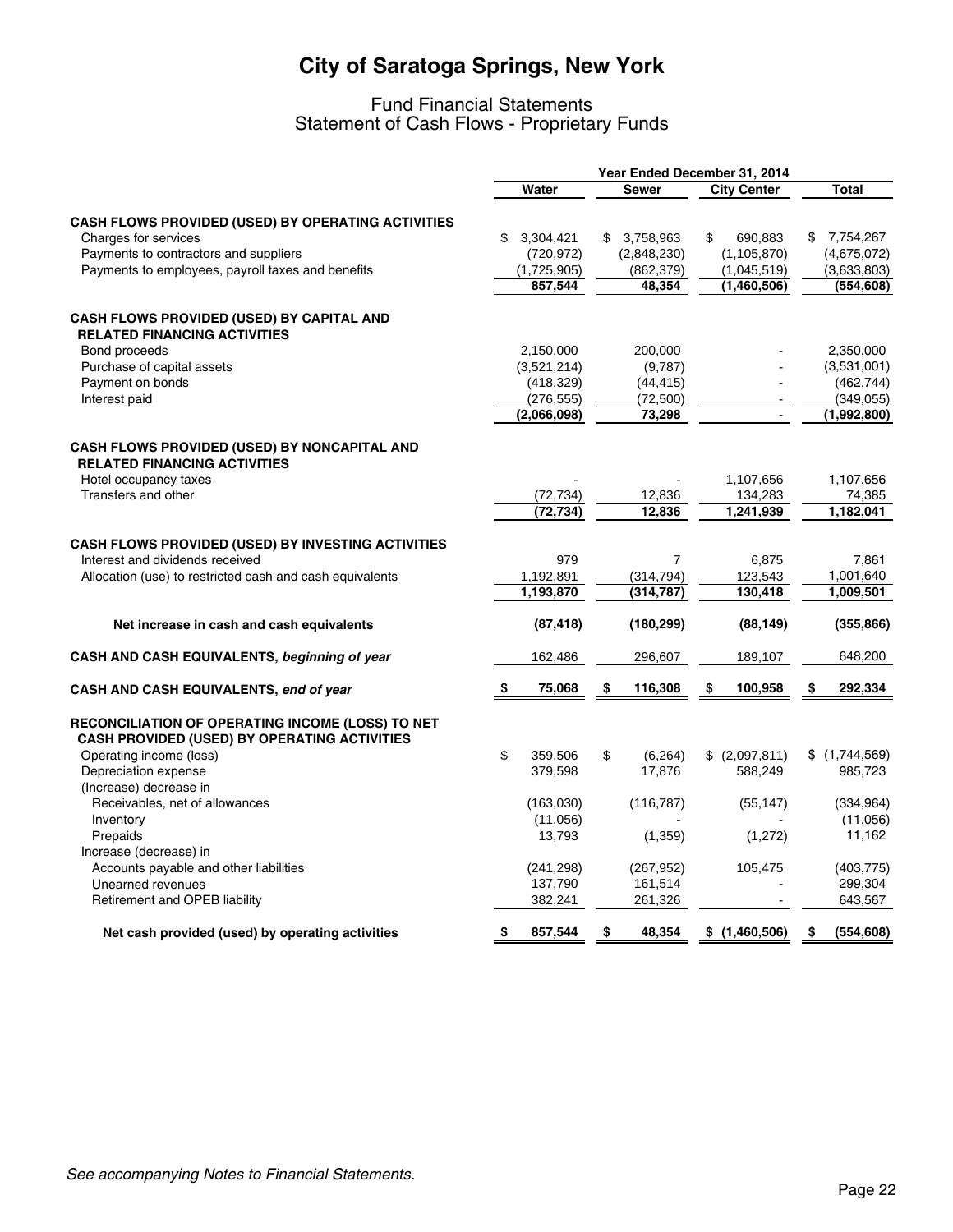Legal matters incident to the authorization, issuance and sale of the Bonds will be covered by the final approving opinion of Walsh & Walsh, LLP, Saratoga Springs, New York, Bond Counsel. Copies of such opinion will be available at the time of delivery of the Bonds. Such legal opinion will state that, under existing law, (1) the Bonds have been duly authorized and issued in accordance with the Constitution and statutes of the State of New York and constitute valid and legally binding general obligations of the City, for the payment of which the City has validly pledged its faith and credit, and all the taxable real property within the boundaries of the City is subject to the levy of ad valorem taxes to pay the Bonds and interest thereon, without limitation as to the rate or amount, subject to statutory limitations which may be imposed by Chapter 97 of the 2011 Laws of New York, and (2) interest on the Bonds is excluded from gross income for federal income tax purposes and is not an item of tax preference for purposes of the federal alternative minimum tax imposed on individuals and corporations, nor is such interest included in adjusted current earnings of certain corporations for purposes of the federal alternative minimum tax imposed on corporations; and subject to the condition that the City comply with all requirements of the Internal Revenue Code of 1986, as amended, that must be satisfied subsequent to the issuance of the Bonds in order that interest thereon be, or continue to be, excluded from gross income for federal income tax purposes. Such opinion shall also contain further statements to the effect that (a) the rights of the owners of the Bonds and the enforceability of the Bonds may be limited by bankruptcy, insolvency, reorganization, moratorium, fraudulent conveyance or other similar laws affecting creditors' rights generally enacted before or after the date of such opinion, and by equitable principles, whether considered at law or in equity, (b) the scope of its engagement as Bond Counsel in relation to the issuance of the Bonds has extended solely to rendering the opinions described herein, and such opinions are not intended and should not be construed to express or imply any conclusion that the amount of real property subject to taxation within the boundaries of the City, together with other legally available sources of revenue, if any, will be sufficient to enable the City to pay the principal of or interest on the Bonds as the same respectively become due and payable, and (c) it has not examined, reviewed or passed upon the accuracy, completeness or fairness of any factual information which may have been furnished to the purchaser of the Bonds by or on behalf of the City, and, accordingly, Bond Counsel expresses no opinion as to whether the City, in connection with the sale of the Bonds, has made any untrue statement of a material fact, or omitted to state a material fact necessary in order to make any statements made, in the light of the circumstances under which they were made, not misleading.

#### **LITIGATION**

The City is subject to a number of lawsuits in the ordinary conduct of its affairs. The City does not believe, however, that such suits, individually or in the aggregate, are likely to have a material adverse effect on the financial condition of the City.

#### **BOND RATING**

Standard & Poor's Credit Market Services has given the Bonds a rating of "AA+" with a stable outlook. A rating reflects only the view of the rating agency assigning such rating and an explanation of the significance of such rating may be obtained from such rating agency. Any desired explanation of the significance of such rating should be obtained from Standard & Poor's Credit Market Services, Public Finance Ratings, 55 Water Street, 38th Floor, New York, New York 10041, Phone: (212) 553- 0038, Fax: (212) 553-1390.

Generally, rating agencies base their ratings on the information and materials furnished to it and on investigations, studies and assumptions by the respective rating agency. There is no assurance that a particular rating will apply for any given period of time or that it will not be lowered or withdrawn entirely if, in the judgment of the agency originally establishing the rating, circumstances so warrant. Any downward revision or withdrawal of the rating of the Bonds may have an adverse effect on the market price of the Bonds.

#### **MUNICIPAL ADVISOR**

Fiscal Advisors & Marketing, Inc. (the "Municipal Advisor"), is a Municipal Advisor, registered with the Securities and Exchange Commission and the Municipal Securities Rulemaking Board. The Municipal Advisor serves as independent Municipal Advisor to the City on matters relating to debt management. The Municipal Advisor is a financial advisory and consulting organization and is not engaged in the business of underwriting, marketing, or trading municipal securities or any other negotiated instruments. The Municipal Advisor has provided advice as to the plan of financing and the structuring of the Bonds and has reviewed and commented on certain legal documents, including this Official Statement. The advice on the plan of financing and the structuring of the Bonds was based on materials provided by the City and other sources of information believed to be reliable. The Municipal Advisor has not audited, authenticated, or otherwise verified the information provided by the City or the information set forth in this Official Statement or any other information available to the City with respect to the appropriateness, accuracy, or completeness of disclosure of such information and no guarantee, warranty, or other representation is made by the Municipal Advisor respecting the accuracy and completeness of or any other matter related to such information and this Official Statement.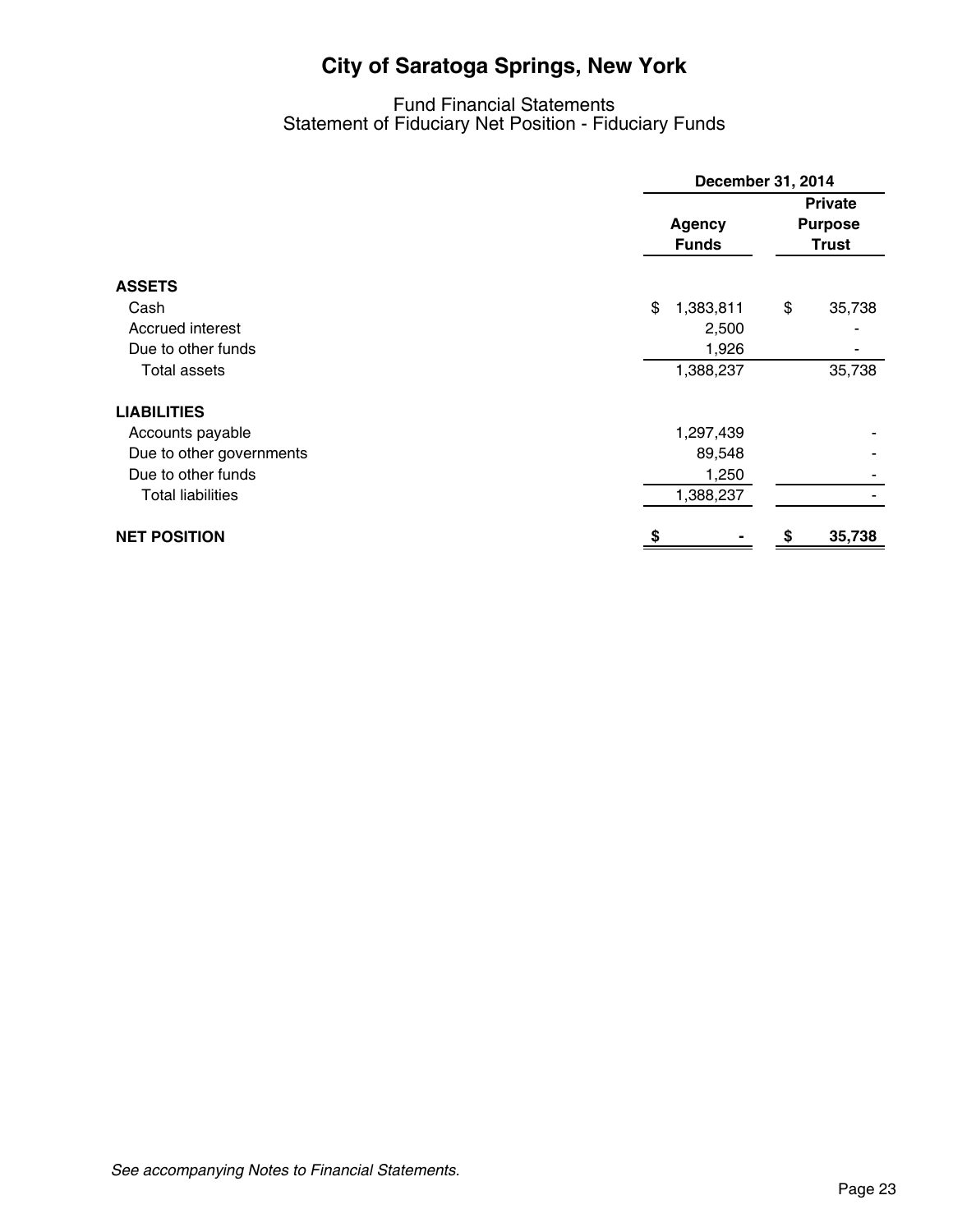#### **MISCELLANEOUS**

So far as any statements made in this Official Statement involve matters of opinion or estimates whether or not expressly stated, they are set forth as such and not as representations of fact, and no representation is made that any of the statements will be realized. Neither this Official Statement nor any statement that may have been made verbally or in writing is to be construed as a contract with the holders of the Bonds.

Statements in this Official Statement, and the documents included by specific reference, that are not historical facts are forward-looking statements, which are based on the City management's beliefs as well as assumptions made by, and information currently available to, the City's management and staff. Because the statements are based on expectations about future events and economic performance and are not statements of fact, actual results may differ materially from those projected. Important factors that could cause future results to differ include legislative and regulatory changes, changes in the economy, and other factors discussed in this and other documents that the City files with the repositories. When used in City documents or oral presentation, the words "anticipate", "estimate", "expect", "objective", "projection", "forecast", "goal", or similar words are intended to identify forward-looking statements.

Walsh & Walsh, LLP, Saratoga Springs, New York, Bond Counsel to the City, expresses no opinions as to the accuracy or completeness of information in any documents prepared by or on behalf of the City for use in connection with the offer and sale of the Bonds, including, but not limited to, this Official Statement.

References herein to the Constitution of the State and various State and federal laws are only brief outlines of certain provisions thereof and do not purport to summarize or describe all of such provisions.

Concurrently with the delivery of the Bonds, the City will furnish a certificate to the effect that as of the date of this Official Statement, this Official Statement did not contain any untrue statement of a material fact or omit to state a material fact necessary to make the statements herein, in the light of the circumstances under which they were made, not misleading, subject to limitation as to information in this Official Statement obtained from sources other than the City, as to which no representation can be made.

This Official Statement is submitted only in connection with the sale of the Bonds by the City and may not be reproduced or used in whole or in part for any other purpose.

The Municipal Advisor may place a copy of this Official Statement on its website at [www.fiscaladvisors.com.](http://www.fiscaladvisors.com/) Unless this Official Statement specifically indicates otherwise, no statement on its website is included by specific reference or constitutes a part of this Official Statement. The Municipal Advisor has prepared its website information for your convenience, but you should not make any decision in reliance upon that information. Typographical or other errors may have occurred in converting original source documents to digital format, and the Municipal Advisor assumes no liability or responsibility for errors or omissions on its website. Further, the Municipal Advisor disclaims any duty or obligation either to update or to maintain that information or any responsibility or liability for any damages caused by viruses in the electronic files on its website. The Municipal Advisor also assumes no liability or responsibility for any errors or omissions or for any updates to dated website information.

The City will act as Paying Agent for the Bonds.

The City's contact information is as follows: Ms. Michele D. Clark-Madigan, Commissioner of Finance, City Hall, Saratoga Springs, New York 12866, Phone: (518) 587-3550, ext. 2577, Telefax: (518) 580-0781, Email: michele.madigan@saratogasprings.org.

## **CITY of SARATOGA SPRINGS**

**MICHELE D. CLARK- MADIGAN Dated: June 8, 2016 Commissioner of Finance and Chief Fiscal Officer**